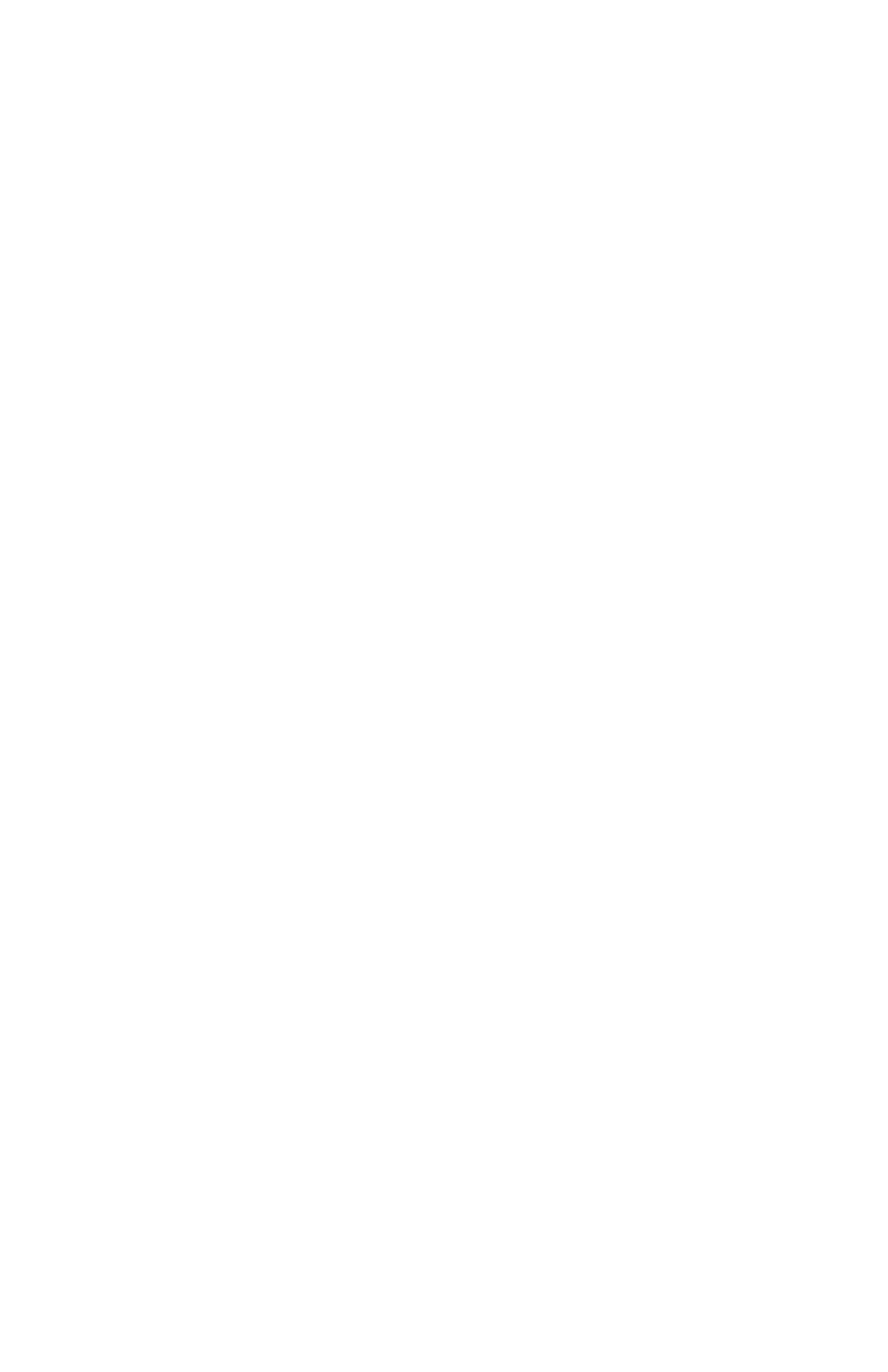

### Glossan

#### **Introduction**

By necessity, the thriving mobile marketing industry has yielded a multitude of new terms and acronyms to describe the various nuances unique to its business space. However, much of this language is not widely understood and, depending on the source, holds various meanings and interpretations. To address the issue of lexis standardization within both the industry and academia, the Mobile Marketing Association (MMA), has created the Mobile Marketing Glossary.

As this Glossary is intended to be a living document, the MMA will work diligently to keep it maintained and updated. Periodic revisions will include the addition of new terms as they are identified. By design, educational tools, research and guidelines issued by the MMA, will no longer contain a glossary of terms, and instead, will refer to the master glossary.

The MMA welcomes input for the Glossary from members of the industry and the academic community. Please email suggestions, comments, and new terms (with proposed definitions, and related sources) to glossary@mmaglobal.com.

The most up-to-date MMA Mobile Marketing Glossary may be found at http://mmaglobal.com/glossary.pdf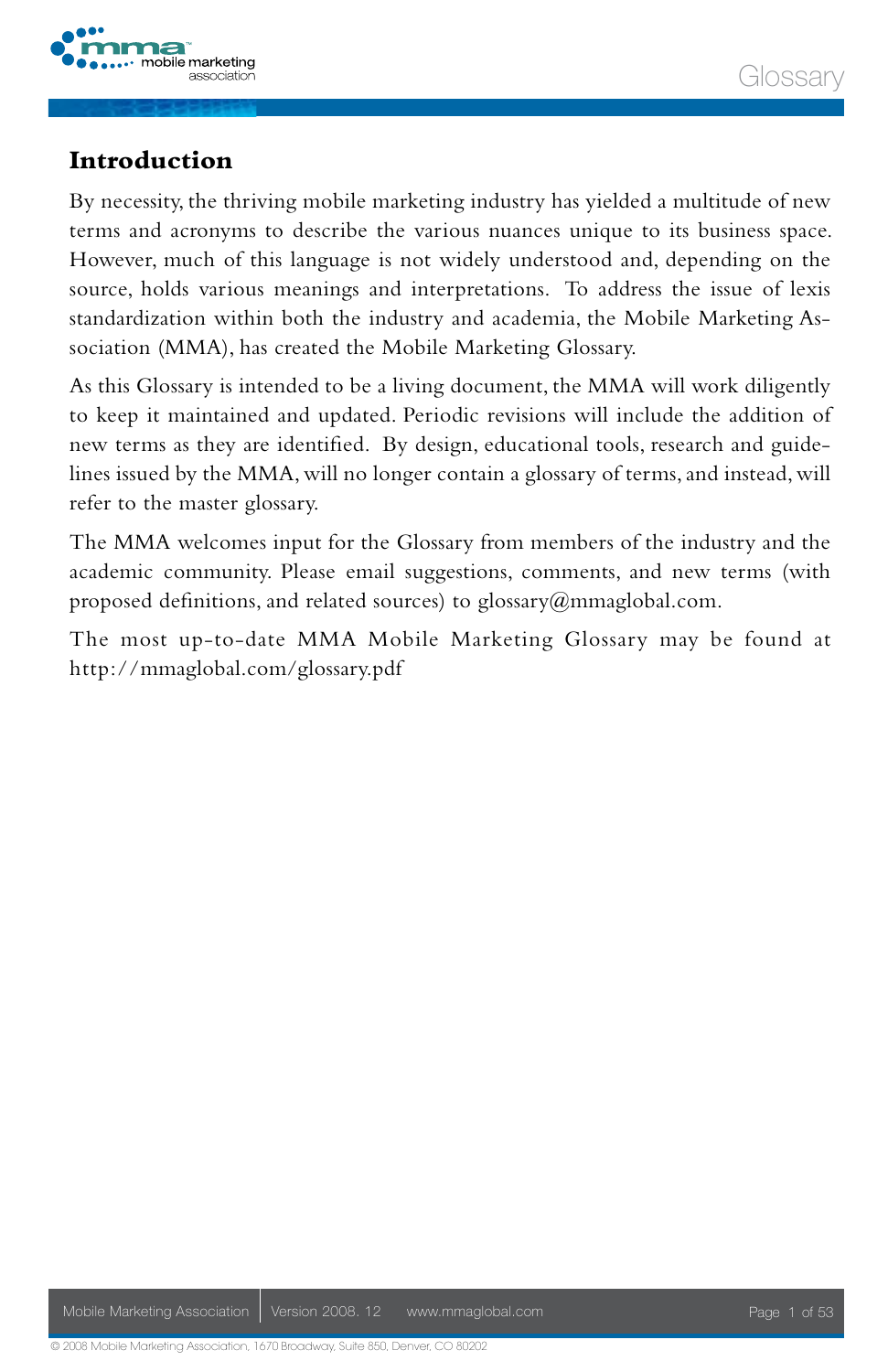

|       | <b>Acronyms</b> | AKA <sup>1</sup> | Nomenclature Task Force Definition                                                                                                                                                                                                                                                                                                                                                                                                                                                                                                                                                                                          |
|-------|-----------------|------------------|-----------------------------------------------------------------------------------------------------------------------------------------------------------------------------------------------------------------------------------------------------------------------------------------------------------------------------------------------------------------------------------------------------------------------------------------------------------------------------------------------------------------------------------------------------------------------------------------------------------------------------|
| 1G    |                 |                  | The first generation of wireless services which were mostly ana-<br>logue and included technology standards such as AMPS.                                                                                                                                                                                                                                                                                                                                                                                                                                                                                                   |
| 2G    |                 | <b>PCS</b>       | Also known as Personal Communications Services (PCS), second<br>generation wireless service refers to the digital mobile phone<br>technologies that emerged and were deployed during the 1990's,<br>delivering both voice and data transmissions. 2G technology<br>standards include Code Division Multiple Access (CDMA), Time<br>Division Multiple Access (TDMA), and (Global System for Mobile<br>Communication (GSM). It also offers auxiliary services such as data,<br>fax and SMS.                                                                                                                                   |
| 3G    |                 |                  | The third generation wireless service promises to provide high data<br>speeds, always-on data access and greater voice capacity. The high<br>data speeds enable full motion video, high-speed internet access<br>and video-conferencing, and are measured in Mbps. 3G technology<br>standards include UMTS, based on WCDMA technology (quite often<br>the two terms are used interchangeably) and CDMA2000, which is<br>the evolution of the earlier CDMA 2G technology. UMTS standard<br>is generally preferred by countries that use GSM network. The data<br>transmission rates range from 144 kbps to more than 2 mbps. |
| 3GPP  |                 |                  | 3GPP is a grouping of international standards bodies, operators and<br>vendors. 3GPP specifications are based on evolved GSM specifica-<br>tions. The scope of 3GPP includes standardizing the WCDMA based<br>members of the IMT-2000 family and Long Term Evolution (LTE) to<br>form the next generation mobile network standard technology.                                                                                                                                                                                                                                                                               |
| 3GPP2 |                 |                  | Similar to 3GPP, except that this is the counterpart responsible<br>for the standardization of the CDMA2000-based members of the<br>IMT-2000 family.                                                                                                                                                                                                                                                                                                                                                                                                                                                                        |

1 AKA: Also Known As

**Glossary**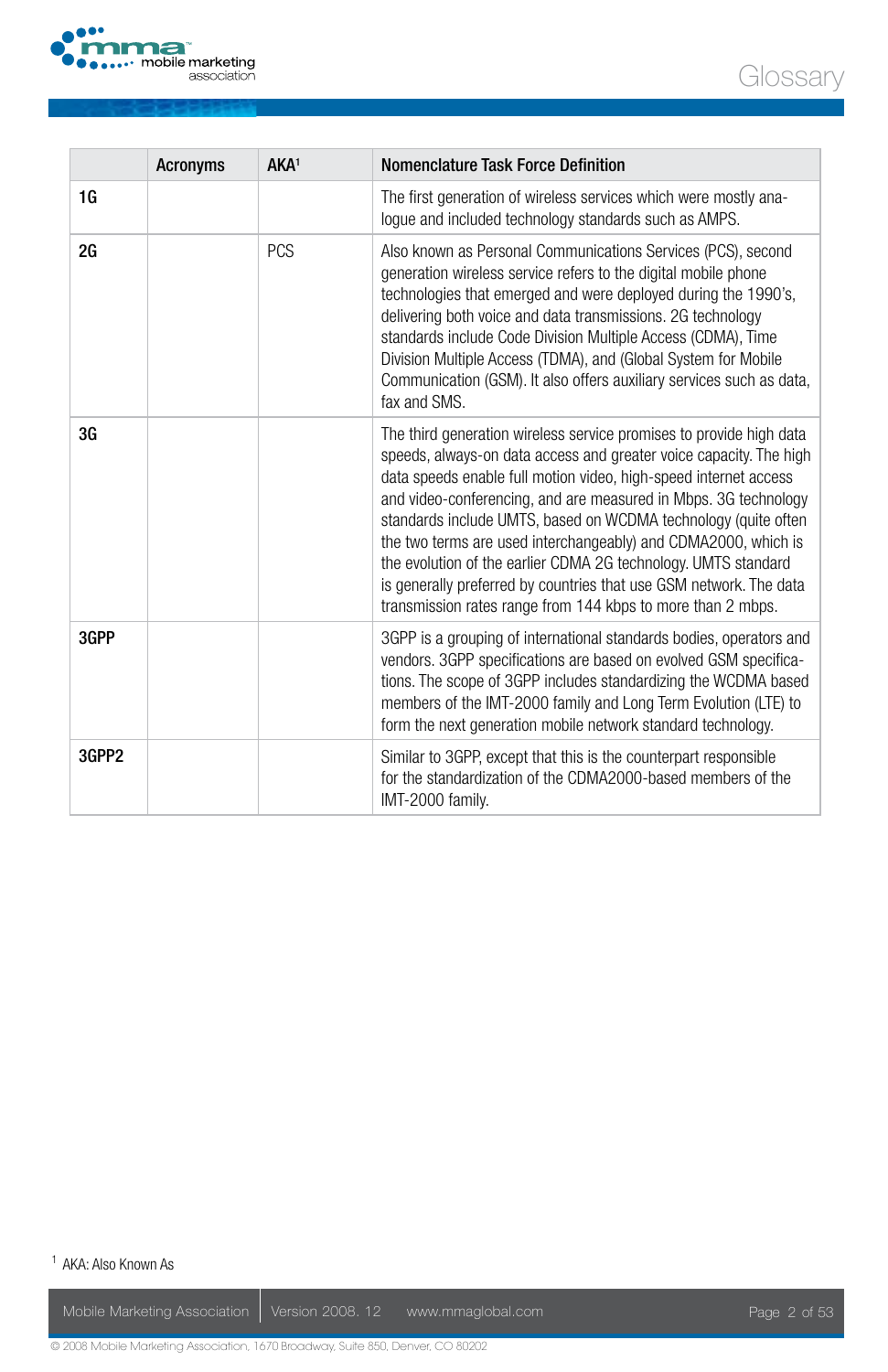

|                             | <b>Acronyms</b> | AKA              | <b>Nomenclature Task Force Definition</b>                                                                                                                                                                                                                                                                                                                                                                       |
|-----------------------------|-----------------|------------------|-----------------------------------------------------------------------------------------------------------------------------------------------------------------------------------------------------------------------------------------------------------------------------------------------------------------------------------------------------------------------------------------------------------------|
| <b>Acquisition Rate</b>     |                 |                  | Percentage of respondents who opted in to partici-<br>pate in a mobile initiative/campaign. Acquisition rate<br>= total participants/total audience.                                                                                                                                                                                                                                                            |
| <b>Ad Impression</b>        |                 |                  | An advertisement impression transpires each time<br>a consumer is exposed to an advertisement (either<br>prepended or appended to an SMS message, on<br>mobile web or web page, within a video clip, or<br>related media).                                                                                                                                                                                      |
| <b>Ad Space</b>             |                 |                  | Any space within an application that has been reserved<br>for the display of advertising. Its dimensions and location<br>within an application typically define an ad space.                                                                                                                                                                                                                                    |
| <b>Ad Unit</b>              |                 |                  | Any defined advertising vehicle that can appear in<br>an ad space inside of an application. For example,<br>a rectangular banner is considered to be a common<br>type of ad unit.                                                                                                                                                                                                                               |
| <b>Advertisement</b>        |                 |                  | Any collection of text, graphics or multimedia content<br>displayed and accessible inside of an application<br>for the purposes of promoting a commercial brand,<br>product or service.                                                                                                                                                                                                                         |
| <b>Advertisement Action</b> |                 | Action           | Any activity associated with a Advertisement that<br>enables interactivity and communication between the<br>advertiser and the consumer. For example, common<br>actions include clicking on a phone number to call<br>the advertiser, a hyperlink that takes the consumer<br>to an advertiser's mobile web portal, or a link that<br>adds the advertiser's contact information to the<br>consumer's phone book. |
| Advertiser                  |                 |                  | Individual or organization that places a paid promo-<br>tion within media for the purpose of promoting<br>commercial messages, goods or services.                                                                                                                                                                                                                                                               |
| <b>Affiliate Marketing</b>  |                 |                  | A process whereby a Content Provider provides<br>financial consideration to one or more persons or en-<br>tities in exchange for their agreement to offer Content<br>Providers' products and/or services to users.                                                                                                                                                                                              |
| Aggregator                  |                 |                  | An organization that acts as a middleman between<br>application and content providers, and mobile carri-<br>ers. Provides message traffic throughput to multiple<br>wireless operators or other aggregators; provides<br>mobile initiative campaign oversight, and administra-<br>tion, as well as billing services.                                                                                            |
| Airtime                     |                 | <b>Talk Time</b> | The number of connected minutes consumed by a mobile<br>subscriber while placing and receiving calls on his/her<br>mobile phone. Carriers calculate customer bills based on<br>airtime minutes used during a specific period of time.                                                                                                                                                                           |

Mobile Marketing Association | Version 2008. 12 www.mmaglobal.com | Next Page 3 of 53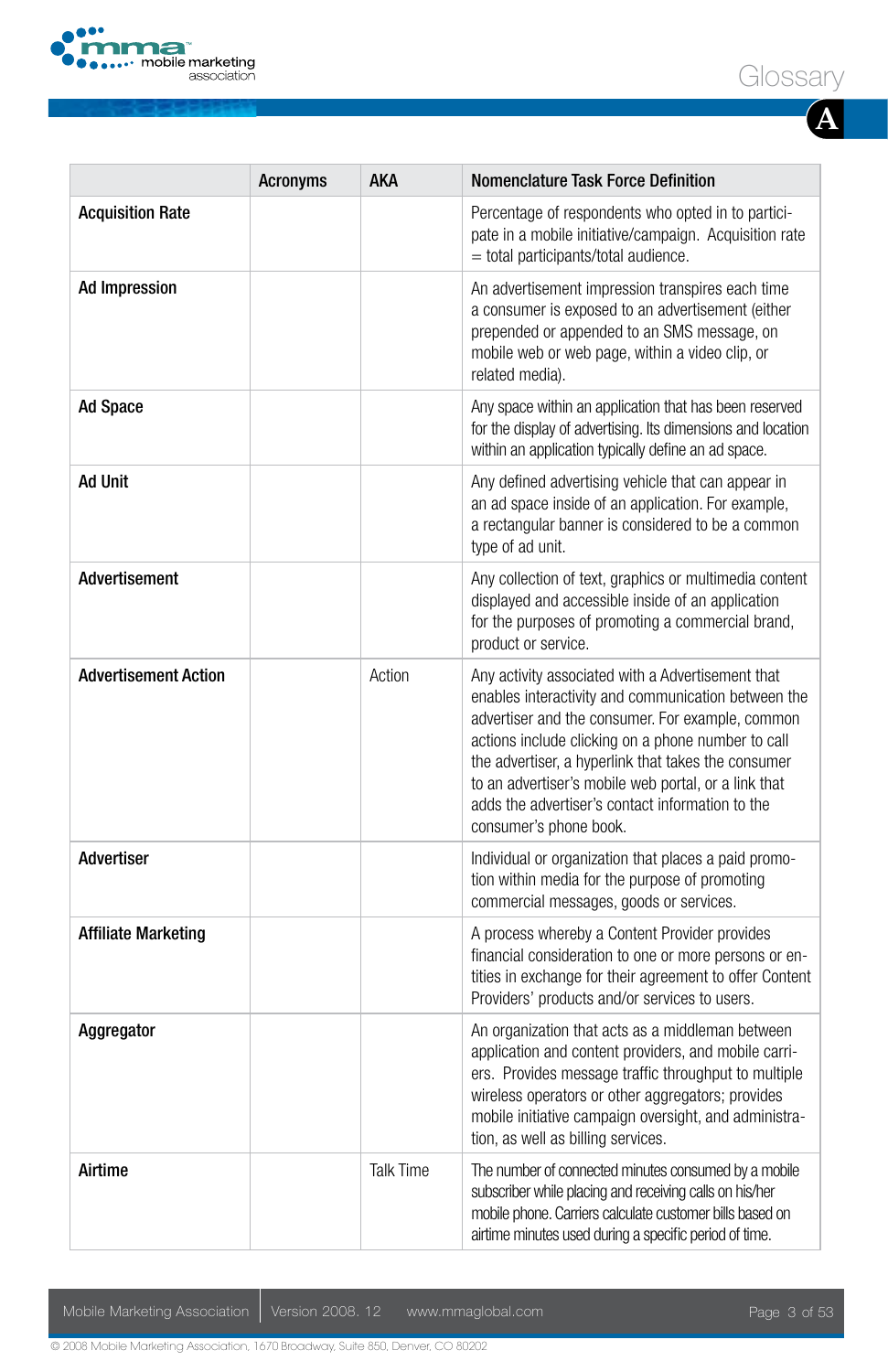

|                                          | <b>Acronyms</b> | <b>AKA</b>                  | Nomenclature Task Force Definition                                                                                                                                                                                                                                                                                                                                                            |
|------------------------------------------|-----------------|-----------------------------|-----------------------------------------------------------------------------------------------------------------------------------------------------------------------------------------------------------------------------------------------------------------------------------------------------------------------------------------------------------------------------------------------|
| <b>Alert Tone</b>                        |                 |                             | An audio product that is triggered by and sounds on<br>the handset upon a specific event, such as an incom-<br>ing text message, voice message, calendar event, or<br>other event to which the handset owner wishes to be<br>alerted. Length of tone varies based on mobile carrier<br>requirements. Often traditional ringtones or other<br>audio products can be used as an alert tone.     |
| Alerts                                   |                 |                             | Notifications, typically in the form of a text or multimedia<br>message, containing time-sensitive information (event<br>details, weather, news, services updates) that are<br>pushed to a mobile subscriber who has opted-in to re-<br>ceive this information. Note: If the mobile subscriber has<br>not opted in to receive said information, the notification<br>would be considered SPAM. |
| <b>Alternative Method of</b><br>Entry    |                 | AMOE                        | A no cost or low cost means for an individual to enter<br>a sweepstakes or contest.                                                                                                                                                                                                                                                                                                           |
| ALT tag                                  |                 |                             | The text displayed while an image is being loaded.<br>ALT tags are particularly relevant for mobile SEO,<br>since many people turn off image downloads in their<br>mobile browsers to preserve bandwidth.                                                                                                                                                                                     |
| <b>Anchor Text</b>                       |                 |                             | The actual text of a link $-$ i.e. the portion that you<br>see underlined. An important ranking factor which<br>uses this text, and the keywords used in it, to make<br>assumptions on the relevance of the content being<br>linked to.                                                                                                                                                       |
| Application                              |                 | Downloadable<br>Application | Software solutions that power the business logic for<br>mobile marketing initiative(s).                                                                                                                                                                                                                                                                                                       |
| <b>Application Originated</b><br>Message | A <sub>O</sub>  |                             | A text or multimedia message sent from a network<br>based mobile application, typically to a handset.                                                                                                                                                                                                                                                                                         |
| <b>Application Provider</b>              |                 |                             | An organization that offers network based software<br>solutions "applications," or dowloadable applications<br>that enable the business logic behind mobile market-<br>ing initiatives.                                                                                                                                                                                                       |
| <b>Application Terminated</b>            | AT              |                             | A text or multimedia message received by a network<br>based mobile application, typically sent by a handset.                                                                                                                                                                                                                                                                                  |
| Asynchronous                             |                 |                             | A type of two-way communication that occurs with a<br>time delay, allowing participants to respond at their<br>own convenience.                                                                                                                                                                                                                                                               |
| Average Revenue Per<br>User              | ARPU            |                             | A commonly used financial benchmark to measure<br>the average revenue generated by a mobile carrier's<br>mobile subscriber, or "user."                                                                                                                                                                                                                                                        |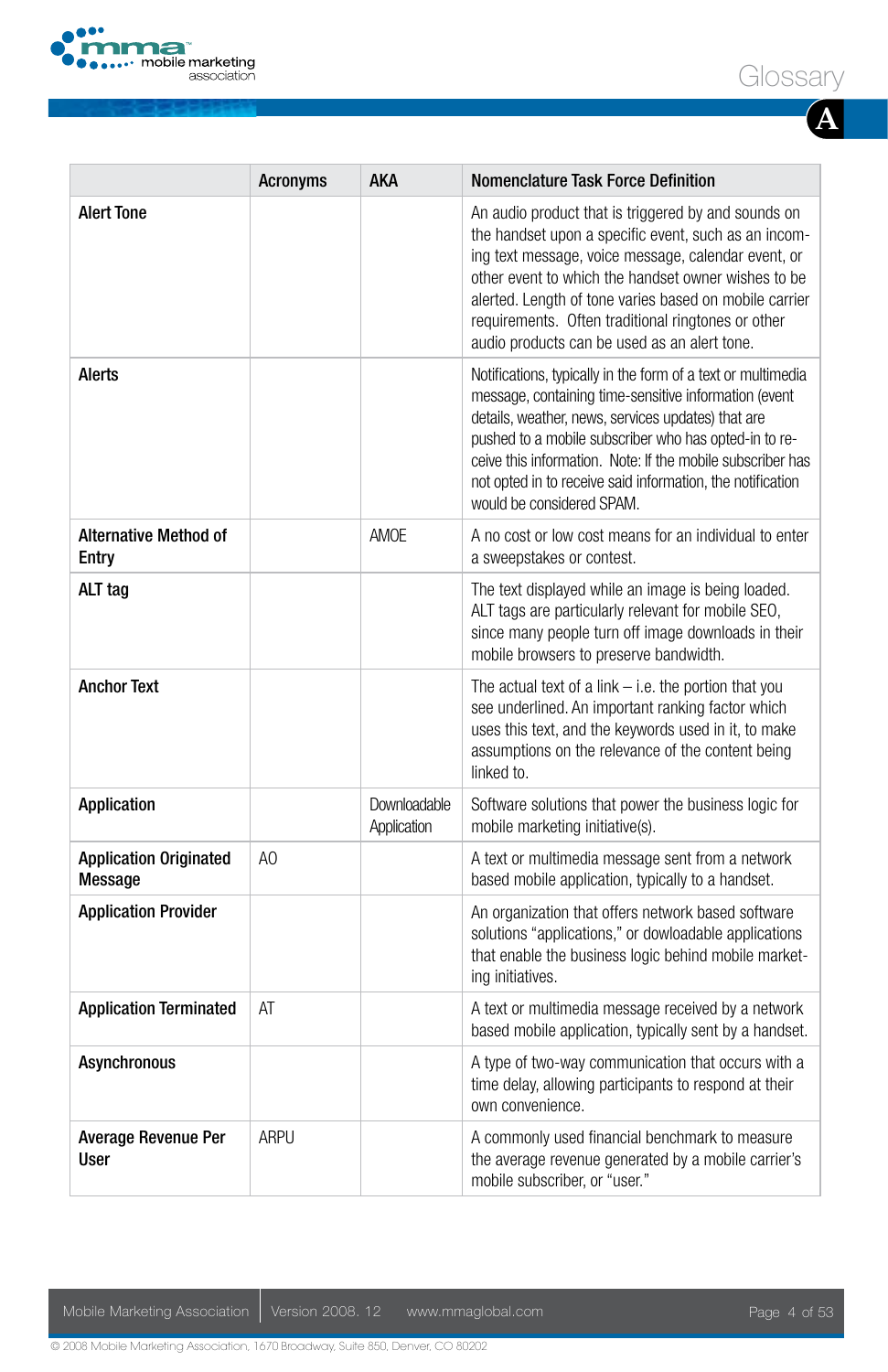



| I |  |
|---|--|

|                                                     | <b>Acronyms</b> | AKA | Nomenclature Task Force Definition                                                                                                                                                                                                                                                                                                                                                                                                                                                                                                                                                                                                                                                                                                |
|-----------------------------------------------------|-----------------|-----|-----------------------------------------------------------------------------------------------------------------------------------------------------------------------------------------------------------------------------------------------------------------------------------------------------------------------------------------------------------------------------------------------------------------------------------------------------------------------------------------------------------------------------------------------------------------------------------------------------------------------------------------------------------------------------------------------------------------------------------|
| <b>Background Audio Ad</b>                          |                 |     | A background audio clip that is played throughout the<br>MMS message. An example is a jingle.                                                                                                                                                                                                                                                                                                                                                                                                                                                                                                                                                                                                                                     |
| <b>Bandwidth</b>                                    |                 |     | Digital bandwidth is measured in bits per second<br>(bps), kilobits per second (kbps), or megabits per<br>second (mps).                                                                                                                                                                                                                                                                                                                                                                                                                                                                                                                                                                                                           |
| <b>Banner Size</b>                                  |                 |     | The width and length dimensions (typically presented<br>in pixels) of a banner/ image advertisement placed on<br>the mobile web.                                                                                                                                                                                                                                                                                                                                                                                                                                                                                                                                                                                                  |
| <b>Bill Face Descriptor</b>                         |                 |     | Description of billing details that appear on a mobile<br>subscriber's wireless bill.                                                                                                                                                                                                                                                                                                                                                                                                                                                                                                                                                                                                                                             |
| <b>Billing Aggregator</b>                           |                 |     | An organization that provides one ore more billing<br>solutions (PSMS, Direct-to-bill, Credit Card, PayPal,<br>Loyalty Points, Credits, etc.) to off-portal mobile<br>application solution providers.                                                                                                                                                                                                                                                                                                                                                                                                                                                                                                                             |
| <b>Binary Runtime Envi-</b><br>ronment for Wireless | <b>BREW</b>     |     | An open-source application development platform<br>for wireless devices, originally designed for CDMA<br>technology. However, BREW is air-interface indepen-<br>dent and can also support GSM/GPRS and UMTS<br>technology. It allows users to download applications<br>such as text chat, enhanced e-mail, location position-<br>ing, games, etc. Native BREW applications are<br>written in C or $C_{++}$ , but the platform is designed to<br>allow developers to write in whatever language they<br>choose, including Java and XML. Developers are also<br>provided with BREW Software Development Kit (SDK),<br>which includes the full BREW applications platform,<br>plus a variety of tools for writing BREW applications. |
| <b>Bitmap</b>                                       | <b>BMP</b>      |     | A format for images.                                                                                                                                                                                                                                                                                                                                                                                                                                                                                                                                                                                                                                                                                                              |
| <b>Blink Message</b>                                |                 |     | Text message that contains blinking text for the<br>purpose of emphasis.                                                                                                                                                                                                                                                                                                                                                                                                                                                                                                                                                                                                                                                          |
| <b>Bluetooth</b>                                    |                 |     | A communication protocol that enables mobile<br>devices equipped with a special chip to send and<br>receive information wirelessly over short-ranges,<br>using the 2.4 GHz spectrum band.                                                                                                                                                                                                                                                                                                                                                                                                                                                                                                                                         |
| <b>Branding</b>                                     |                 |     | The process by which brand identity is developed; a<br>marketing strategy and/or campaign objective.                                                                                                                                                                                                                                                                                                                                                                                                                                                                                                                                                                                                                              |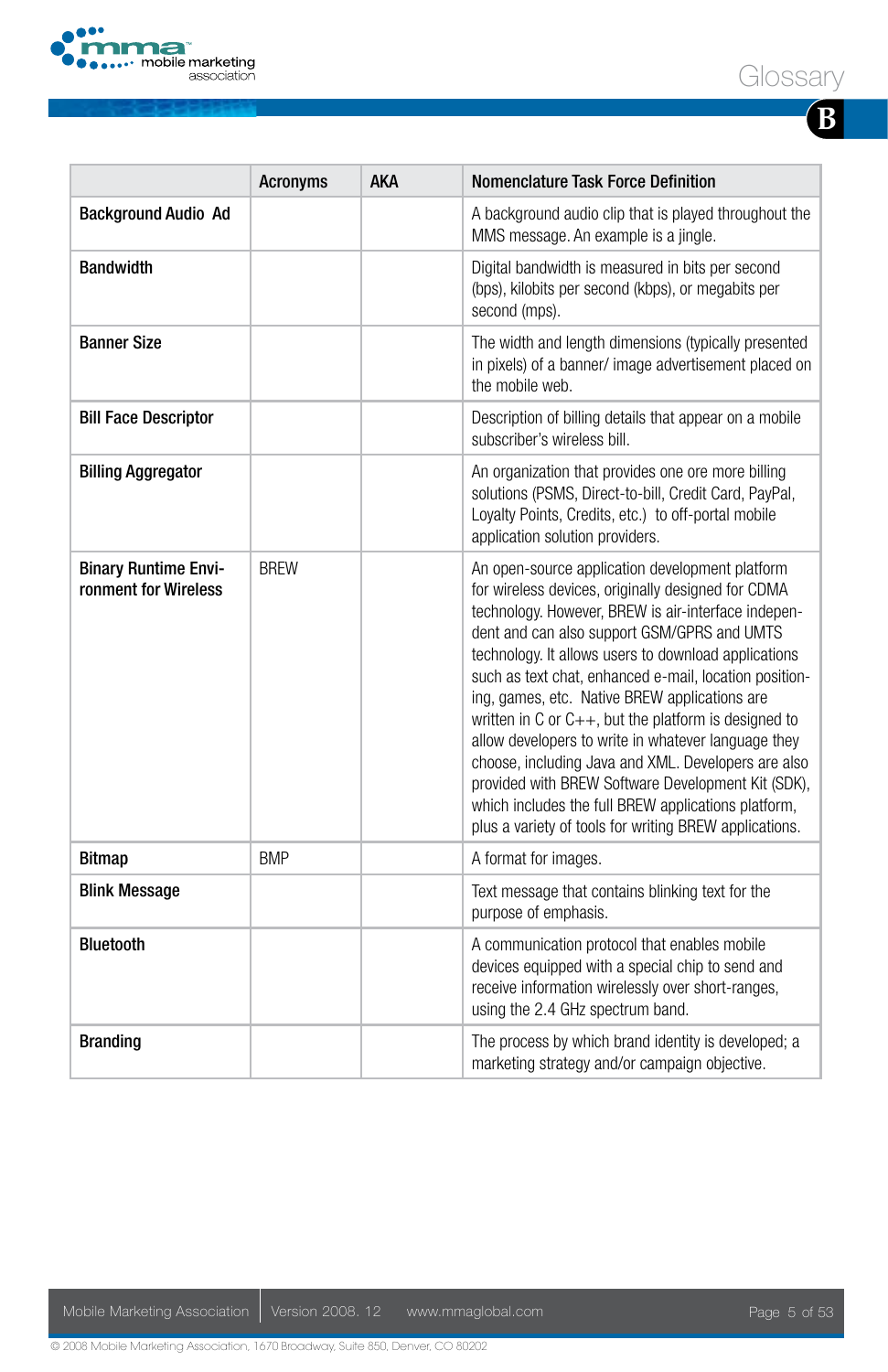

| ł<br>I<br>I |  |
|-------------|--|

|                          | <b>Acronyms</b> | <b>AKA</b> | Nomenclature Task Force Definition                                                                                                                                                                                                                                                                                                                                                                                                                                                                                                                                                                                                                                                                                                                                                                                                                                                              |
|--------------------------|-----------------|------------|-------------------------------------------------------------------------------------------------------------------------------------------------------------------------------------------------------------------------------------------------------------------------------------------------------------------------------------------------------------------------------------------------------------------------------------------------------------------------------------------------------------------------------------------------------------------------------------------------------------------------------------------------------------------------------------------------------------------------------------------------------------------------------------------------------------------------------------------------------------------------------------------------|
| <b>BREW Applications</b> |                 |            | Applications that are designed and built on<br>Qualcomm's BREW technology for small-screen<br>devices. Currently supported by a handful of network<br>operators - including Verizon Wireless and KDDI<br>(Japan) – the BREW market is small compared to<br>WAP, like Apple computers command a small market<br>share compared to Windows PCs.                                                                                                                                                                                                                                                                                                                                                                                                                                                                                                                                                   |
| <b>Broadcast video</b>   |                 |            | Video content is "broadcasted" over a network down<br>to the consumer's handset. This allows consum-<br>ers the freedom to select which content to watch.<br>With broadcast or multi-cast video, content is a<br>"one too many" experience and does not suffer the<br>buffering or downloading issues of other mobile video<br>platforms. Similar to "traditional" TV, advertising<br>opportunities exist within commercial breaks. Per-<br>sonalization technology regarding the ad experience<br>will generally be located nearer to the consumer's<br>device (e.g. a handset application) rather than within<br>the video delivery. Currently there is no global defacto<br>broadcast technology standard, however the following<br>technologies are gaining acceptance in the different<br>regions of the world: DVB-H (Europe), MediaFLO (US)<br>ATSC M-H (US), DMB, ISDB and SDMB (Asia). |
| <b>Browse and Buy</b>    |                 |            | The model for content discovery and purchase that<br>is provided by operators on-deck. This model is<br>increasingly emerging off-deck, and replicates the PC<br>Web experience for sites designed for handsets.                                                                                                                                                                                                                                                                                                                                                                                                                                                                                                                                                                                                                                                                                |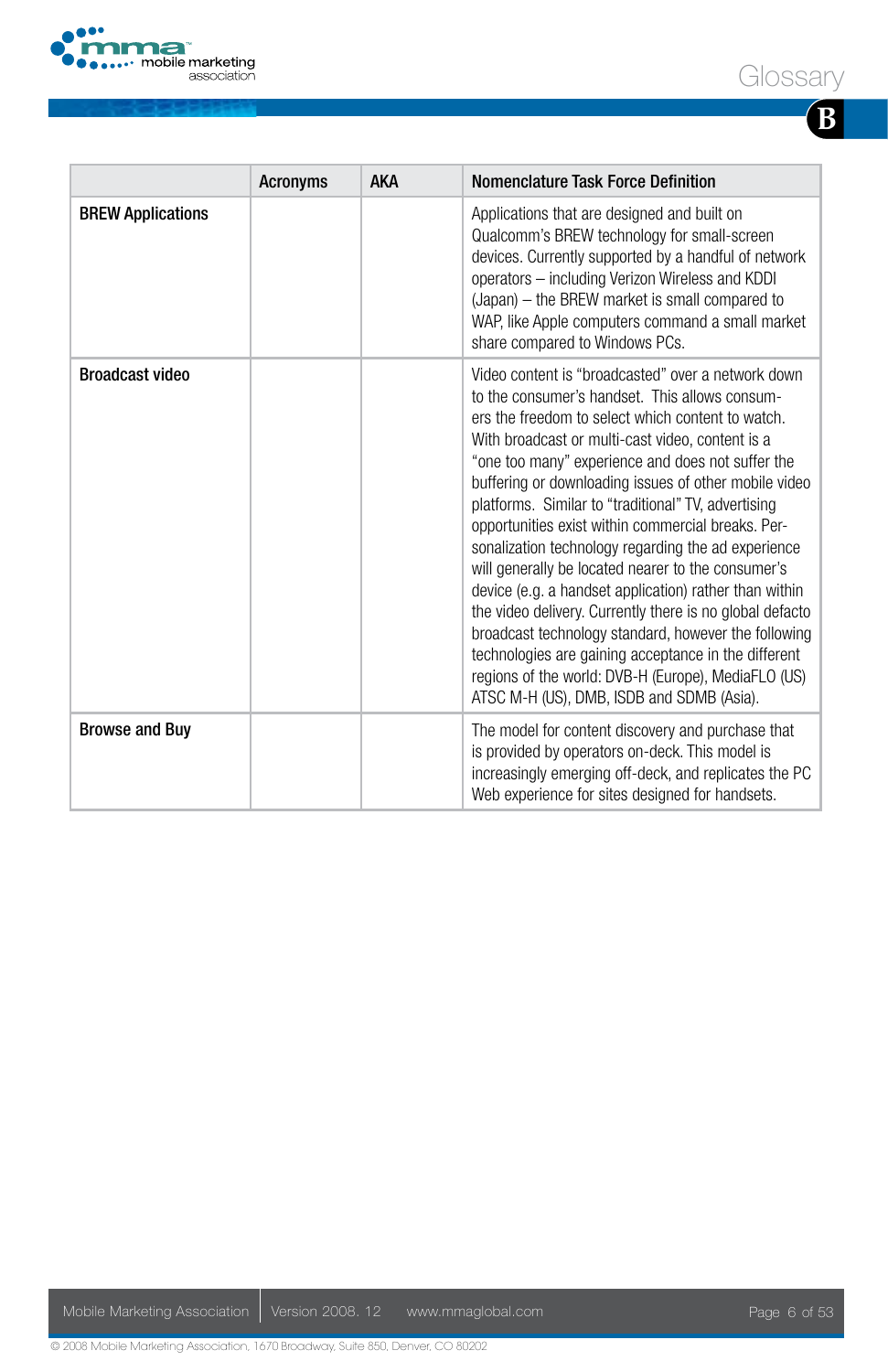

|--|--|

**C**

|                                        | <b>Acronyms</b> | AKA                                                                                                                              | <b>Nomenclature Task Force Definition</b>                                                                                                                                                                                                                                                                                                                                                                                |
|----------------------------------------|-----------------|----------------------------------------------------------------------------------------------------------------------------------|--------------------------------------------------------------------------------------------------------------------------------------------------------------------------------------------------------------------------------------------------------------------------------------------------------------------------------------------------------------------------------------------------------------------------|
| <b>Call Detail Records</b>             | <b>CDR</b>      |                                                                                                                                  | The record made within the cellular network of all<br>details of both incoming and outgoing calls made by<br>mobile subscribers. This record is then passed to the<br>billing system for action.                                                                                                                                                                                                                         |
| <b>Call to Action</b>                  | <b>CTA</b>      |                                                                                                                                  | A statement or instruction, typically promoted in print,<br>web, TV, radio, on-portal, or other forms of media<br>(often embedded in advertising), that explains to a<br>mobile subscriber how to respond to an opt-in for<br>a particular promotion or mobile initiative, which is<br>typically followed by a Notice (see Notice).                                                                                      |
| <b>Caller Ringback Tones</b>           | <b>CBT</b>      | Ringbacks                                                                                                                        | See Ringback Tone                                                                                                                                                                                                                                                                                                                                                                                                        |
| Calltone                               |                 | Ringtone                                                                                                                         | See Ringtone                                                                                                                                                                                                                                                                                                                                                                                                             |
| Capacity                               |                 |                                                                                                                                  | The measure of a mobile network's ability to support<br>simultaneous calls, messages, etc.                                                                                                                                                                                                                                                                                                                               |
| Carrier                                |                 | Mobile carrier.<br>Mobile Network<br>Operator, Mobile<br>Carrier, Network<br>Operator, Operator<br>Company,<br>Wireless Carrier. | A company that provides wireless telecommunica-<br>tions services.                                                                                                                                                                                                                                                                                                                                                       |
| <b>Cascading Style Sheet</b>           | CSS             |                                                                                                                                  | An external document containing code that defines a<br>Website's (Internet and Mobile Web) appearance.                                                                                                                                                                                                                                                                                                                   |
| Chat                                   |                 |                                                                                                                                  | A program that enables asynchronous interactions<br>between two or more mobile subscribers.                                                                                                                                                                                                                                                                                                                              |
| <b>Chat Bots</b>                       |                 |                                                                                                                                  | A computer-generated response sent to chat par-<br>ticipants. These responses are sent without human<br>interaction.                                                                                                                                                                                                                                                                                                     |
| <b>Child</b>                           |                 |                                                                                                                                  | A person under the age of 13.                                                                                                                                                                                                                                                                                                                                                                                            |
| <b>Clear and Conspicuous</b><br>Notice |                 |                                                                                                                                  | The vehicle by which descriptions, instructions, terms<br>and conditions, and other relevant details pertinent<br>to a specific marketing initiative, are prominently<br>posted. (For guidance on the meaning of "clear and<br>conspicuous" disclosure, please see Section III of the<br>Federal Trade Commission's "Dot Com Disclosures,"<br>available at http://www.ftc.gov/bcp/conline/pubs/<br>buspubs/dotcom/#III). |
| <b>Click</b>                           |                 |                                                                                                                                  | The act of when a mobile subscriber interacts with<br>(highlights and clicks on) an advertisement (banner,<br>text link) or other actionable link, that has been<br>served to their screen.                                                                                                                                                                                                                              |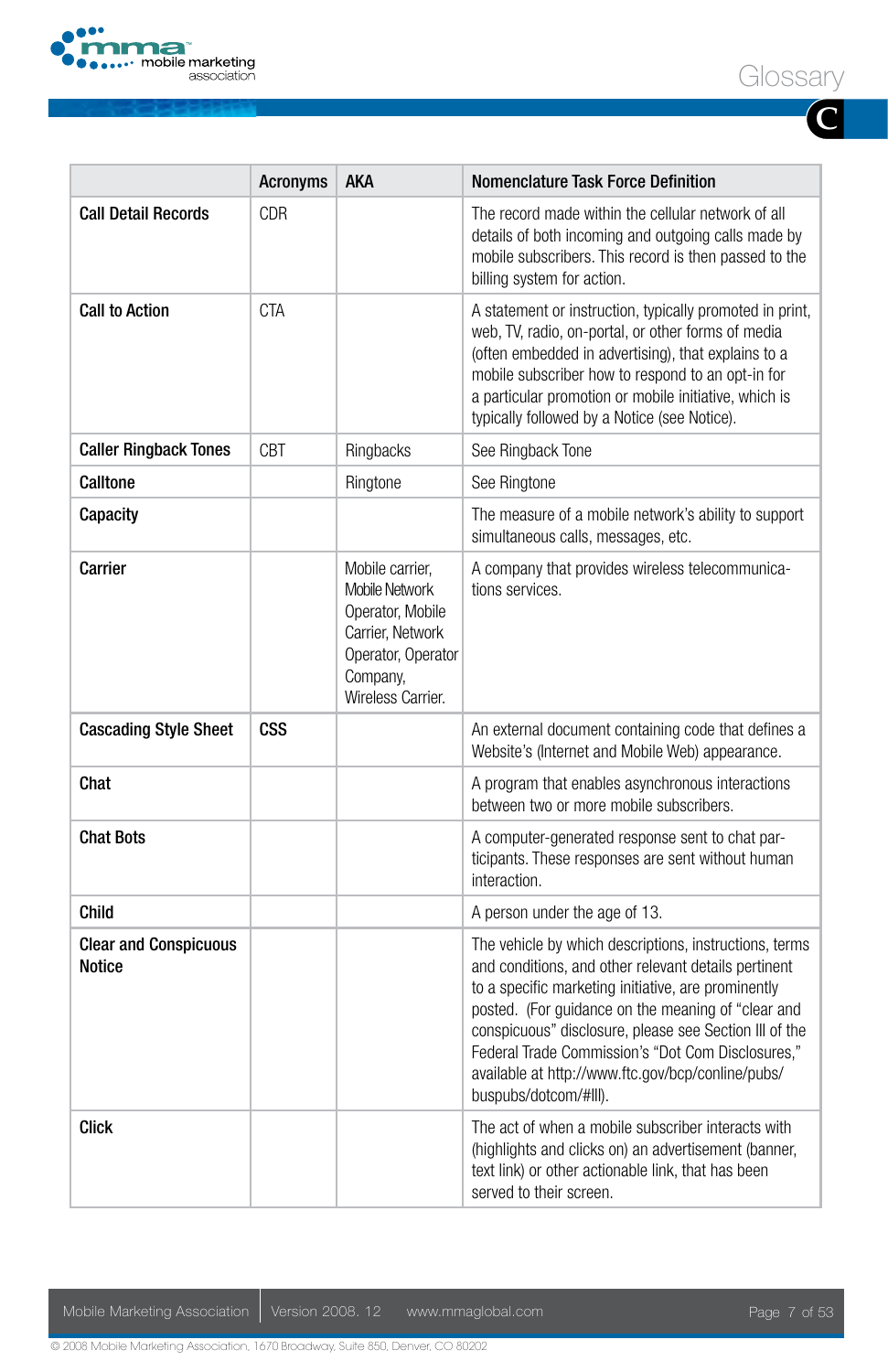

| ICCANI<br>l コl( )<br>odl. |  |
|---------------------------|--|
|---------------------------|--|

**C**

|                                            | Acronyms     | <b>AKA</b>                                               | <b>Nomenclature Task Force Definition</b>                                                                                                                                                                                                                                                                      |
|--------------------------------------------|--------------|----------------------------------------------------------|----------------------------------------------------------------------------------------------------------------------------------------------------------------------------------------------------------------------------------------------------------------------------------------------------------------|
| <b>Click to Call</b>                       |              |                                                          | A service that enables a mobile subscriber to initiate a voice<br>call to a specified phone number by clicking on a link on a<br>mobile web site. Typically used to enhance and provide a<br>direct response mechanism in an advertisement.                                                                    |
| Click-through                              |              |                                                          | The process that takes a mobile subscriber to a jump<br>or landing page once the mobile subscriber has<br>clicked on a link.                                                                                                                                                                                   |
| <b>Click-through Rate</b>                  | <b>CTR</b>   |                                                          | A way of measuring the success of an online or<br>mobile advertising campaign. A CTR is obtained by<br>dividing the number of users who clicked on an ad<br>on a Web page by the number of times the ad was<br>delivered (impressions).                                                                        |
| <b>Code Division Multiple</b><br>Access:   | CDMA         |                                                          | Also called "spread spectrum techniques," a tech-<br>nique for multiplexing digital transmission of radio<br>signals in which each voice or data call uses the<br>whole radio band, and is assigned a unique code.                                                                                             |
| <b>Color Graphics</b>                      |              | Color Wall-<br>papers<br>Wallpapers<br>Color<br>Graphics | A color image.                                                                                                                                                                                                                                                                                                 |
| <b>Color Ring Back Tone</b>                |              |                                                          | See Ringbacks.                                                                                                                                                                                                                                                                                                 |
| <b>Combination Ad</b>                      |              |                                                          | A potentially clickable ad consisting of an image and text.                                                                                                                                                                                                                                                    |
| <b>Commercial Messages</b>                 |              |                                                          | Text or multimedia messages that are sent to a<br>mobile device, usually for commercial purposes.                                                                                                                                                                                                              |
| <b>Common Short Code</b><br>Administration | <b>CSCA</b>  |                                                          | An organization that administers the common short<br>code registry for a particular country/region. CSCAs<br>are predominantly in Canada, China, the United<br>Kingdom and the United States. Local mobile carriers<br>and short code aggregators are the administrators of<br>CSC registry in other countries |
| <b>Common Shortcode</b>                    | CSC          |                                                          | Short numeric numbers (typically $4~6$ digits) to which<br>text messages can be sent from a mobile phone.<br>Wireless subscribers send text messages to common<br>short codes with relevant keywords to access a wide<br>variety of mobile content.                                                            |
| <b>Compact HTML</b>                        | <b>CHTML</b> |                                                          | A subset of HTML for small devices, such as mobile<br>phones and PDAs. cHTML was created by Japan-based<br>Access Company, Ltd. in 1998 for i-Mode devices.                                                                                                                                                    |
| <b>Complete MMS Ad</b>                     |              |                                                          | This advertisement unit assumes that the entire<br>MMS is the advertisement. This MMS advertisement<br>could be the result of a WAP Banner click or a free<br>message sent to subscribers who have opted-in to<br>receive news about the advertiser.                                                           |

Mobile Marketing Association | Version 2008. 12 www.mmaglobal.com Page 8 of 53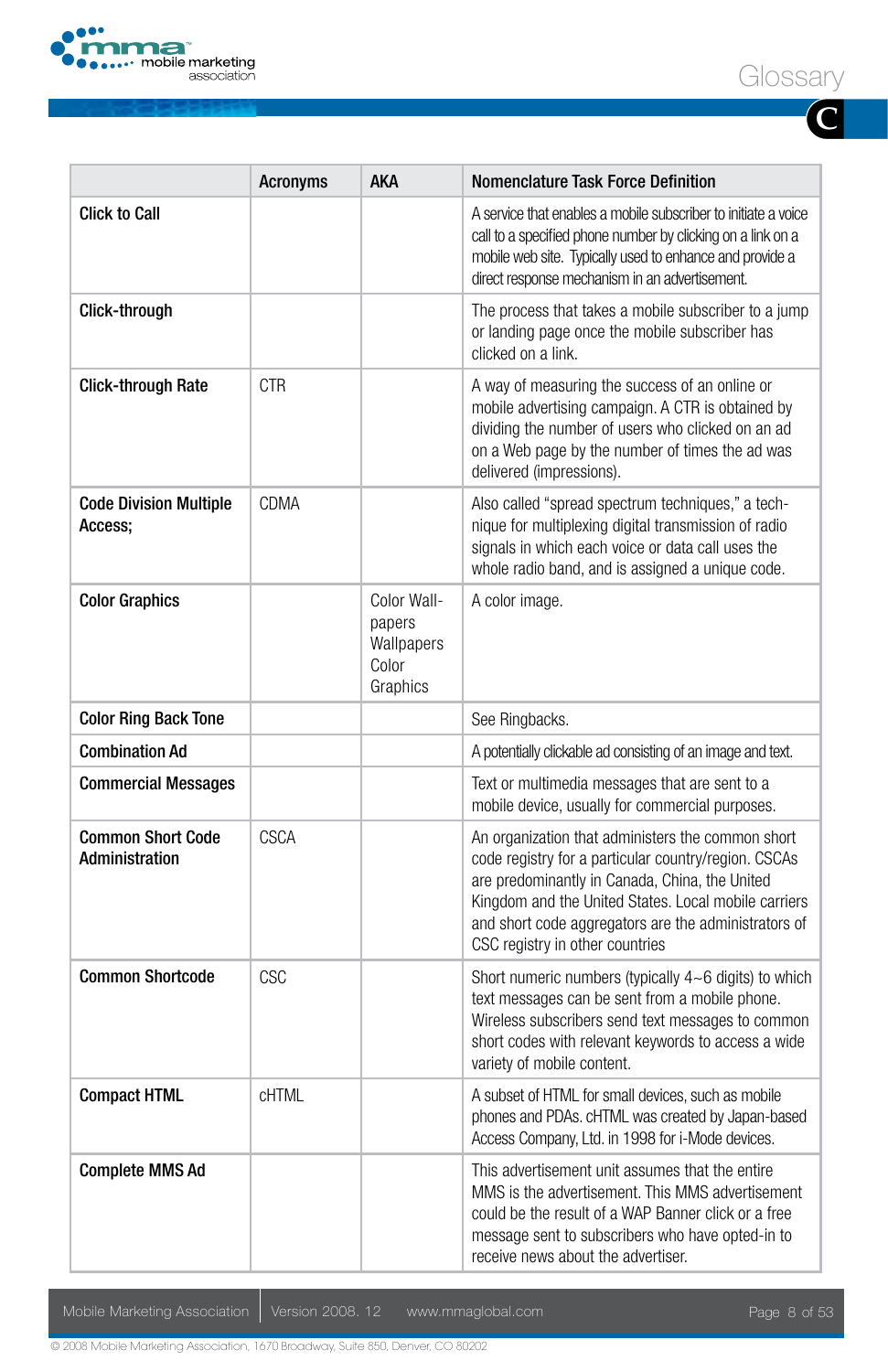

**C**

|                                                          | <b>Acronyms</b> | <b>AKA</b> | <b>Nomenclature Task Force Definition</b>                                                                                                                                                                                                                                                                                                                                                                                                                                                |
|----------------------------------------------------------|-----------------|------------|------------------------------------------------------------------------------------------------------------------------------------------------------------------------------------------------------------------------------------------------------------------------------------------------------------------------------------------------------------------------------------------------------------------------------------------------------------------------------------------|
| Confidentiality                                          |                 |            | The treatment of information that an individual has<br>disclosed in a relationship of trust, and with the<br>expectation that it will not be divulged without per-<br>mission to others, in ways that are inconsistent with<br>the understanding of the original disclosure.                                                                                                                                                                                                             |
| Confirmed Opt-in                                         |                 |            | The process used for verifying a mobile subscriber's<br>intention, and for gaining the subscriber's explicit agree-<br>ment to participate in a mobile program/ initiative.                                                                                                                                                                                                                                                                                                              |
| Consideration                                            |                 |            | Although the definition of consideration varies from<br>state to state, generally, consideration means that a<br>willing participant is required to purchase something<br>or pay for access to be eligible to enter a game.                                                                                                                                                                                                                                                              |
| <b>Content Aggregator</b>                                |                 |            | An organization that contracts with an array of con-<br>tent providers, and redistributes licensed content.                                                                                                                                                                                                                                                                                                                                                                              |
| <b>Content Preview</b>                                   |                 |            | An advertisement where a sample of mobile content is<br>included. This is very similar to a movie trailer, but, for all<br>digital content including ringtones and wallpapers.                                                                                                                                                                                                                                                                                                           |
| <b>Content Provider</b>                                  | CP              |            | A company that creates and offers content, e.g.<br>graphic products, ringtones, games, news, informa-<br>tion and entertainment services, etc.                                                                                                                                                                                                                                                                                                                                           |
| Contest                                                  |                 |            | A promotional mechanism that includes a prize and<br>a game of skill. Consideration is allowed, but there<br>cannot be any element of chance.                                                                                                                                                                                                                                                                                                                                            |
| Cookie                                                   |                 |            | Information placed on a visitor's computer or Mobile hand-<br>set by a Web server that can be stored or retrieved when<br>the site is accessed. Cookies are generally used as unique<br>identifiers (i.e. user IDs or session IDs) to record a users<br>unique behavior during each visit. Cookies may be used<br>to store other data such as email address, usemames etc.<br>Most mobile handsets do not support cookies, although the<br>market long-term is moving in this direction. |
| <b>Cost per Thousand</b>                                 | <b>CPM</b>      |            | A metric used to price advertising banners. Sites that sell<br>advertising may quarantee an advertiser a certain number<br>of impressions (number of times an ad banner is served<br>and presumably seen by visitors) and then set the cost<br>based on the guarantee, multiplied by the CPM rate.                                                                                                                                                                                       |
| Coupon                                                   |                 |            | A ticket, message, and/or document that can be ex-<br>changed for a financial discount on a product or service.                                                                                                                                                                                                                                                                                                                                                                          |
| <b>Cross-carrier Mobile-</b><br>phone Voting Application |                 |            | A software solution that processes the votes cast by<br>mobile subscribers from multiple mobile carriers.                                                                                                                                                                                                                                                                                                                                                                                |
| <b>Customer Care and</b><br><b>Billing</b>               | CCB             |            | The function area/department of a carrier, content<br>provider, or other vendor that provides customer<br>support to mobile customers regarding billing issues,<br>product/service problems, complaints, etc.                                                                                                                                                                                                                                                                            |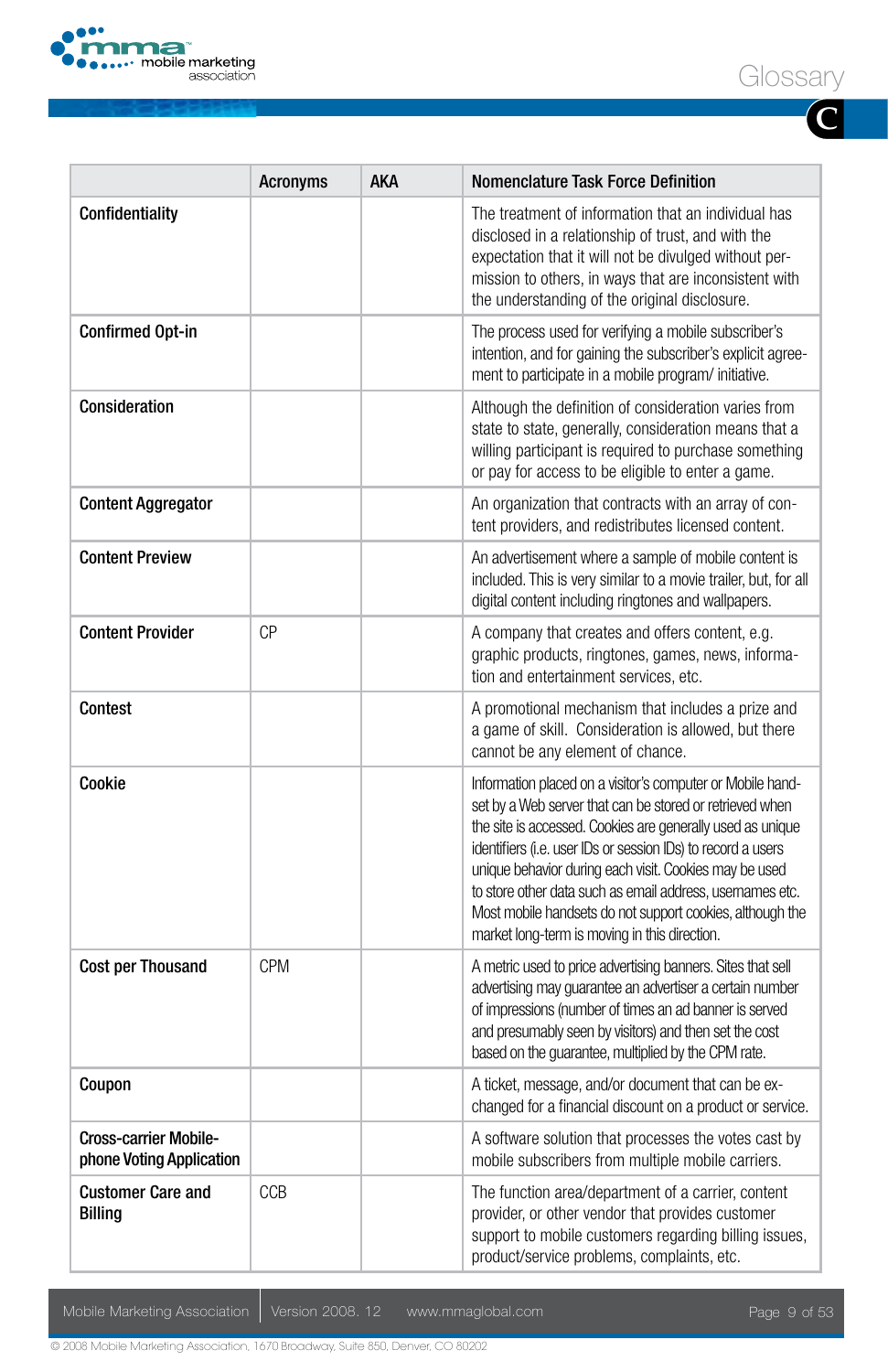

|--|--|

**D**

|                                           | <b>Acronyms</b> | AKA    | Nomenclature Task Force Definition                                                                                                                                                                                                                                                                                                                                                                                                                                                                                                    |
|-------------------------------------------|-----------------|--------|---------------------------------------------------------------------------------------------------------------------------------------------------------------------------------------------------------------------------------------------------------------------------------------------------------------------------------------------------------------------------------------------------------------------------------------------------------------------------------------------------------------------------------------|
| Data Charging                             |                 |        | The cost of using the mobile network for data services. The<br>two main charging models are: pay-as-you-use, which is<br>effectively metered billing because the charges increase in<br>proportion to the amount of data consumed by the user; the<br>second method is charging at pre-set rates (over a monthly<br>usage period) for pre-determined amounts of data that can<br>be consumed. These charges become significant in the<br>distribution of rich media content that drives large amounts<br>of data across the networks. |
| <b>Data Collection</b>                    |                 |        | The process by which a marketer collects mobile<br>subscribers' personally identifiable information.                                                                                                                                                                                                                                                                                                                                                                                                                                  |
| Day Parting                               |                 |        | See Targeting                                                                                                                                                                                                                                                                                                                                                                                                                                                                                                                         |
| Deck                                      |                 | Portal | A browseable portal of links to content, pre-config-<br>ured usually by the network operator, and set as the<br>default home page to the phone's browser.                                                                                                                                                                                                                                                                                                                                                                             |
| <b>Dedicated Short Code</b>               |                 |        | The process of running only one service on a Com-<br>mon Short Code at any given time.                                                                                                                                                                                                                                                                                                                                                                                                                                                |
| <b>Delivery Report</b>                    |                 |        | An acknowledgement /notice/report of a successful<br>MO/MT billing.                                                                                                                                                                                                                                                                                                                                                                                                                                                                   |
| Digital Multimedia<br><b>Broadcasting</b> | <b>DMB</b>      |        | A digital radio transmission technology for sending<br>multimedia (radio, TV, and data casting) to handsets.                                                                                                                                                                                                                                                                                                                                                                                                                          |
| Digital Video Broad-<br>casting-Handset   | DVB-H           |        | The technology that drives mobile TV, which is a<br>combination of conventional digital video, and IP that<br>scales for smaller devices.                                                                                                                                                                                                                                                                                                                                                                                             |
| <b>Direct To Consumer</b>                 | D <sub>2C</sub> |        | Content and services promoted directly by the third-<br>party "provider" to the phone end-user. The promo-<br>tion of these services does not depend upon listing in<br>(operator) portals; the content provider is responsible<br>for tasks such as pricing and marketing.                                                                                                                                                                                                                                                           |
| <b>Discoverable Notice</b>                |                 |        | See Notice                                                                                                                                                                                                                                                                                                                                                                                                                                                                                                                            |
| Double Opt-in                             |                 |        | The process of confirming a mobile subscriber's wish<br>to participate in a mobile program by requesting<br>the subscriber to opt-in twice, prior to engaging the<br>subscriber. A requirement for premium and many<br>other types of mobile services.                                                                                                                                                                                                                                                                                |
| Downloadable Ap-<br>plication             |                 |        | See Application                                                                                                                                                                                                                                                                                                                                                                                                                                                                                                                       |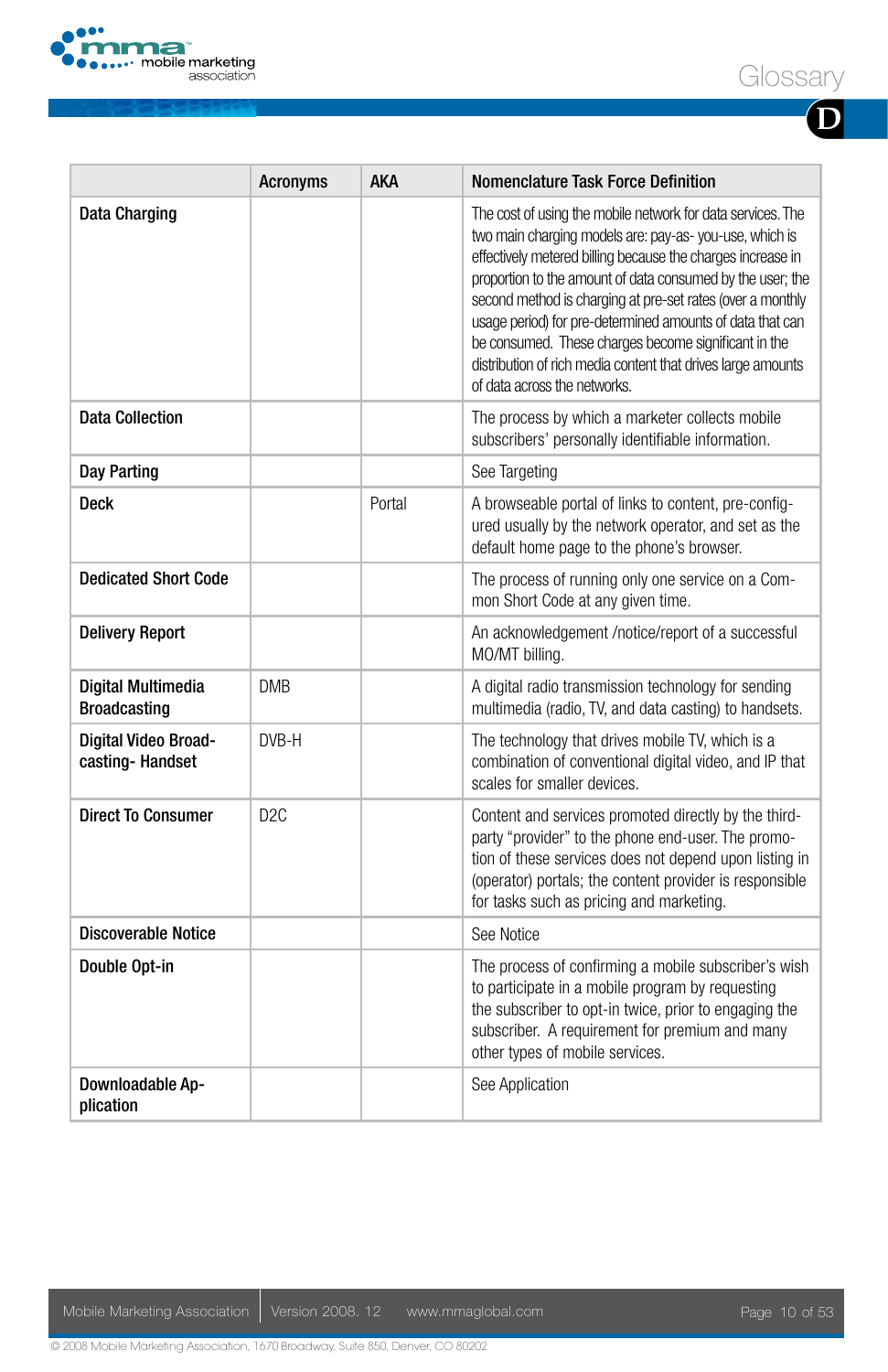

|                            | <b>Acronyms</b> | <b>AKA</b> | <b>Nomenclature Task Force Definition</b>                                                                                                                                                                                                                                                                                                                                                                                                                                                                                                                                                                                                                      |
|----------------------------|-----------------|------------|----------------------------------------------------------------------------------------------------------------------------------------------------------------------------------------------------------------------------------------------------------------------------------------------------------------------------------------------------------------------------------------------------------------------------------------------------------------------------------------------------------------------------------------------------------------------------------------------------------------------------------------------------------------|
| Download video             |                 |            | In this instance, the video file is downloaded to the<br>handset completely before the handset starts playing<br>it. Since the video is played when fully received on<br>the handset, an ad server cannot detect whether the<br>video content and ads are actually watched in their<br>entirety. Due to the nature of the underlying technolo-<br>gies used, the quality of the received video files is as<br>good as the quality of the source file on the network<br>servers. Since the video files are stored complete on<br>the mobile handset, copyright concerns are more ap-<br>parent here. The most popular underlying technology<br>is OMA download. |
| <b>Dual Band</b>           |                 |            | A handset that supports and is compatible with two<br>different standards and/or two different frequencies/<br>bands.                                                                                                                                                                                                                                                                                                                                                                                                                                                                                                                                          |
| <b>Dynamic Ad Delivery</b> |                 |            | Based upon predetermined criteria, Dynamic Ad De-<br>livery is the process by which a mobile advertisement<br>is delivered, via a campaign management platform, to<br>a publisher's mobile content.                                                                                                                                                                                                                                                                                                                                                                                                                                                            |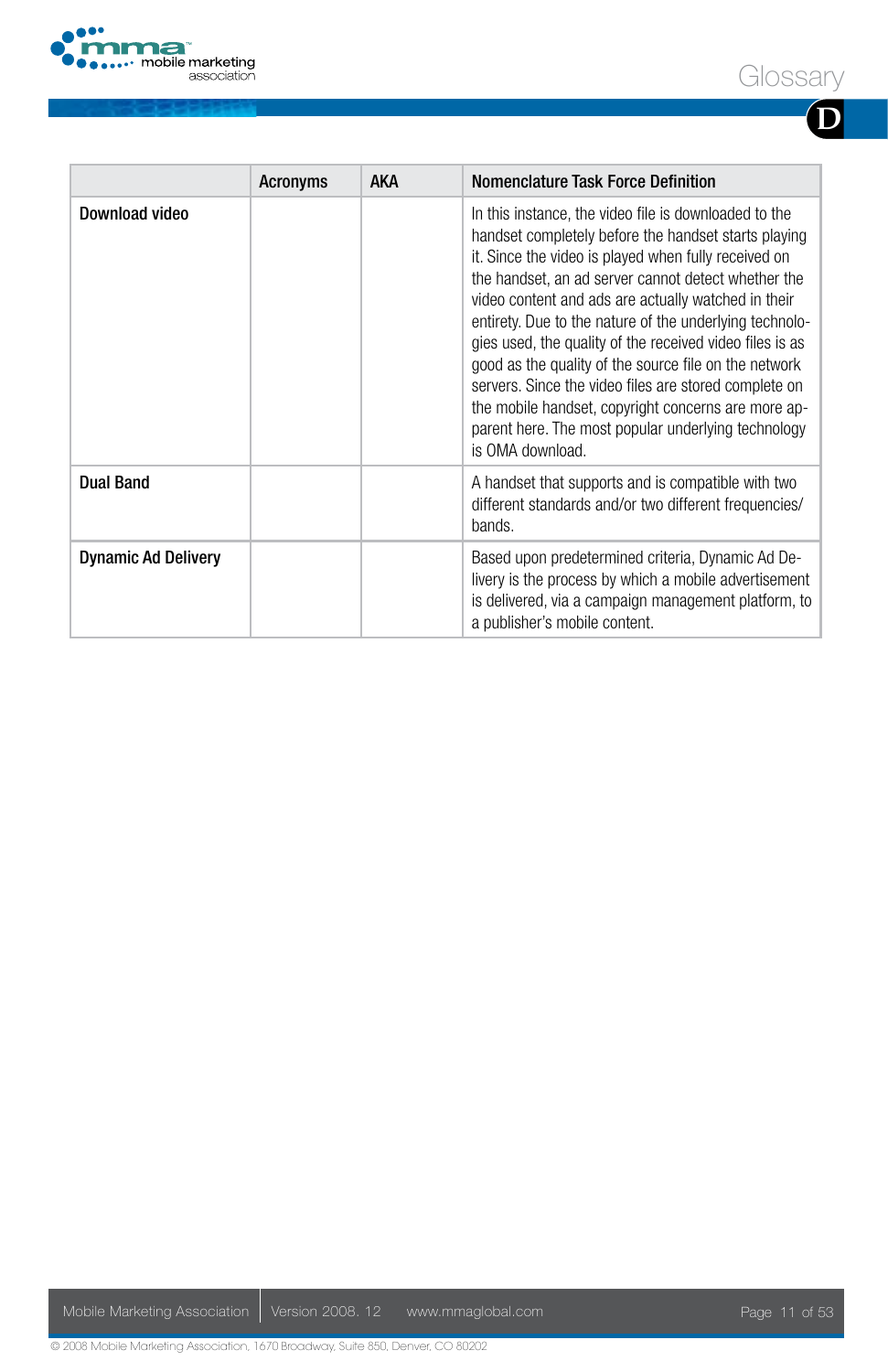

|--|--|

|                                                       | <b>Acronyms</b> | <b>AKA</b>                           | Nomenclature Task Force Definition                                                                                                                                                                                                                                                               |
|-------------------------------------------------------|-----------------|--------------------------------------|--------------------------------------------------------------------------------------------------------------------------------------------------------------------------------------------------------------------------------------------------------------------------------------------------|
| End-User                                              |                 |                                      | A person who accesses and uses a product. (e.g. a<br>user who watches a video using their mobile device).                                                                                                                                                                                        |
| <b>Enhanced Data rates</b><br>for GSM Evolution       | <b>FDGF</b>     | <b>Fnhanced</b><br>GPRS (E-<br>GPRS) | The final stage in the evolution of the GSM standard,<br>which was also an intermediate technology that<br>brought 2G closer to 3G capacity for data transfer.<br>EDGE uses a new modulation schema to enable<br>theoretical data speeds of up to 384kbit/s within the<br>existing GSM spectrum. |
| <b>Extensible Markup</b><br>Language                  | XMI             |                                      | A general-purpose markup language, primarily used<br>to facilitate the sharing of data across different infor-<br>mation systems, particularly via the Internet.                                                                                                                                 |
| <b>Extensible HyperText</b><br><b>Markup Language</b> | <b>XHTML</b>    |                                      | A markup language. It is a reformulated, upgraded<br>version of HTML, but still conforms to the XML<br>syntax.                                                                                                                                                                                   |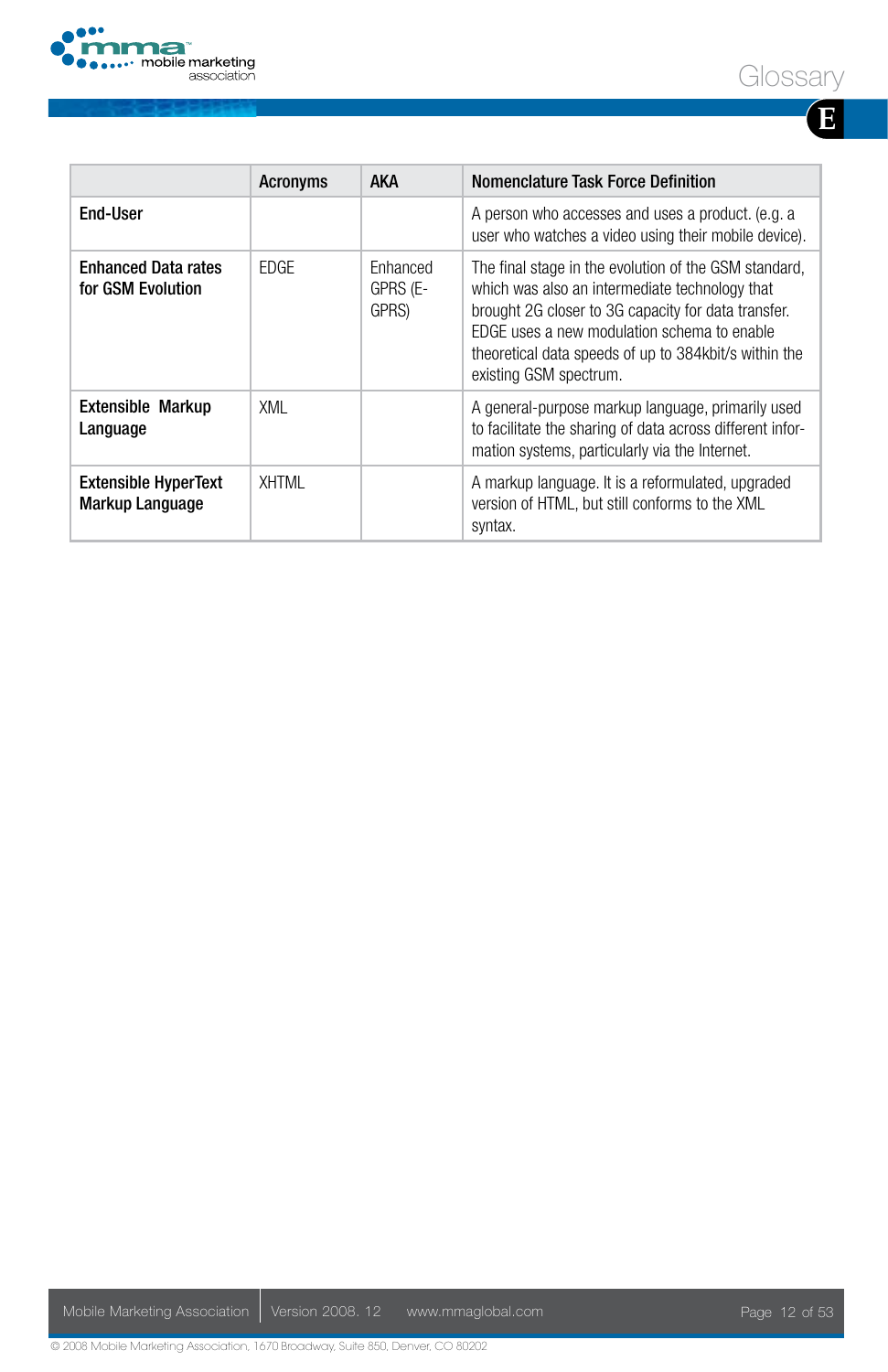



|                                      | <b>Acronyms</b> | <b>AKA</b> | Nomenclature Task Force Definition                                                                                                                                                                                                                                                                                                                                                                                                                                                                                                                                                                                         |
|--------------------------------------|-----------------|------------|----------------------------------------------------------------------------------------------------------------------------------------------------------------------------------------------------------------------------------------------------------------------------------------------------------------------------------------------------------------------------------------------------------------------------------------------------------------------------------------------------------------------------------------------------------------------------------------------------------------------------|
| <b>First Generation</b>              |                 |            | See 1G                                                                                                                                                                                                                                                                                                                                                                                                                                                                                                                                                                                                                     |
| <b>Fixed Mobile Conver-</b><br>gence | <b>FMC</b>      |            | A mobile device that supports both carrier network<br>and WiFi and can switch between each seamlessly.                                                                                                                                                                                                                                                                                                                                                                                                                                                                                                                     |
| <b>Free to End User</b>              | <b>FTEU</b>     |            | An FTEU program is any program to which the<br>subscriber opts-in, with the result that the subscriber<br>receives Mobile Terminated (MT) SMS/MMS mes-<br>sages for which they do not incur any premium or<br>standard messaging charges from their wireless<br>carrier. The subscriber may interact with the service<br>by sending SMS/MMS messages (including, but<br>not limited to, messages for the purpose of opt-in,<br>opt-out and requesting help). The wireless carrier<br>may, at their discretion, charge the subscriber at<br>standard messaging rates for Mobile Originated (MO)<br>messages to the program. |
| <b>Friendly Off-Deck</b>             |                 |            | Off-portal mobile internet content that has been<br>validated against operator standards for technical<br>performance and suitability of content.                                                                                                                                                                                                                                                                                                                                                                                                                                                                          |
| <b>Full Music Download</b>           |                 |            | The downloading of a complete song, versus a sec-<br>tion of a song, for playback on a mobile device.                                                                                                                                                                                                                                                                                                                                                                                                                                                                                                                      |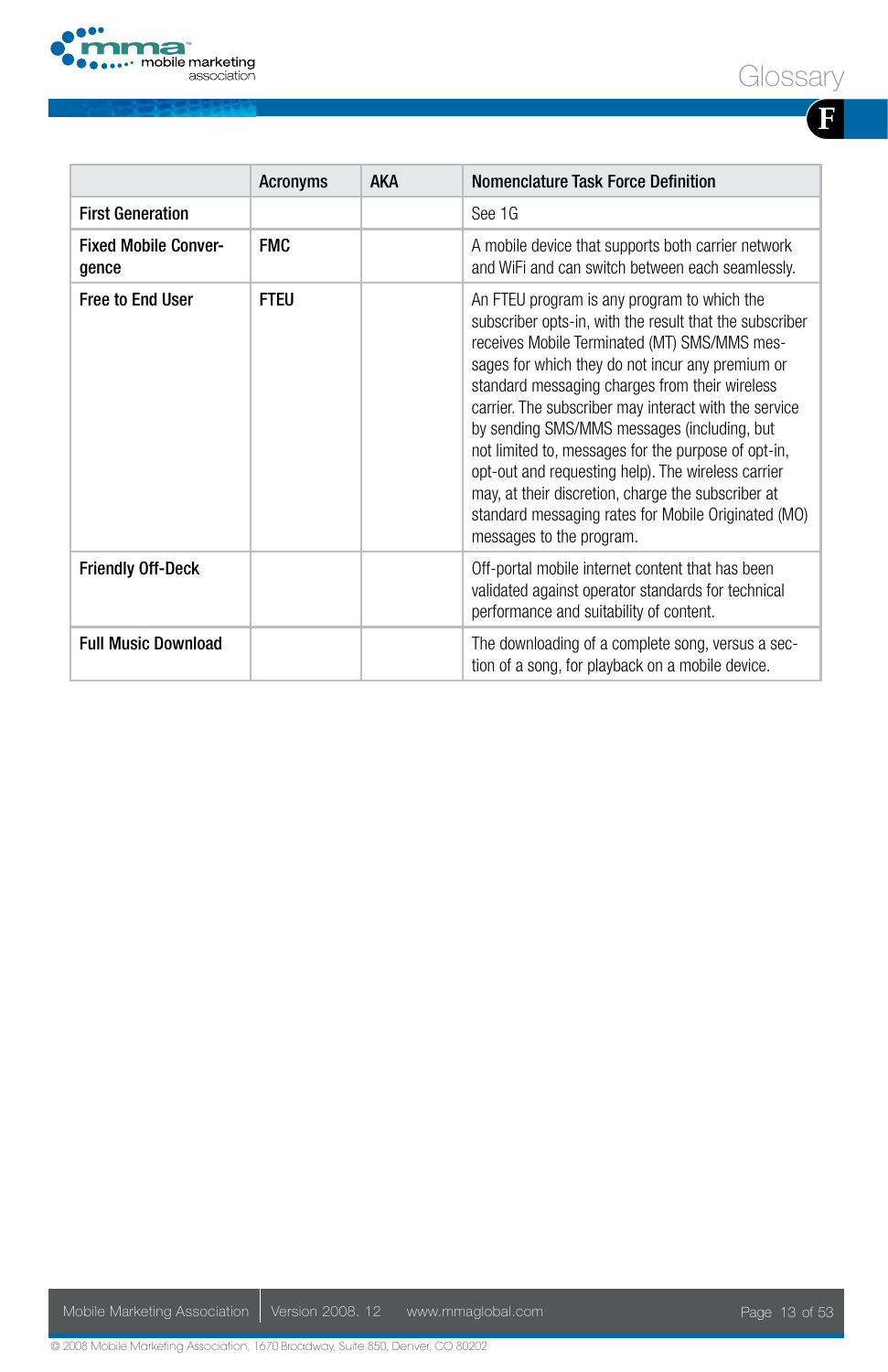

**G**

|                                                     | <b>Acronyms</b> | <b>AKA</b>  | Nomenclature Task Force Definition                                                                                                                                                                                                                                                                                                             |
|-----------------------------------------------------|-----------------|-------------|------------------------------------------------------------------------------------------------------------------------------------------------------------------------------------------------------------------------------------------------------------------------------------------------------------------------------------------------|
| Gallery                                             |                 |             | An extended set of menus containing links to third-party<br>content. The gallery is usually accessed from the main<br>(mobile carrier) deck with the assumption the content<br>has gone through some basic acceptance testing,<br>though less detailed than that applied to content<br>featured on the main deck.                              |
| Games                                               |                 |             | See Mobile Games                                                                                                                                                                                                                                                                                                                               |
| <b>General Packet Radio</b><br><b>Service</b>       |                 |             | A packet-switching technology that enables high-<br>speed data transmission of up to 115kbps. An<br>enhancement for GSM, often described as 2.5G.                                                                                                                                                                                              |
| <b>Global Positioning</b><br>System                 |                 |             | A system of satellites, computers and receivers that<br>can determine the latitude and longitude of a given<br>receiver (within it's system) located on Earth. It pin-<br>points the reciever's location by calculating the time<br>it takes for signals from different satellites (positioned<br>at various locations) to reach the receiver. |
| <b>Global System for Mo-</b><br>bile Communications |                 |             | A digital mobile cellular standard developed and<br>widely used in Europe. One of the main 2G digital<br>wireless standards.                                                                                                                                                                                                                   |
| <b>Graphic Banners</b>                              |                 |             | A graphic mobile ad represented by a banner featur-<br>ing an image. Similar to a web banner, but with lower<br>size constraints (See Banner Size).                                                                                                                                                                                            |
| <b>Graphics Interchange</b><br>Format               | GIF             |             | A supported format for color images, such as mobile<br>banner ads.                                                                                                                                                                                                                                                                             |
| Greeting                                            |                 |             | A voicemail greeting that the caller hears when the<br>call recipient he/she is attempting to reach does not<br>answer their mobile phone. Can consist of a Master-<br>tone or Voicetone, or a custom message recorded by<br>the handset/account owner.                                                                                        |
| <b>Greeting Card</b>                                |                 | mobile card | See M-Card                                                                                                                                                                                                                                                                                                                                     |
| <b>Group Chat</b>                                   |                 | Community   | See Chat.                                                                                                                                                                                                                                                                                                                                      |

Chat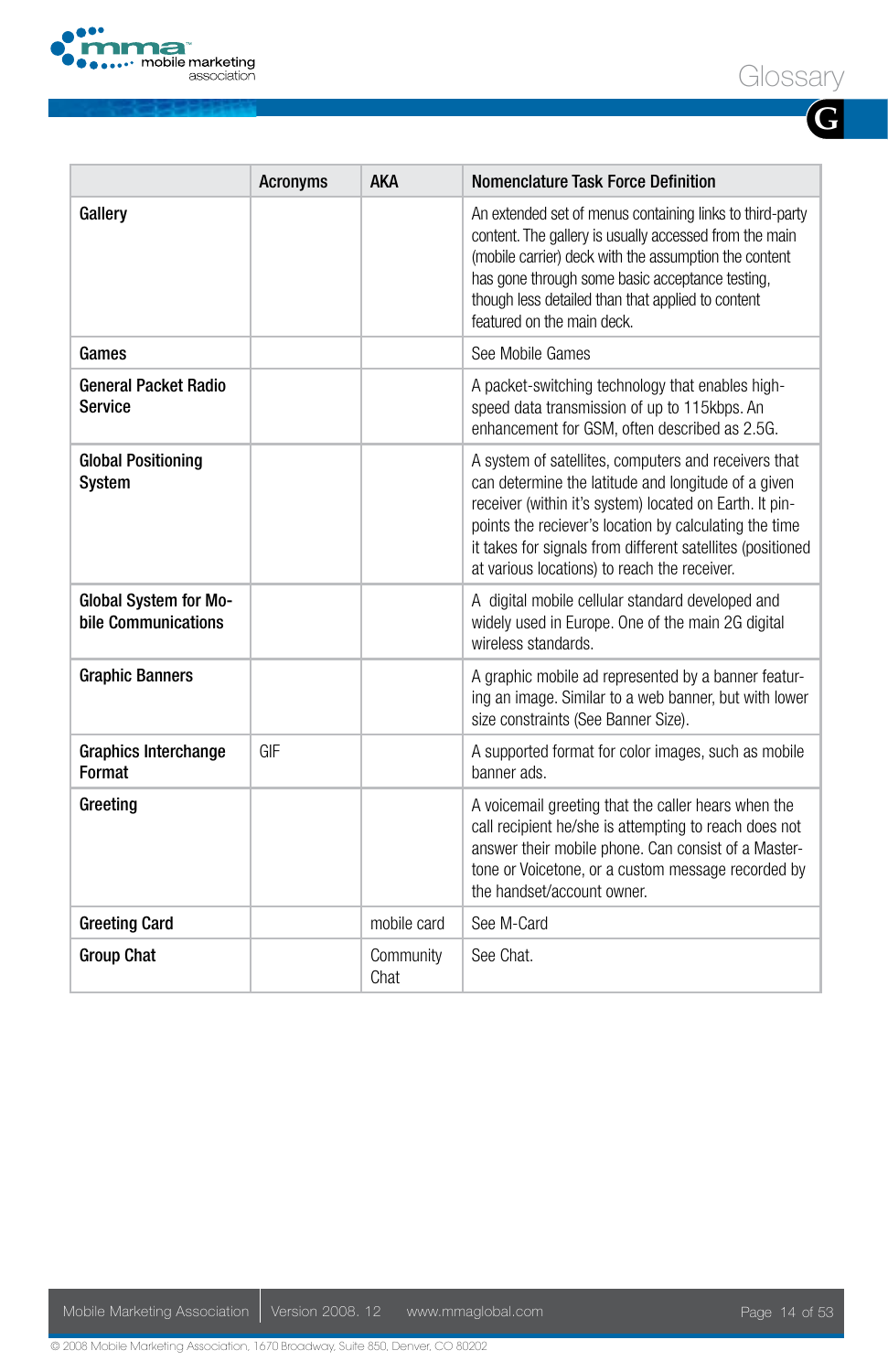

|--|--|

|                                                    | <b>Acronyms</b> | <b>AKA</b>        | Nomenclature Task Force Definition                                                                                                                                                                                                                                                                                           |
|----------------------------------------------------|-----------------|-------------------|------------------------------------------------------------------------------------------------------------------------------------------------------------------------------------------------------------------------------------------------------------------------------------------------------------------------------|
| <b>Hands Free</b>                                  |                 | Hands free<br>kit | The operation of a mobile phone without the use<br>of the handset; usually installed in vehicles and/or<br>enabled via Bluetooth or similar headset.                                                                                                                                                                         |
| <b>Handset</b>                                     |                 |                   | Term used in reference to a mobile phone, mobile<br>device, or mobile terminal.                                                                                                                                                                                                                                              |
| Heading/H tags                                     |                 |                   | This tag denotes a specific page or section heading<br>on a Web page. Engines pay special attention to<br>H text as it provides insight into the topicality and<br>relevance of the content contained with the section.                                                                                                      |
| <b>High Speed Downlink</b><br><b>Packet Access</b> |                 |                   | An enhancement to the Universal Mobile Telecom-<br>munications System (UMTS) 3G technology, also<br>known as Wideband Code Division Multiple Access<br>(W-CDMA). It is designed to increase the available<br>download speeds by more than five times, and,<br>in theory, reaches up to 14 Mbps (million bits per<br>second). |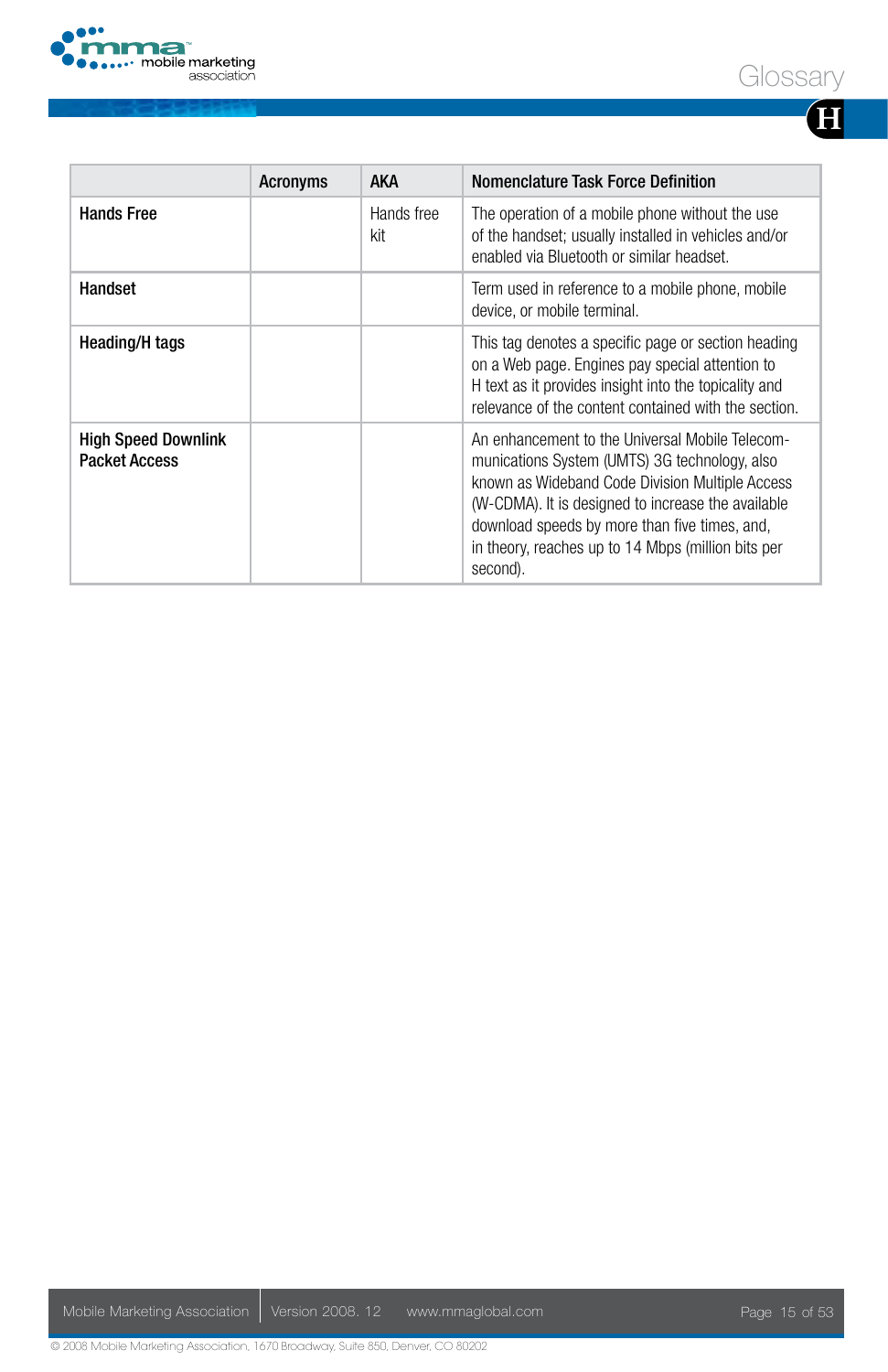

**I**

|                                                      | Acronyms   | AKA | Nomenclature Task Force Definition                                                                                                                                                                                                                                                                                                                                                                                                                                                                                                    |
|------------------------------------------------------|------------|-----|---------------------------------------------------------------------------------------------------------------------------------------------------------------------------------------------------------------------------------------------------------------------------------------------------------------------------------------------------------------------------------------------------------------------------------------------------------------------------------------------------------------------------------------|
| Image                                                |            |     | A photograph or graphic that may be delivered to<br>the mobile handset as any of several low resolution<br>image formats, including .png, .gif, .jpg, etc. Images<br>on mobile platform may be classified as mobile<br>content/products (wallpapers, screensavers, etc),<br>assets for a mobile website, or enabled with links to<br>trigger an action.                                                                                                                                                                               |
| <b>Image Ad</b>                                      |            |     | An image on a mobile web site with an active link<br>that can be clicked on by the wireless subscriber.<br>Once clicked, the wireless subscriber is redirected<br>to a new page, another mobile web site or other<br>destination where an offer resides.                                                                                                                                                                                                                                                                              |
| i-Mode                                               |            |     | A packet-based information service developed by<br>Japanese operator NTT DoCoMo to deliver a wide<br>range of services to mobile subscribers. The revenue<br>sharing model used for i-Mode is being adopted by<br>other operators as the basis for the new services<br>enabled by GPRS and 3G.                                                                                                                                                                                                                                        |
| Impressions                                          |            |     | A business metric for counting the number of times<br>mobile subscribers have viewed a particular page,<br>mobile advertisement on a mobile internet site or<br>embedded within a text message or similar mobile<br>medium.                                                                                                                                                                                                                                                                                                           |
| Index                                                |            |     | The database in which a search engine stores con-<br>tent from every Web page that its spider visits.                                                                                                                                                                                                                                                                                                                                                                                                                                 |
| Information on Demand                                | 10D        |     | Content delivered in the form of an Alert. Subscriber<br>receives updates of weather, traffic, horoscopes,<br>jokes of the day, etc via SMS text, at a predetermined<br>time and frequency.                                                                                                                                                                                                                                                                                                                                           |
| <b>Instant Voice Response</b>                        | <b>IVR</b> |     | A computerized system that allows a person, typically<br>a telephone caller, to select options from a voice<br>menu and otherwise interact with the computer<br>phone system from their mobile device.                                                                                                                                                                                                                                                                                                                                |
| <b>Integrated Digital</b><br><b>Enhanced Network</b> | i-DEN      |     | A wireless technology developed by Motorola,<br>which combines the capabilities of a digital cellular<br>telephone, two-way radio, alpha-numeric pager, and<br>data/fax modem into a single network. iDEN operates<br>in the 800MHz, 900MHz, and 1 500MHz frequency<br>bands, and is based on TDMA and GSM architec-<br>ture it places more users in a given spectral space,<br>compared to analog cellular systems. iDEN networks<br>are used by various carriers all over the world, and by<br>Nextel and Southern LINC in the USA. |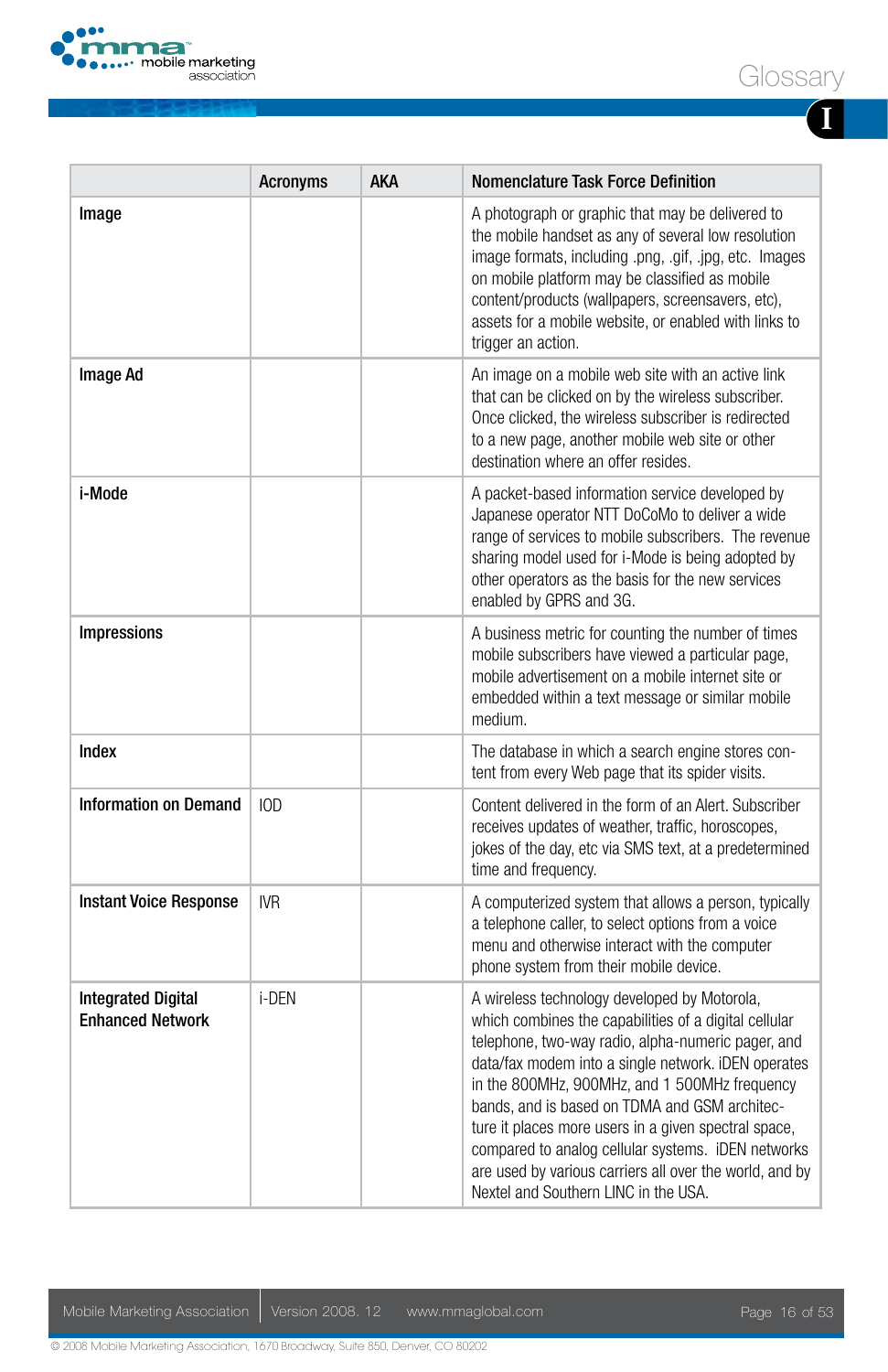

**I**

|                                                          | <b>Acronyms</b> | AKA | <b>Nomenclature Task Force Definition</b>                                                                                                                                                                                                                                                                                                                                                   |
|----------------------------------------------------------|-----------------|-----|---------------------------------------------------------------------------------------------------------------------------------------------------------------------------------------------------------------------------------------------------------------------------------------------------------------------------------------------------------------------------------------------|
| <b>Interactive TV</b>                                    | iTV             |     | Interactive TV refers to TV programming and technology<br>that allows the viewer to engage in two-way interaction<br>with the television/programming.                                                                                                                                                                                                                                       |
| <b>Interactive Voice</b><br>Response                     | <b>IVR</b>      |     | A phone technology that allows a computer to detect<br>voice and touch tones using a normal phone call.<br>The IVR system can respond with pre-recorded or<br>dynamically generated audio to further direct callers<br>on how to proceed. IVR systems can be used to con-<br>trol almost any function where the interface can be<br>broken down into a series of simple menu choices.       |
| <b>International Mobile</b><br><b>Equipment Identity</b> | <b>IMEI</b>     |     | A 15 digit, unique serial number assigned to a mobile<br>phone. IMEI consists of five groups of numbers. The<br>first group represents the manufacturer; the second<br>sequence identifies the Type Approval Code (TAC) or<br>model number; the third represents Final Assembly<br>Code (FAC); the fourth is the device serial number<br>and the fifth is a spare single digit (usually 0). |
| Inter-operable Mes-<br>saging                            |                 |     | The ability for mobile subscribers to exchange text and<br>multimedia messages across different mobile operator<br>networks. Also used to refer to a Common Short Code that<br>is registered on multiple mobile operators' networks.                                                                                                                                                        |
| <b>Interstitial Image Ad</b>                             |                 |     | An advertising image that is inserted into the middle of a<br>complete MMS message. This image will be displayed as<br>the subscriber is viewing the complete MMS message.                                                                                                                                                                                                                  |
| <b>Interstitial Text Ad</b>                              |                 |     | A text page that is displayed in the middle of the<br>MMS message.                                                                                                                                                                                                                                                                                                                          |
| <b>Interstitial Video Ad</b>                             |                 |     | An advertising video clip that is inserted in the middle of<br>a complete MMS message. This video plays back as the<br>subscriber is viewing the complete MMS message.                                                                                                                                                                                                                      |
| <b>Interstitial Video Clip</b>                           |                 |     | An advertising video clip that is inserted into the<br>middle of a complete MMS message. This video<br>will be displayed as the subscriber is viewing the<br>complete MMS message.                                                                                                                                                                                                          |
| <b>IVR Discovery</b>                                     |                 |     | A content discovery method where the user calls<br>a phone number, during which their mobile phone<br>number is captured, and a data connection is<br>subsequently made to the handset (SMS, WAP push).<br>A charge for the call registers once the mobile con-<br>nection has been made.                                                                                                   |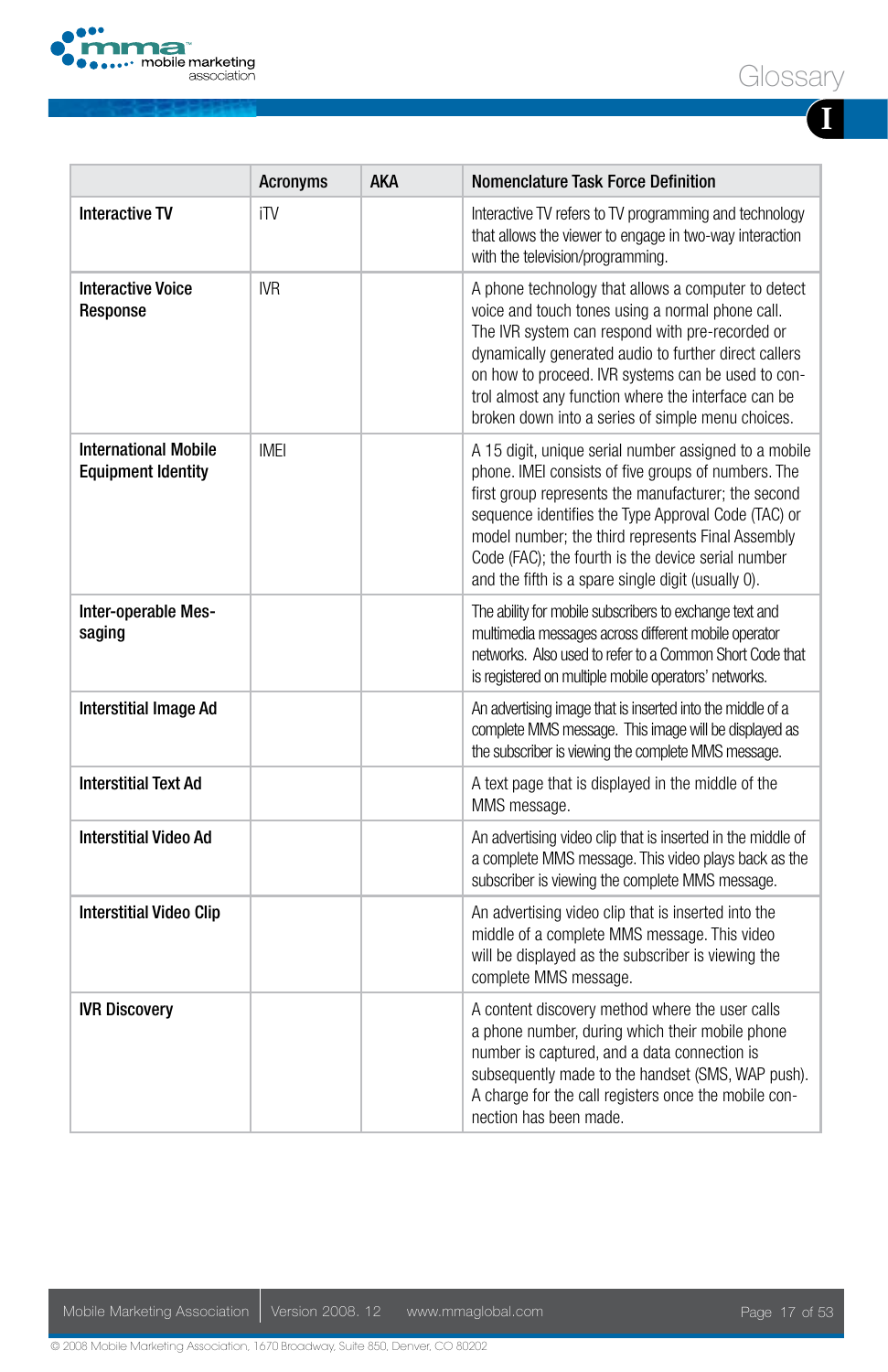

|--|

**J**

|                                            | <b>Acronyms</b>          | <b>AKA</b>      | Nomenclature Task Force Definition                                                                                                                                                                                                                                                                                                                              |
|--------------------------------------------|--------------------------|-----------------|-----------------------------------------------------------------------------------------------------------------------------------------------------------------------------------------------------------------------------------------------------------------------------------------------------------------------------------------------------------------|
| Java                                       |                          |                 | An object-oriented programming language developed<br>by Sun Microsystems. Programs authored in Java do<br>not rely on an operating system, as long as a Java<br>Virtual Machine (JVM) is installed on the destination<br>device on which they are running.                                                                                                      |
| Java 2 Platform, Micro<br><b>Edition</b>   | J2ME                     |                 | A technology that allows programmers to use the<br>Java programming language and related tools to de-<br>velop programs for mobile handsets. J2ME consists<br>of programming specifications and a special virtual<br>machine (Java Virtual Machine, or JVM) that allows a<br>J2ME-encoded program to run in the handset.                                        |
| Java Games                                 | refer to Mobile<br>Games |                 | Mobile games authored in the Java programming<br>language. The destination/player device must have<br>the Java Virtual Machine (JVM) installed for it to run.                                                                                                                                                                                                   |
| Joint Photographic<br><b>Experts Group</b> | <b>JPEG</b>              |                 | An image compression format widely used for storing<br>and transmitting photographs on the World Wide<br>Web. Suitable for compressing photographic images,<br>however, each subsequent compression causes im-<br>age quality deterioration. Not appropriate for graphs,<br>charts and other textual or iconic graphics, as the<br>compression blurs the image. |
| Jump Page                                  |                          | Landing<br>Page | The page or view to which a user is directed when<br>they click on an active link embedded in a banner,<br>web page, email or other view. A click-through lands<br>the user on a jump page.                                                                                                                                                                     |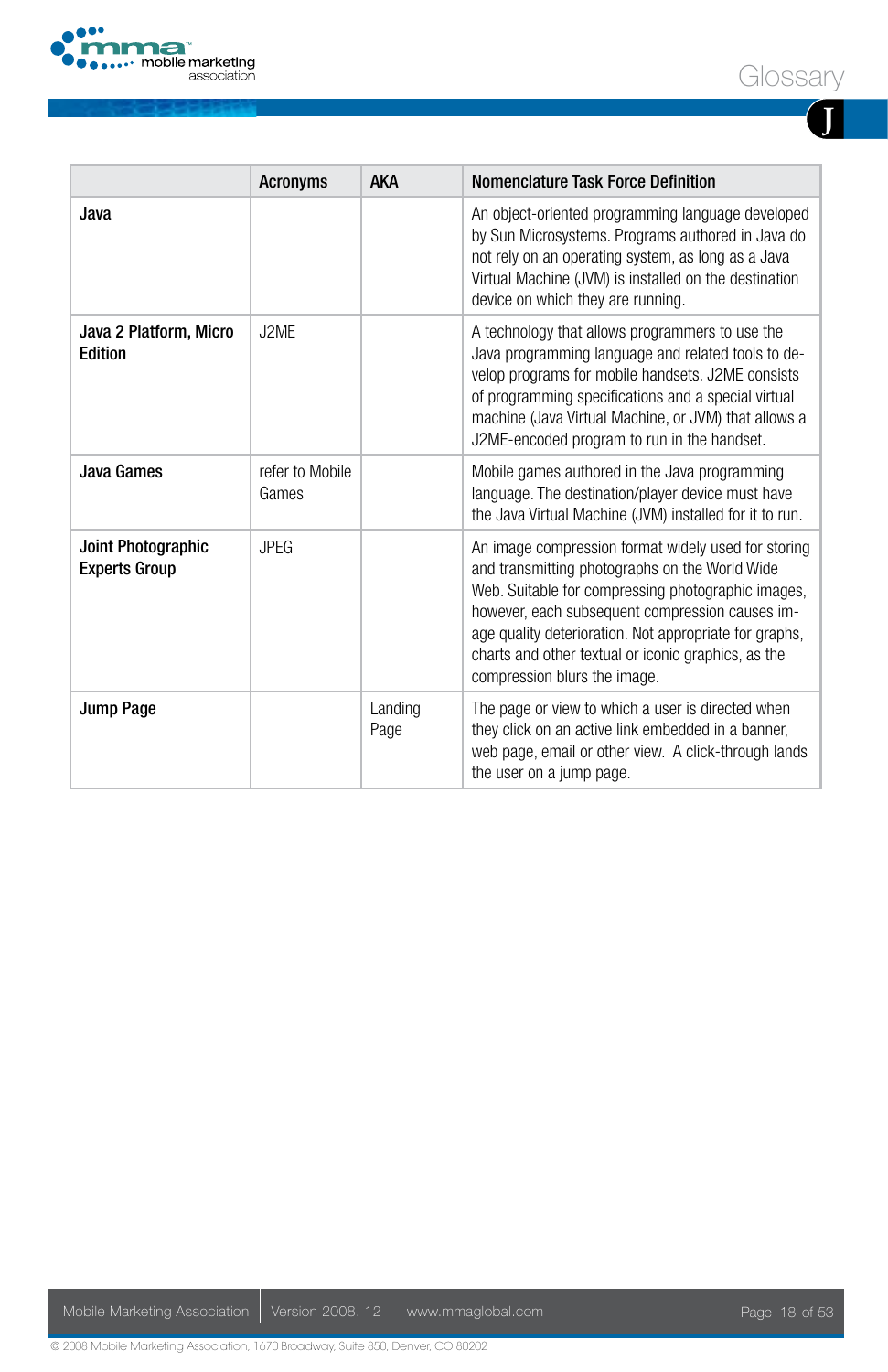





|                        | Acronyms | <b>AKA</b>     | Nomenclature Task Force Definition                                                                                                                                                                                                   |
|------------------------|----------|----------------|--------------------------------------------------------------------------------------------------------------------------------------------------------------------------------------------------------------------------------------|
| Keyword                |          | Prefix. Suffix | A word or name used to distinguish a targeted mes-<br>sage within a Short Code Service.                                                                                                                                              |
| <b>Keyword density</b> |          |                | The ratio of keywords to non keywords within page<br>content.                                                                                                                                                                        |
| Kilobits per second    | Kbps     |                | A commonly used unit of measurement for data<br>transfer speed. Kilobit denotes thousands of bits.<br>Higher data rates are expressed in Mbps (mega/mil-<br>lions bits per second) or in Gbps (giga/billions of bits<br>per second). |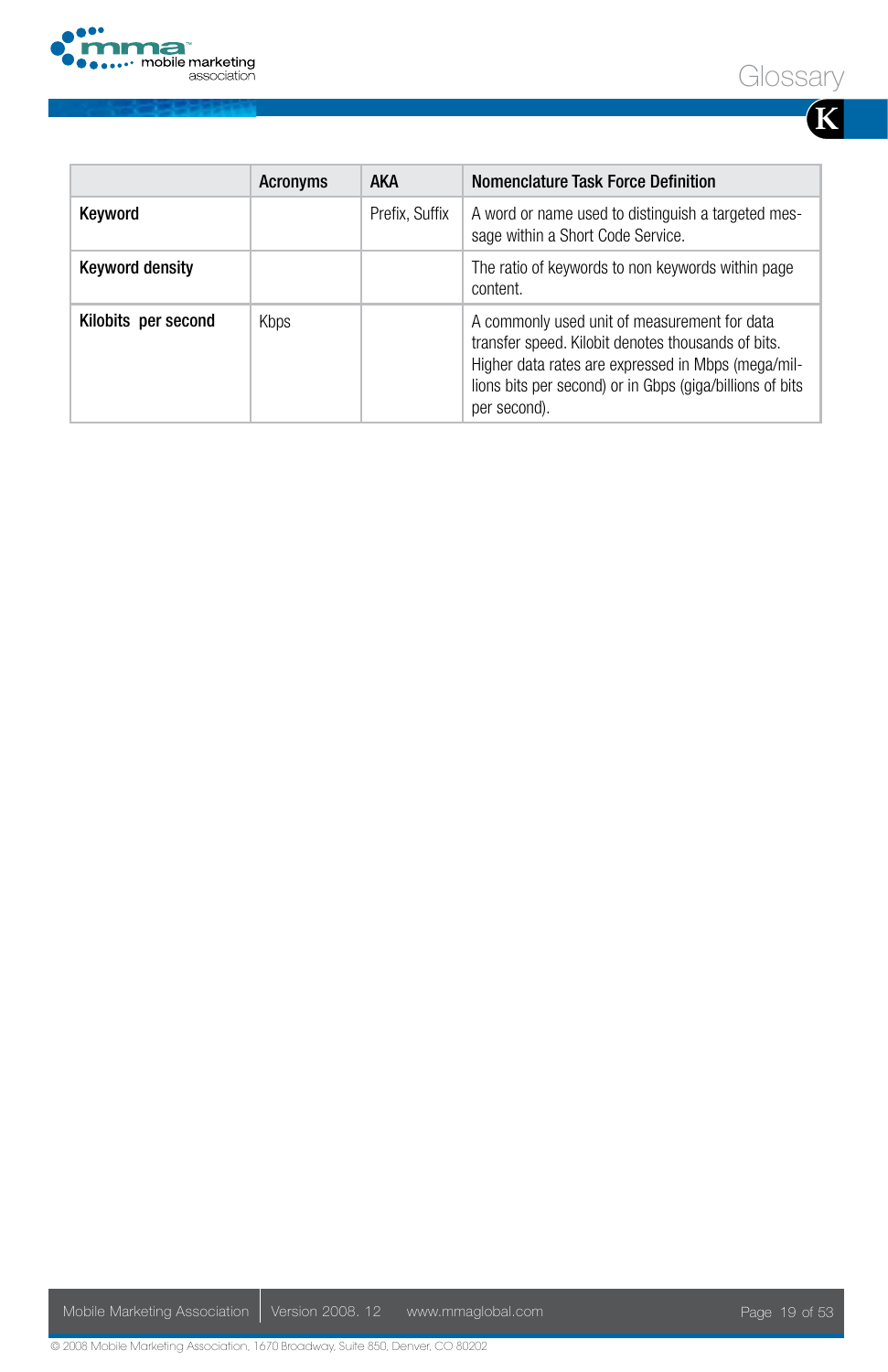

|--|--|

| ł<br>I<br>I |  |  |
|-------------|--|--|

|                                          | <b>Acronyms</b> | <b>AKA</b> | <b>Nomenclature Task Force Definition</b>                                                                                                                                                                                                                                                                                                                                                                                                                                                                                                                                                                                                                                             |
|------------------------------------------|-----------------|------------|---------------------------------------------------------------------------------------------------------------------------------------------------------------------------------------------------------------------------------------------------------------------------------------------------------------------------------------------------------------------------------------------------------------------------------------------------------------------------------------------------------------------------------------------------------------------------------------------------------------------------------------------------------------------------------------|
| <b>Landing Page</b>                      |                 | Jump Page  | A secondary page to which a user is directed when<br>they click on an ad, where they are provided ad-<br>ditional information and/or a mechanism to make<br>a purchase. The user is often driven to a landing<br>page via an ad banner, link or other offer-related<br>communication.                                                                                                                                                                                                                                                                                                                                                                                                 |
| <b>Layered Notice</b>                    |                 |            | The provisioning of a short, medium and long form<br>description for a program/service overview, terms<br>and conditions, and related program details.                                                                                                                                                                                                                                                                                                                                                                                                                                                                                                                                |
| License                                  |                 | Rights     | See Royalties                                                                                                                                                                                                                                                                                                                                                                                                                                                                                                                                                                                                                                                                         |
| <b>Location Based</b><br><b>Services</b> | <b>LBS</b>      |            | A range of services that are provided to mobile<br>subscribers based on the geographical location of their<br>handsets within their cellular network. Handsets have<br>to be equipped with a position-location technology such<br>as GPS to enable the geographical-trigger of service(s)<br>being provided. LBS include driving directions, informa-<br>tion about certain resources or destinations within<br>current vicinity, such as restaurants, ATMs, shopping,<br>movie theaters, etc. LBS may also be used to track the<br>movements and locations of people, as is being done<br>via parent/ child monitoring services and mobile devices<br>that target the family market. |
| <b>Location Information</b>              |                 |            | Information that enables a Mobile Marketer to identify<br>the specific location of a particular wireless device.<br>Zip codes and area codes typically do not alone<br>provide the specificity to qualify as Location Informa-<br>tion. However, a Global Positioning System (GPS) is<br>an example of a functionality that provides Location<br>Information.                                                                                                                                                                                                                                                                                                                         |
| Locator                                  |                 |            | An advertisement or service through which an adver-<br>tiser's (i.e. Radio Shack, Ford) brick & mortar location<br>can be identified based on proximity of the consumer<br>or their preferred location (can be GPS/LBS or user<br>defined postal code).                                                                                                                                                                                                                                                                                                                                                                                                                               |
| Lottery                                  |                 |            | A lottery is a game that includes a prize, a game<br>of chance, and consideration. Federal legislation<br>and State laws govern (and disallow) all lotteries for<br>promotional purposes.                                                                                                                                                                                                                                                                                                                                                                                                                                                                                             |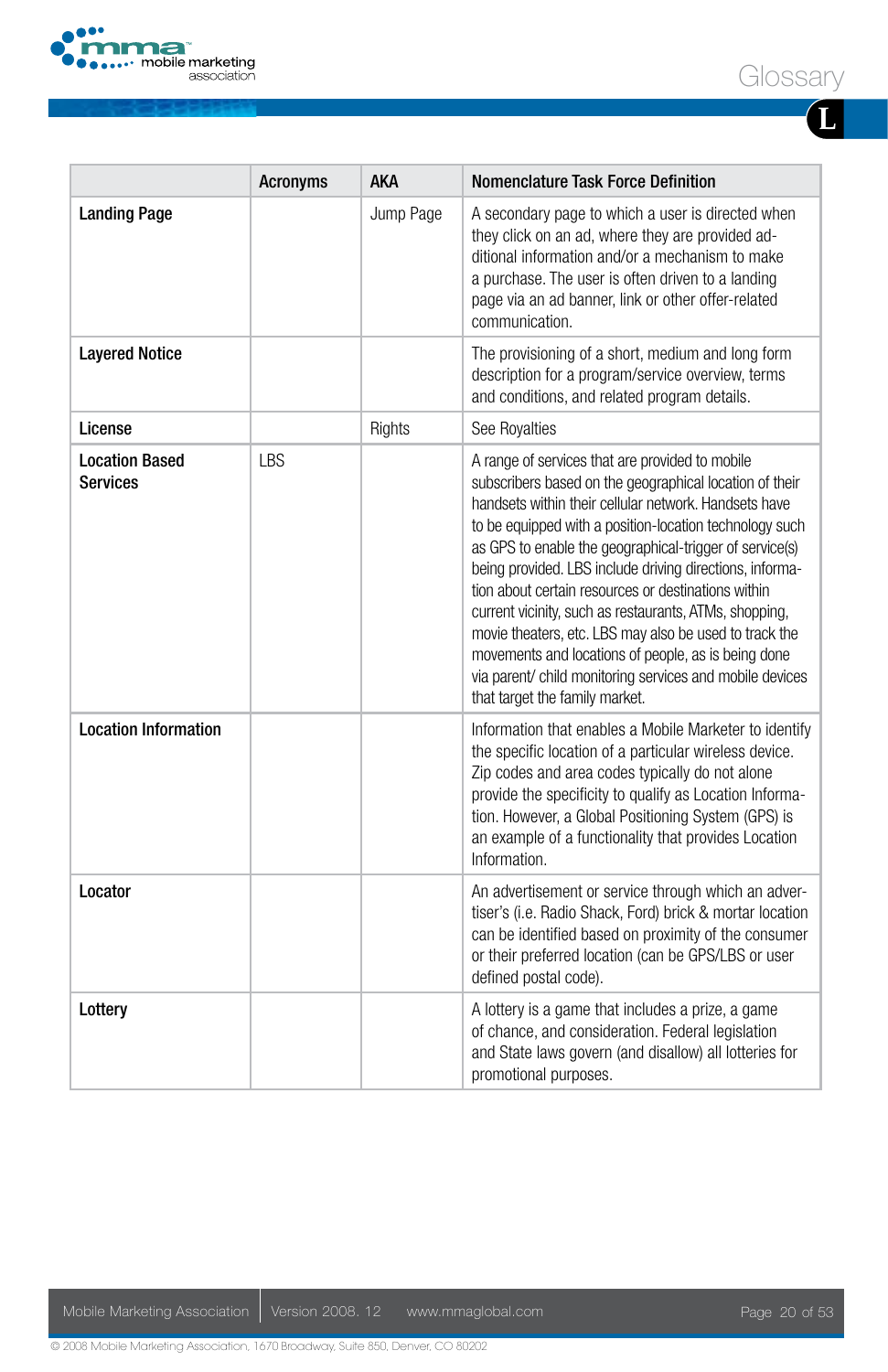

|--|--|

|                                    | <b>Acronyms</b> | AKA                   | Nomenclature Task Force Definition                                                                                                                                                                                                                                                                                                                                                                                                                               |
|------------------------------------|-----------------|-----------------------|------------------------------------------------------------------------------------------------------------------------------------------------------------------------------------------------------------------------------------------------------------------------------------------------------------------------------------------------------------------------------------------------------------------------------------------------------------------|
| <b>Mastertone</b>                  |                 | Truetone.<br>Realtone | Audio sourced directly from recorded music tracks and<br>encoded for mobile devices with a high fidelity format,<br>such as MP3, AAC, or WMV format. Often an edited<br>section of a song or other composition, Mastertones can<br>be used as Ringer Tones and Ringback Tones.                                                                                                                                                                                   |
| Menu                               |                 |                       | Any list of selections that are accessible using either<br>the left or right soft key while inside the Application.                                                                                                                                                                                                                                                                                                                                              |
| Messaging                          |                 |                       | Collectively, SMS and MMS messages sent to mobile<br>phones/devices. This definition does not include<br>advertisements delivered on WAP sites or advertise-<br>ments delivered into games on mobile devices.                                                                                                                                                                                                                                                    |
| <b>Meta Description</b>            |                 |                       | The meta tag that describes the page's content $-$<br>especially relevant to mobile spiders.                                                                                                                                                                                                                                                                                                                                                                     |
| <b>MMS Banner</b>                  |                 |                       | A transparent advertising screen image that is<br>inserted with text onto an MMS message. This image<br>will be displayed as the subscriber is viewing the<br>complete MMS message.                                                                                                                                                                                                                                                                              |
| <b>MMS Message</b>                 |                 |                       | A message sent via a Multimedia Messaging Service<br>that contains multimedia objects.                                                                                                                                                                                                                                                                                                                                                                           |
| <b>MO or MT Billing</b>            |                 |                       | The tagging of a tariff to the MO or MT SMS mes-<br>sage of a PSMS service for billing purposes.                                                                                                                                                                                                                                                                                                                                                                 |
| <b>Mobile Advertising</b>          |                 |                       | A form of advertising that is communicated to the<br>consumer/target via a handset. This type of advertising<br>is most commonly seen as a Mobile Web Banner (top of<br>page), Mobile Web Poster (bottom of page banner), and<br>full screen interstitial, which appears while a requested<br>mobile web page is "loading." Other forms of this type of<br>advertising are SMS and MMS ads, mobile gaming ads,<br>and mobile video ads (pre, mid and post roll). |
| <b>Mobile Carriers</b>             |                 |                       | See Carriers                                                                                                                                                                                                                                                                                                                                                                                                                                                     |
| <b>Mobile Community</b><br>Service |                 |                       | A service accessible from a mobile device which<br>may include, but is not limited to, the following func-<br>tionality: (i) a system for end-users to communicate<br>through the service; or (ii) a system or mechanism for<br>end-users to upload or download content to a private<br>space; or (iii) a system or mechanism to upload or<br>download content to a public space.                                                                                |
| <b>Mobile Content</b>              |                 |                       | Entertainment, sports and news information and games<br>delivered via any wireless media type in a non-advertis-<br>ing format. Location, delivery, and technology of content<br>is irrelevant and can include both on and off deck.                                                                                                                                                                                                                             |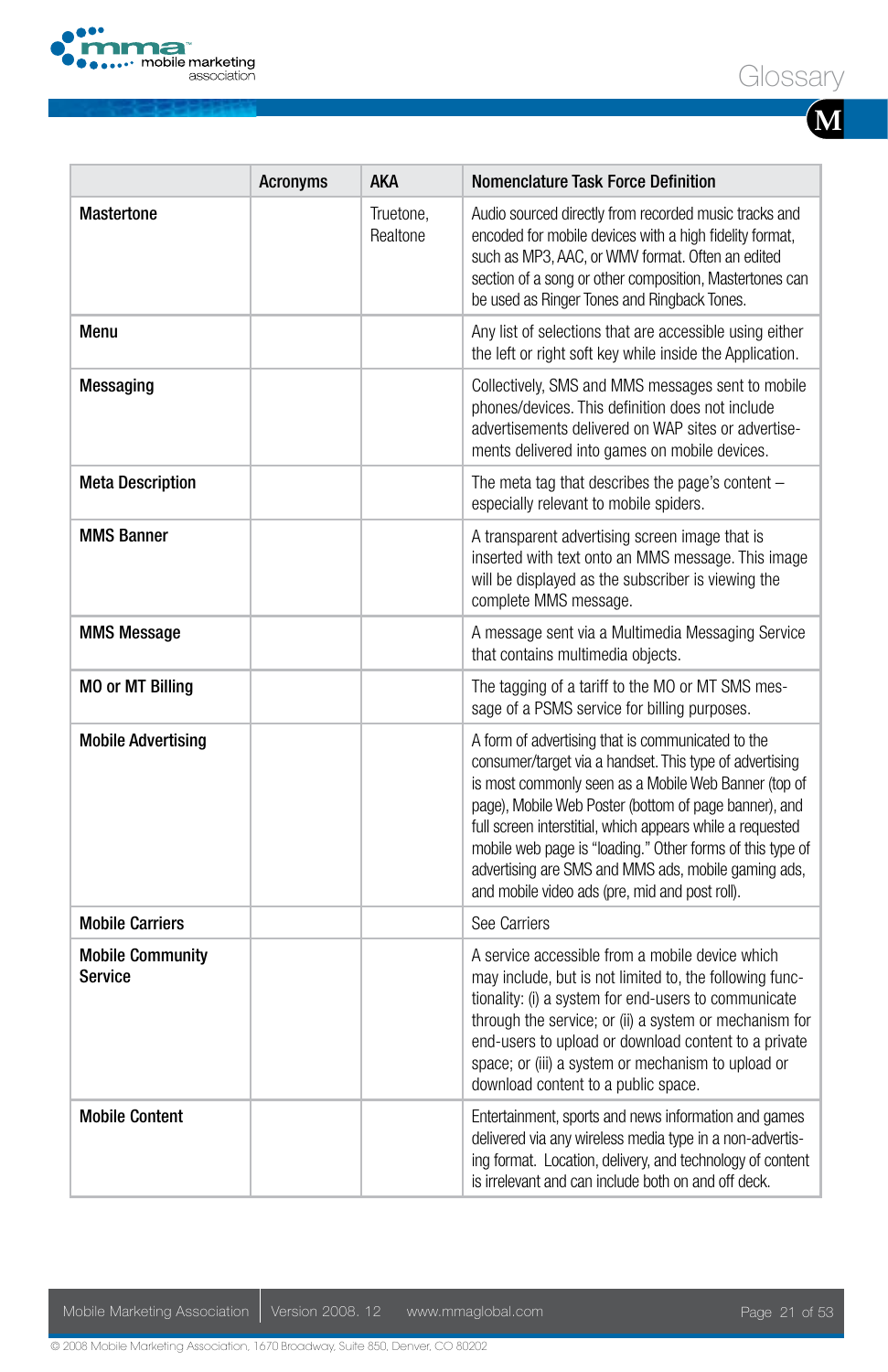

|--|--|

|                                               | <b>Acronyms</b> | <b>AKA</b>            | Nomenclature Task Force Definition                                                                                                                                                                                                                                                                                                                                                                                                                                                                                                                                                                                             |
|-----------------------------------------------|-----------------|-----------------------|--------------------------------------------------------------------------------------------------------------------------------------------------------------------------------------------------------------------------------------------------------------------------------------------------------------------------------------------------------------------------------------------------------------------------------------------------------------------------------------------------------------------------------------------------------------------------------------------------------------------------------|
| <b>Mobile Content</b><br>Advertising          |                 |                       | This is typically an SMS message that either: a) con-<br>tains advertising text; or b) points mobile subscribers<br>to a print, web or TV advertisement that promotes<br>mobile ringtones, games, applications, subscription<br>services and other mobile products.                                                                                                                                                                                                                                                                                                                                                            |
| <b>Mobile Dating</b>                          |                 |                       | Social networking via a mobile community, applica-<br>tion or web site for the purpose of dating.                                                                                                                                                                                                                                                                                                                                                                                                                                                                                                                              |
| <b>Mobile Games</b>                           |                 |                       | A game created for and played on a handset or<br>handheld computer. The majority of mobile games<br>are downloaded to the handset and played using the<br>basic technologies and controls built into the device<br>(arrow keys, soft key, number keys, etc). Some mobile<br>games are developed to be played using the commu-<br>nications technologies present in the device and/or<br>provided by the service provider/carrier, such as by<br>text message (SMS), multimedia message (MMS)<br>or GPRS location identification. Mobile games are<br>presently authored on the Java, BREW or Symbian<br>development platforms. |
| <b>Mobile Greeting Card</b>                   |                 | Truetone,<br>Realtone | A mobile greeting card comprised of media file/s such<br>as a graphic or video clip, which may either contain a<br>pre-composed text message/sentiment, or provide the<br>sender the ability to add a personalized message (text)<br>before sending to mobile recipient.                                                                                                                                                                                                                                                                                                                                                       |
| <b>Mobile Handset</b>                         |                 | Mobile<br>Terminal    | See Handset                                                                                                                                                                                                                                                                                                                                                                                                                                                                                                                                                                                                                    |
| <b>Mobile Identification</b><br><b>Number</b> |                 | <b>MIN</b>            | See MSISDN                                                                                                                                                                                                                                                                                                                                                                                                                                                                                                                                                                                                                     |
| <b>Mobile Internet</b>                        |                 | Mobile Web            | See Mobile Web                                                                                                                                                                                                                                                                                                                                                                                                                                                                                                                                                                                                                 |
| <b>Mobile Marketer</b>                        |                 |                       | All companies within the mobile ecosystem, includ-<br>ing: Advertisers, Aggregators/Distributors, Carriers,<br>Content Providers and Publishers.                                                                                                                                                                                                                                                                                                                                                                                                                                                                               |
| <b>Mobile Marketing</b>                       |                 |                       | The use of wireless media as an integrated content<br>delivery and direct response vehicle within a cross-<br>media or stand-alone marketing communications<br>program.                                                                                                                                                                                                                                                                                                                                                                                                                                                        |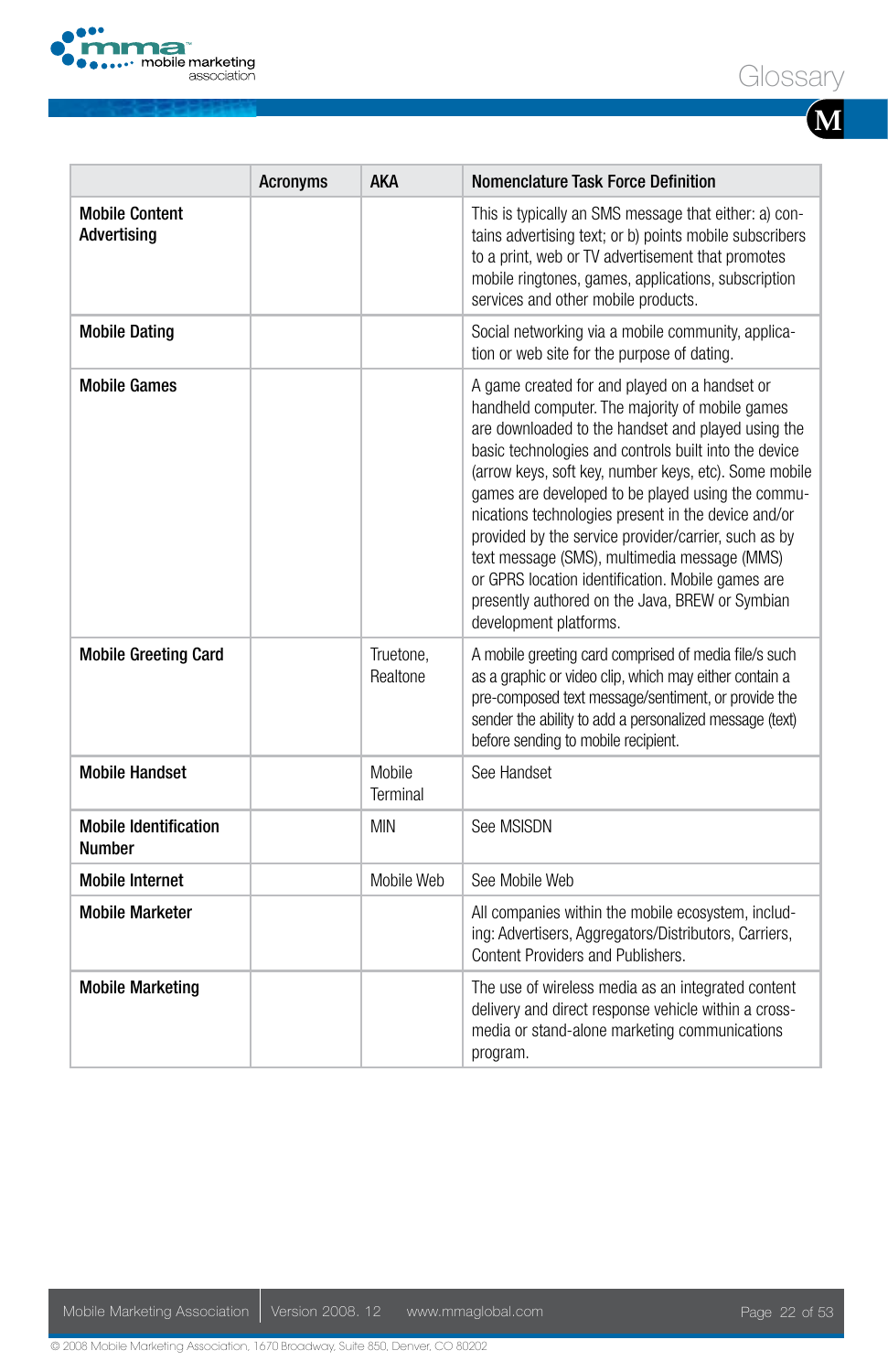

|                                                      | <b>Acronyms</b> | <b>AKA</b>                               | Nomenclature Task Force Definition                                                                                                                                                                                                                                                                                                                                                                                                                                                                                                                                                                                                                                                                                                                                                                                                                     |
|------------------------------------------------------|-----------------|------------------------------------------|--------------------------------------------------------------------------------------------------------------------------------------------------------------------------------------------------------------------------------------------------------------------------------------------------------------------------------------------------------------------------------------------------------------------------------------------------------------------------------------------------------------------------------------------------------------------------------------------------------------------------------------------------------------------------------------------------------------------------------------------------------------------------------------------------------------------------------------------------------|
| <b>Mobile Marketing</b><br>Association               | <b>MMA</b>      |                                          | The Mobile Marketing Association (MMA) is the premier<br>global non-profit trade association established to lead<br>the growth of mobile marketing and its associated<br>technologies. The MMA is an action-oriented organiza-<br>tion designed to clear obstacles to market development,<br>establish mobile media quidelines and best practices for<br>sustainable growth, and evangelize the use of the mobile<br>channel. The more than 700 member companies, rep-<br>resenting over forty countries around the globe, include<br>all members of the mobile media ecosystem. The Mobile<br>Marketing Association's global headquarters are located<br>in the United States and it has regional chapters includ-<br>ing North America (NA), Europe (EUR), Latin America<br>(LATAM), Middle East & Africa (MEA) and Asia Pacific<br>(APAC) branches. |
| <b>Mobile Marketing</b><br>Program                   |                 |                                          | Any marketing or advertising program distributed via<br>a handset. This includes, but is not limited to, a Mo-<br>bile Messaging Program, one or more advertisements<br>delivered on WAP sites, or one or more advertise-<br>ments delivered via games on mobile devices.                                                                                                                                                                                                                                                                                                                                                                                                                                                                                                                                                                              |
| <b>Mobile Message</b>                                |                 |                                          | SMS and/or MMS message sent to a handset but<br>does not include advertisements delivered on WAP<br>sites, or advertisements delivered into mobile games.                                                                                                                                                                                                                                                                                                                                                                                                                                                                                                                                                                                                                                                                                              |
| <b>Mobile Messaging</b><br>Program                   |                 |                                          | Multiple mobile messages, usually delivered as part<br>of a coordinated campaign.                                                                                                                                                                                                                                                                                                                                                                                                                                                                                                                                                                                                                                                                                                                                                                      |
| <b>Mobile Network</b><br><b>Operators</b>            | <b>MNO</b>      |                                          | See Carrier                                                                                                                                                                                                                                                                                                                                                                                                                                                                                                                                                                                                                                                                                                                                                                                                                                            |
| <b>Mobile Operators</b>                              |                 |                                          | See Carrier                                                                                                                                                                                                                                                                                                                                                                                                                                                                                                                                                                                                                                                                                                                                                                                                                                            |
| <b>Mobile Originated</b><br>Message                  | MO, MOM         |                                          | An SMS/ MMS message sent from a mobile device.                                                                                                                                                                                                                                                                                                                                                                                                                                                                                                                                                                                                                                                                                                                                                                                                         |
| <b>Mobile Search</b>                                 |                 |                                          | Executing a search via mobile Internet.                                                                                                                                                                                                                                                                                                                                                                                                                                                                                                                                                                                                                                                                                                                                                                                                                |
| <b>Mobile Shorts</b>                                 |                 | <b>Mobile</b><br>Episodes,<br>Mobisodes. | Original, made-for-mobile programming/episodes.<br>Usually created by TV networks and movie studios to<br>cross-sell popular TV and film properties/franchises.<br>Not the same as "mobile video clips."                                                                                                                                                                                                                                                                                                                                                                                                                                                                                                                                                                                                                                               |
| <b>Mobile Station Inter-</b><br>national ISDN Number | <b>MSISDN</b>   | Mobile Phone<br>Number, MIN              | Uniquely identifies a wireless device within a wireless<br>carrier's network. The MSISDN is dialed from other<br>wireless or wireline networks to direct a signal to a<br>specific wireless device. MSISDNs can be electroni-<br>cally checked to help prevent fraud.                                                                                                                                                                                                                                                                                                                                                                                                                                                                                                                                                                                  |
| <b>Mobile Subscriber</b>                             |                 | Subscriber                               | A consumer that enters into an agreement with a Carrier.<br>Once executed, the agreement requires the Carrier to pro-<br>vide wireless telecommunications services to the consumer.                                                                                                                                                                                                                                                                                                                                                                                                                                                                                                                                                                                                                                                                    |

Mobile Marketing Association | Version 2008. 12 www.mmaglobal.com Page 23 of 53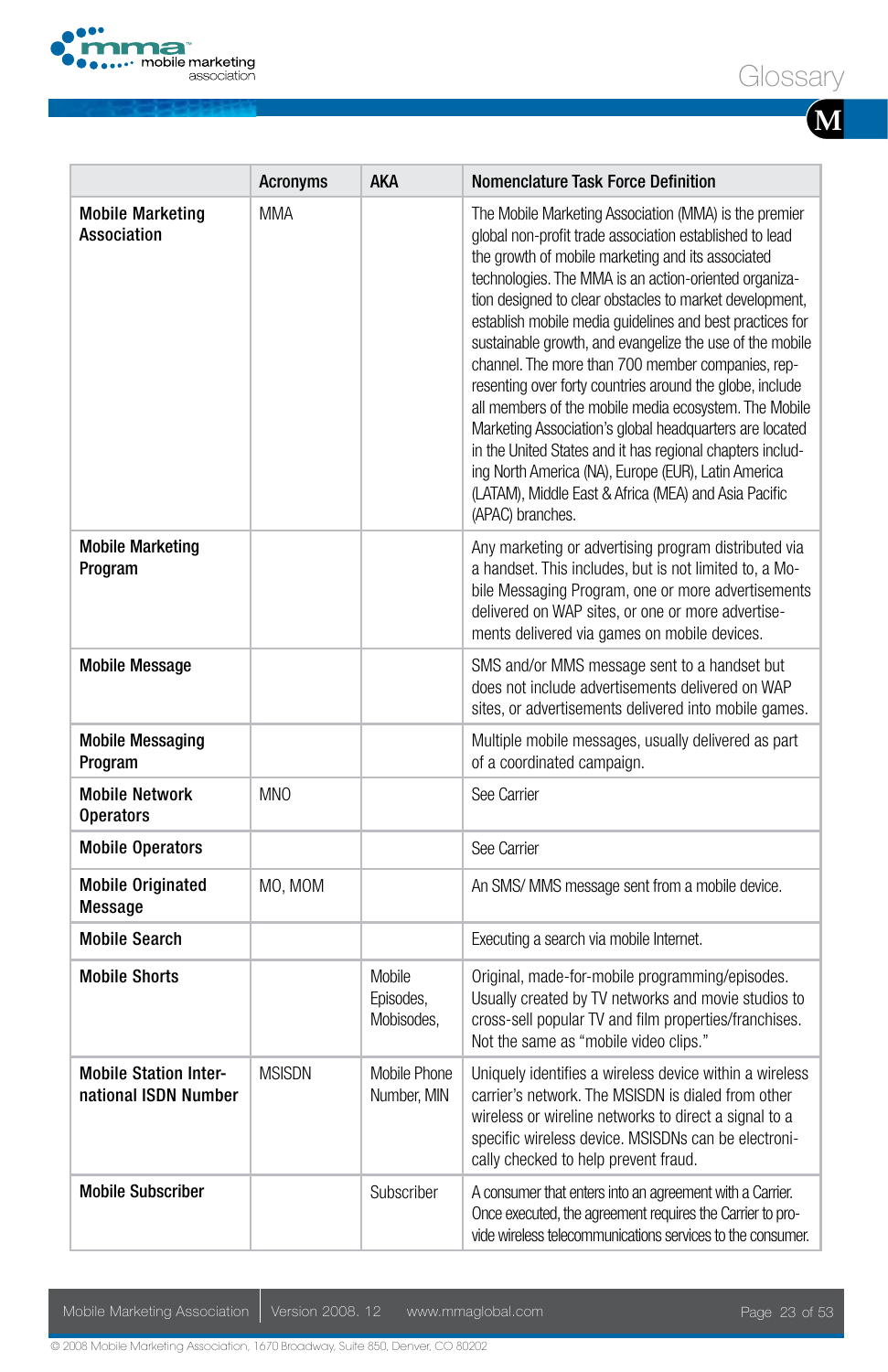



**M**

|                                                  | <b>Acronyms</b> | <b>AKA</b>                                                      | <b>Nomenclature Task Force Definition</b>                                                                                                                                                                                                                                                                                                                                                                                                                                      |
|--------------------------------------------------|-----------------|-----------------------------------------------------------------|--------------------------------------------------------------------------------------------------------------------------------------------------------------------------------------------------------------------------------------------------------------------------------------------------------------------------------------------------------------------------------------------------------------------------------------------------------------------------------|
| <b>Mobile Terminated</b><br><b>Message</b>       | MT, MTM         |                                                                 | An SMS/ MMS message received to a mobile device.                                                                                                                                                                                                                                                                                                                                                                                                                               |
| <b>Mobile TV</b>                                 |                 |                                                                 | Television/Video programming formatted for the<br>mobile screen. Program is streamed or broadcasted<br>via various platforms - MediaFlo, DVB-H, etc.                                                                                                                                                                                                                                                                                                                           |
| <b>Mobile Video</b>                              |                 |                                                                 | See Mobile TV                                                                                                                                                                                                                                                                                                                                                                                                                                                                  |
| <b>Mobile Web</b>                                |                 | <b>Wireless</b><br>Internet<br>Mobile Web<br>Mobile<br>Internet | The Mobile Web is a channel for delivery of web content,<br>which offers and formats content to users in awareness<br>of the mobile context. The mobile context is character-<br>ized by the nature of personal user information needs<br>(e.g. updating your blog, accessing travel information,<br>receiving news update), constraints of mobile phones<br>(i.e. screen size, keypad input) and special capabilities<br>(i.e. location, connection type such as 3G or WLAN). |
| <b>Motion Picture Experts</b><br>Group           | <b>MPEG</b>     |                                                                 | A compression technology for voice and video, which<br>allows these forms of information to be transmitted<br>over difficult links or small-bandwidth networks.                                                                                                                                                                                                                                                                                                                |
| <b>Mobile Virtual Network</b><br><b>Operator</b> |                 |                                                                 | A mobile service provider that leases/ uses the network<br>infrastructure of a major mobile carrier. Examples are:<br>Amp'd Mobile, which uses Verizon's network and Boost<br>Mobile, which uses the Sprint/Nextel network.                                                                                                                                                                                                                                                    |
| <b>Mobile Virtual Network</b><br><b>Operator</b> | <b>MVNO</b>     |                                                                 | A mobile service provider that leases/ uses the network<br>infrastructure of a major mobile carrier. Examples are:<br>Amp'd Mobile, which uses Verizon's network and Boost<br>Mobile, which use the Sprint/Nextel network.                                                                                                                                                                                                                                                     |
| <b>Mobisode</b>                                  |                 |                                                                 | Trademarked term owned by NewsCorp/Fox Broadcast-<br>ing Company to describe original, made-for-mobile video<br>programming/episodes. Term was first used by Fox to<br>market short episodes derived from storylines of 24, The<br>Simple Life and other popular Fox TV properties.                                                                                                                                                                                            |
| <b>Mono Tone</b>                                 |                 |                                                                 | An old-style ringtone based on previous generation<br>technology, that plays one musical note at a time. A<br>single track composition.                                                                                                                                                                                                                                                                                                                                        |
| <b>MP3 Tone</b>                                  |                 |                                                                 | Ringtone created from MP3 formats. Can only be<br>utilized on MP3 supported handsets.                                                                                                                                                                                                                                                                                                                                                                                          |
| <b>Mpeg Audio Layer 3</b>                        | MP3             |                                                                 | An audio compression format to greatly reduce the<br>amount of data required to represent the audio record-<br>ing, without compromising a significant level of its<br>original sound quality.                                                                                                                                                                                                                                                                                 |
| <b>Multimedia Messaging</b><br><b>Service</b>    | <b>MMS</b>      | <b>MMS</b>                                                      | Standard for telephony messaging systems that enable<br>the sending of messages that include multimedia<br>objects (images, audio, video, rich text). May or may not<br>include normal text.                                                                                                                                                                                                                                                                                   |

Mobile Marketing Association | Version 2008. 12 www.mmaglobal.com Page 24 of 53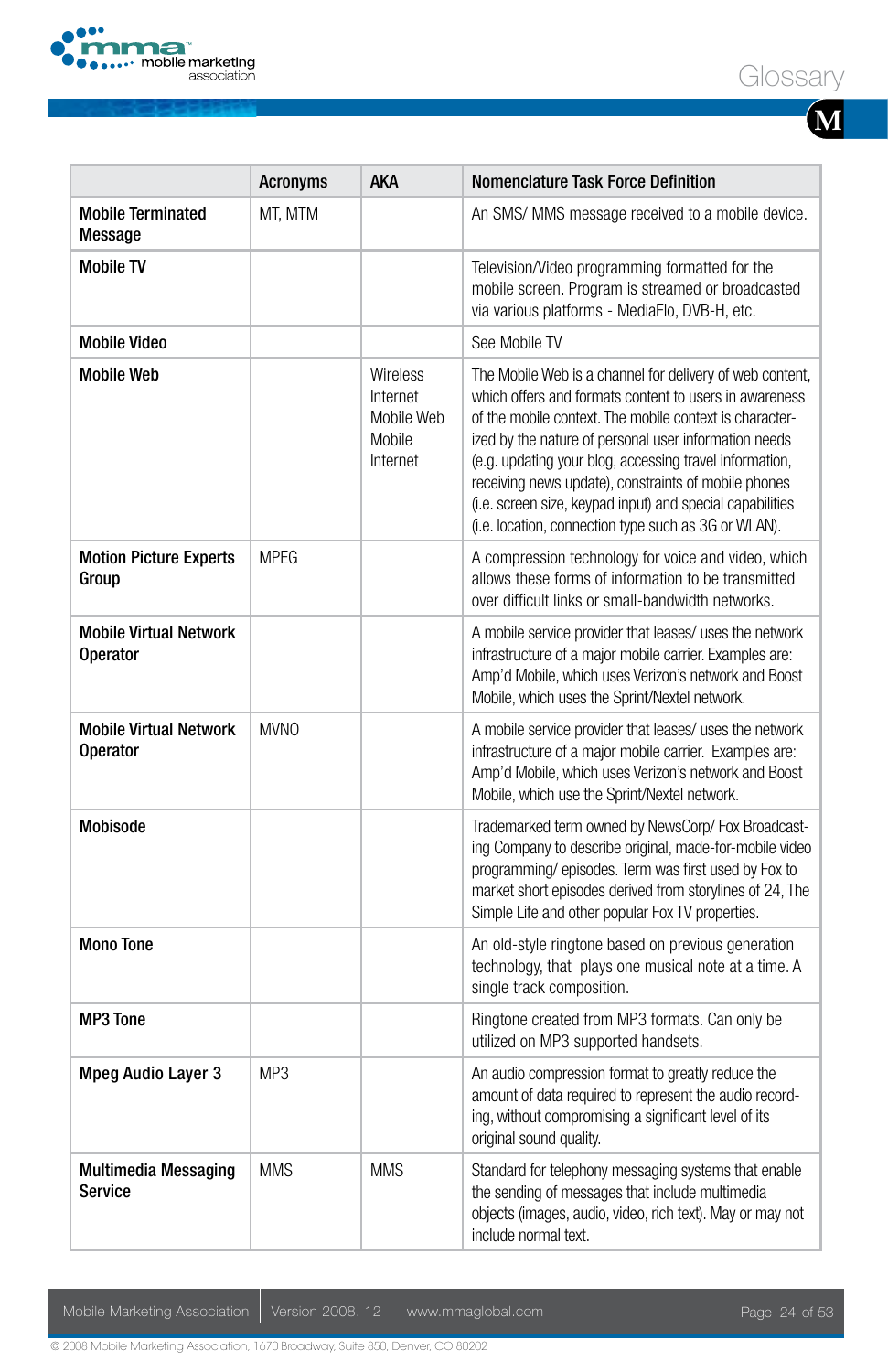





|                                                       | <b>Acronyms</b> | AKA                            | Nomenclature Task Force Definition                                                                                                                                                                                    |
|-------------------------------------------------------|-----------------|--------------------------------|-----------------------------------------------------------------------------------------------------------------------------------------------------------------------------------------------------------------------|
| <b>Multiplayer Mobile</b><br>Game                     | <b>MMG</b>      | Massive<br>Multiplayer<br>Game | Mobile game that can be played simultaneously by<br>several players at the same physical location on one<br>handset (pass-and-play), or offsite, on different hand-<br>sets. The latter type must be network enabled. |
| <b>Musical Instrument</b><br><b>Digital Interface</b> | <b>MIDI</b>     |                                | A standard used to represent musical information in a<br>digital format. They can be recorded and played back<br>only on MIDI-capable devices.                                                                        |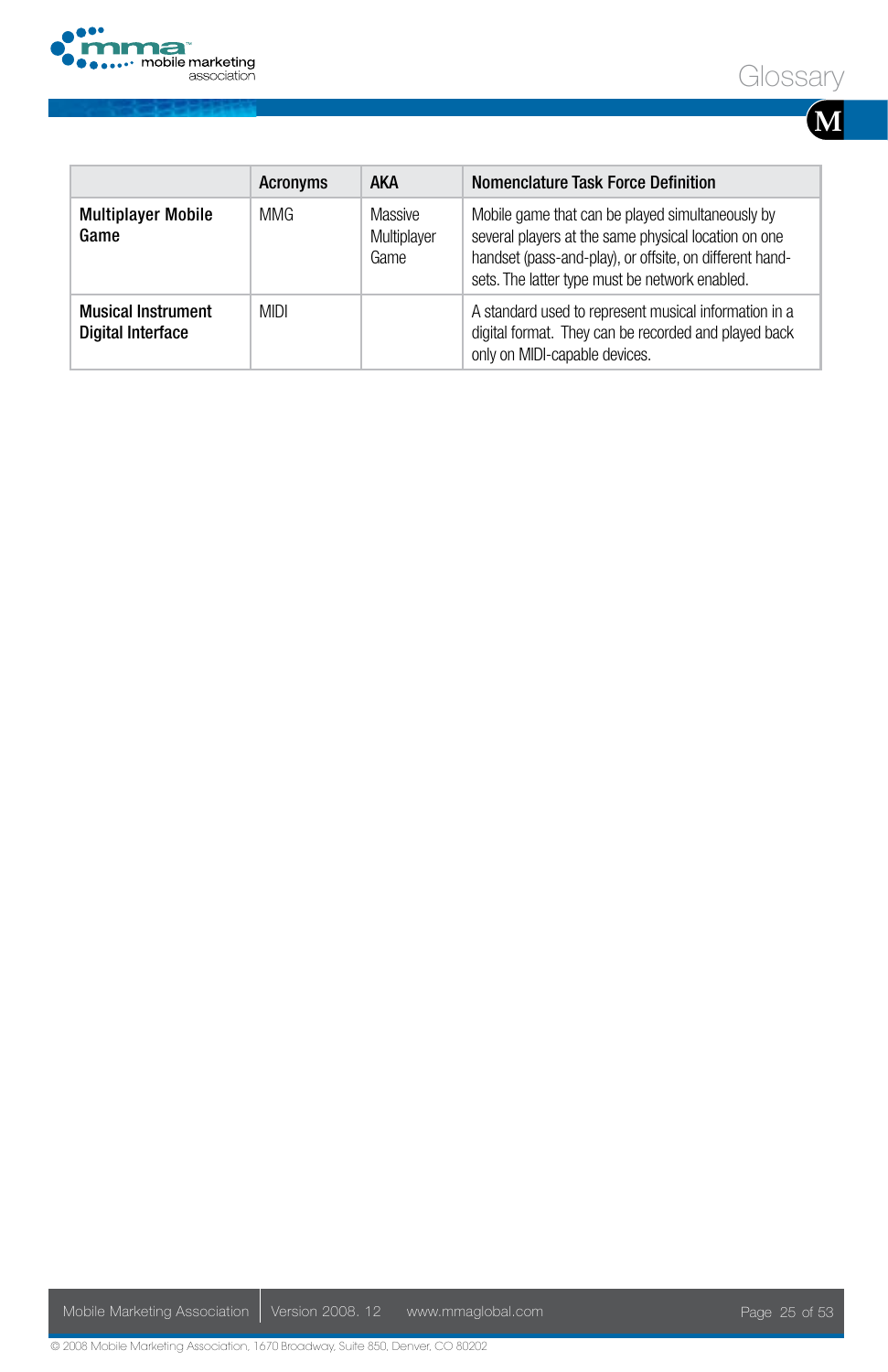



**N**

|                                              | Acronyms | <b>AKA</b> | Nomenclature Task Force Definition                                                                                                                                                                                                                                                                                                                                          |
|----------------------------------------------|----------|------------|-----------------------------------------------------------------------------------------------------------------------------------------------------------------------------------------------------------------------------------------------------------------------------------------------------------------------------------------------------------------------------|
| Network Operator                             |          |            | See Carrier                                                                                                                                                                                                                                                                                                                                                                 |
| NeuStar                                      |          |            | The commercial company that manages the directory<br>of common short codes, which are rented out for use<br>through the CSCA organization.                                                                                                                                                                                                                                  |
| Non-Personally Identi-<br>fiable Information | Non-Pll  |            | Information that may correspond to a particular<br>person, account or profile, but is not sufficient to<br>identify, contact or locate the person to whom such<br>information pertains. Non-qualified lead.                                                                                                                                                                 |
| Notice                                       |          |            | An easy-to-understand written description of the in-<br>formation and data collection, storage, maintenance,<br>access, security, disclosure and use policies and<br>practices, as necessary and required, of the entity<br>collecting and using the information and data from<br>the mobile subscriber.                                                                    |
| Number Portability                           |          |            | The requirement set forth by federal legislation that<br>allows consumers of mobile communication services<br>to retain their mobile phone numbers for as long as<br>they wish, even if/when they change mobile service<br>providers. Legislation was passed to stop the require-<br>ments by carriers to change phone numbers each<br>time the consumer switched carriers. |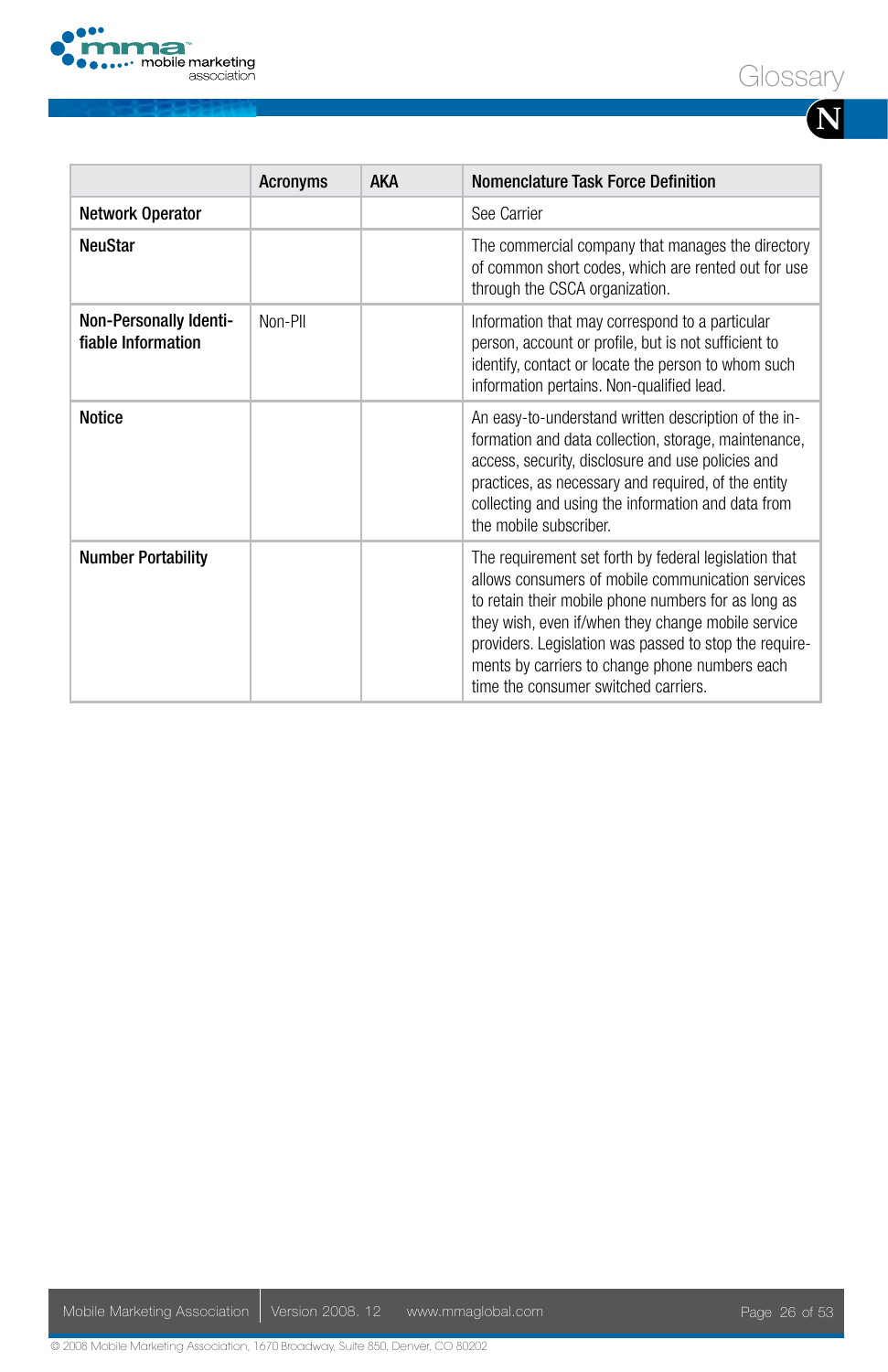

**O**

|                                              | <b>Acronyms</b> | aka      | <b>Nomenclature Task Force Definition</b>                                                                                                                                                                                                                                                                                                                                                                     |
|----------------------------------------------|-----------------|----------|---------------------------------------------------------------------------------------------------------------------------------------------------------------------------------------------------------------------------------------------------------------------------------------------------------------------------------------------------------------------------------------------------------------|
| <b>Off Portal</b>                            |                 | Off Deck | Point of sale/access on the mobile network, but<br>outside of the carrier's "walled garden"/portal/deck,<br>where consumers can access/ purchase information<br>and mobile products/ content/ utilities.                                                                                                                                                                                                      |
| <b>Offer Based Ad</b>                        |                 |          | A clickable advertisement with a discount/offer for a<br>product or service.                                                                                                                                                                                                                                                                                                                                  |
| <b>OMA Download</b>                          |                 |          | An open standard and application-level protocol that<br>enables reliable content downloads. It can be integrated<br>with other services, such as billing, allowing premium-<br>priced content to be made available to mobile users.                                                                                                                                                                           |
| On Device Portal                             |                 |          | The portal infrastructure is downloaded to the<br>handset, using a technology such as Java or Flash.<br>Some data is cached on device, so no connection is<br>required for the user to browse the basic content set.<br>The user connects to get updated information and<br>the provider can update the local cache over-the-air<br>when the user is connected.                                               |
| On Portal                                    |                 | On Deck  | Point of sale/access within the carrier's "walled<br>garden"/ portal/ deck where mobile customers can<br>access/ purchase information and mobile products/<br>content/utilities.                                                                                                                                                                                                                              |
| <b>Online Preference</b><br><b>Marketing</b> | <b>OPM</b>      |          | Process whereby information is typically collected<br>over time, and across web pages and WAP sites,<br>to determine or predict Subscriber characteristics,<br>behavior and/or preferences for use in ad delivery on<br>the mobile web. The OPM process can use Non-PII or<br>a combination of PII and Non-PII. OPM does not refer<br>to the use of data by Mobile Marketers for ad delivery<br>or reporting. |
| <b>Operating Company</b>                     |                 | OpsCo    | See Carrier                                                                                                                                                                                                                                                                                                                                                                                                   |
| <b>Operator Assisted Chat</b><br>Program     |                 |          | A one-to-one chat program with a designated person,<br>that is not a peer-to-peer chat program.                                                                                                                                                                                                                                                                                                               |
| Operator Logo                                |                 |          | A logo (usually the mobile carrier's logo) that appears<br>on the status screen of a handset. This screen real<br>estate is often modified (i.e., with personalization<br>content) by mobile subscribers to personalize their<br>phones in such a way that reflects their individual<br>interests and style preferences.                                                                                      |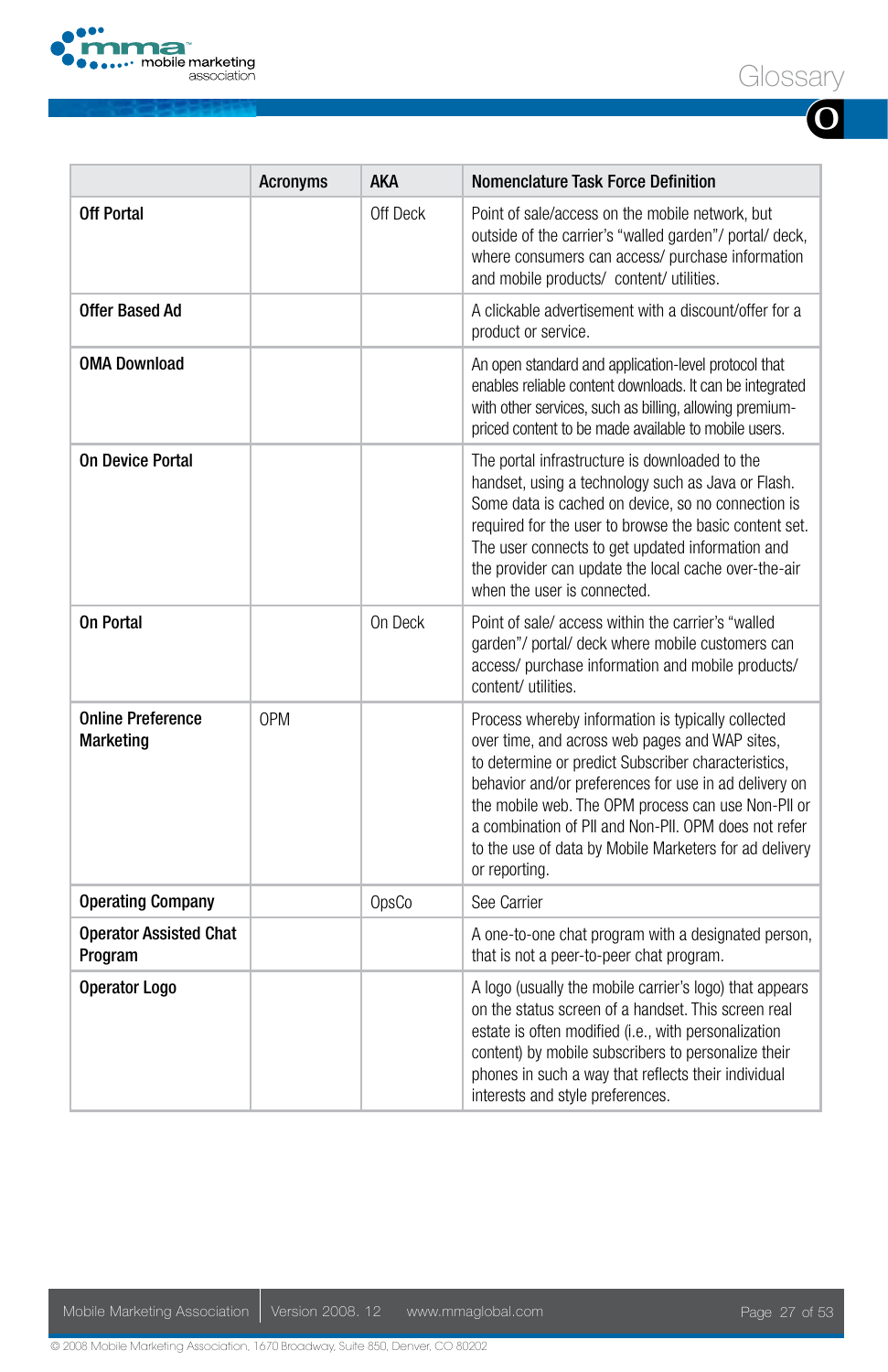

|--|--|

| I<br>I<br>I |  |
|-------------|--|

|                          | <b>Acronyms</b> | <b>AKA</b> | Nomenclature Task Force Definition                                                                                                                                                                                                                               |
|--------------------------|-----------------|------------|------------------------------------------------------------------------------------------------------------------------------------------------------------------------------------------------------------------------------------------------------------------|
| <b>Optimization</b>      |                 |            | Process of modifying/refining an advertising cam-<br>paign so that it will perform more favorably for the<br>advertiser, and extend reach, boost click-throughs<br>and conversion rates, etc. Usually, done by using<br>more qualified data about target market. |
| Opt-in                   |                 |            | The process where a Subscriber provides explicit<br>consent, after receiving Notice from the Mobile<br>Marketer.                                                                                                                                                 |
| Opt-out                  |                 |            | The process through which a Subscriber revokes<br>consent after receiving Notice from the Mobile<br>Marketer. An example of an Opt-out process includes,<br>but is not limited to, a Subscriber replying to an SMS<br>message with the phrase "stop."            |
| <b>Opt-out Mechanism</b> |                 |            | A process by which a Subscriber may exercise his or<br>her right to Opt-out.                                                                                                                                                                                     |
| Over-the-air             | 0TA             |            | A method of distributing new software updates<br>to cell phones or provisioning handsets with the<br>necessary settings with which to access services<br>such as WAP or MMS.                                                                                     |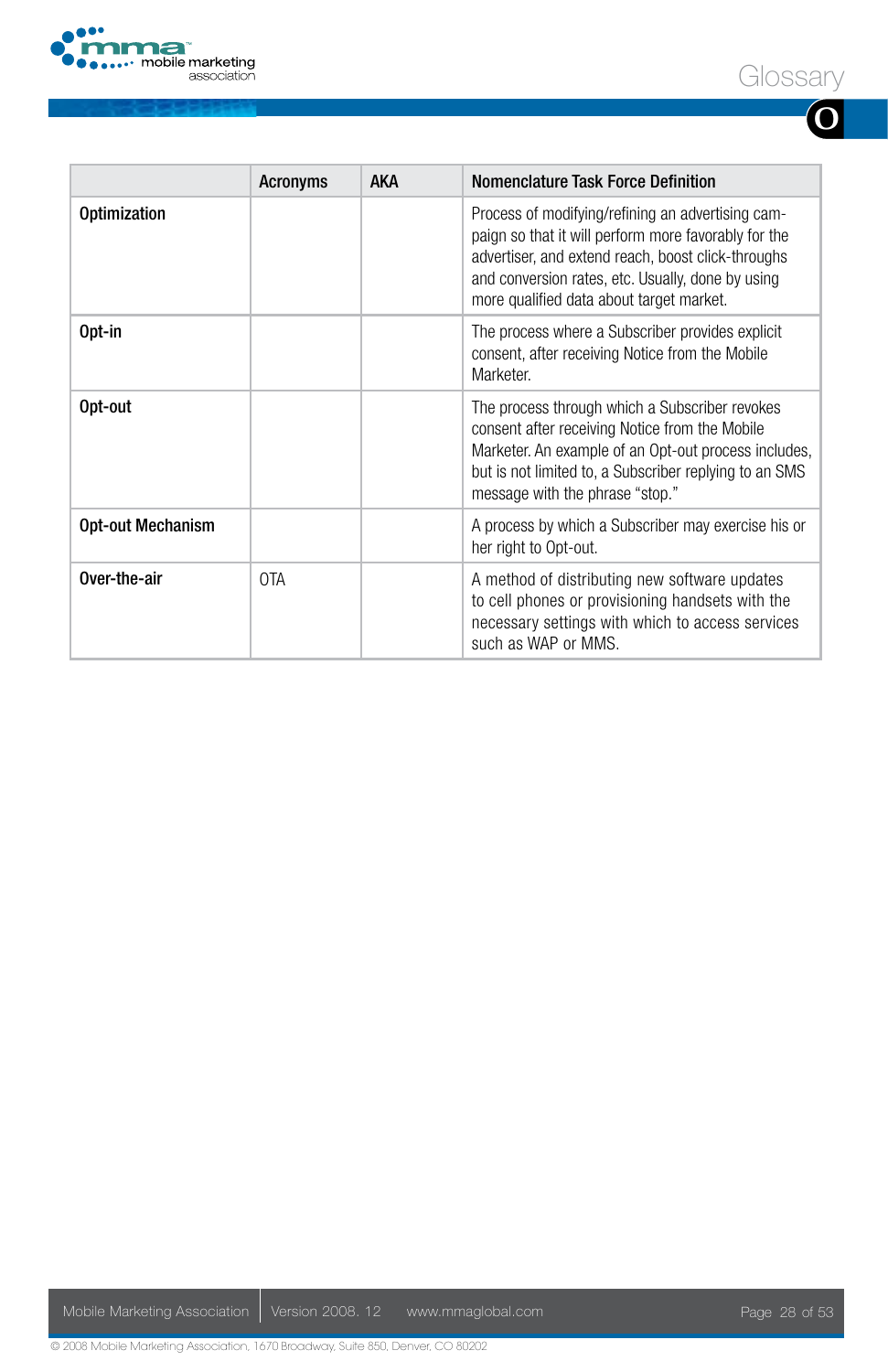

| I<br>I<br>I |  |
|-------------|--|

|                                       | Acronyms | AKA                       | <b>Nomenclature Task Force Definition</b>                                                                                                                                                                                                                                                                                                                                                                                                                                                                                                                                                                                                                                                                                                                                                                                                                                                                                                                                                                                                                                                                                                                                                                                                       |
|---------------------------------------|----------|---------------------------|-------------------------------------------------------------------------------------------------------------------------------------------------------------------------------------------------------------------------------------------------------------------------------------------------------------------------------------------------------------------------------------------------------------------------------------------------------------------------------------------------------------------------------------------------------------------------------------------------------------------------------------------------------------------------------------------------------------------------------------------------------------------------------------------------------------------------------------------------------------------------------------------------------------------------------------------------------------------------------------------------------------------------------------------------------------------------------------------------------------------------------------------------------------------------------------------------------------------------------------------------|
| <b>Page View</b>                      |          |                           | Unit of measure that tracks the number of times us-<br>ers load a particular web or WAP site/page.                                                                                                                                                                                                                                                                                                                                                                                                                                                                                                                                                                                                                                                                                                                                                                                                                                                                                                                                                                                                                                                                                                                                              |
| <b>Paid Inclusion</b>                 |          |                           | Paying a fee to an engine to be indexed.                                                                                                                                                                                                                                                                                                                                                                                                                                                                                                                                                                                                                                                                                                                                                                                                                                                                                                                                                                                                                                                                                                                                                                                                        |
| <b>Paid Placement</b>                 |          |                           | Paying a fee to a search engine to have your<br>listing prominently displayed - usually as a "spon-<br>sored listing".                                                                                                                                                                                                                                                                                                                                                                                                                                                                                                                                                                                                                                                                                                                                                                                                                                                                                                                                                                                                                                                                                                                          |
| Partial MMS Ad                        |          |                           | This advertisement unit assumes that the advertisement<br>is inserted into an existing MMS message that is being<br>viewed by the consumer. For example, the MMS mes-<br>sage could be a CBS news alert with relevant news info.<br>This MMS is requested or opted-into by the subscriber.                                                                                                                                                                                                                                                                                                                                                                                                                                                                                                                                                                                                                                                                                                                                                                                                                                                                                                                                                      |
| <b>Participation Television</b>       | PTV      | Interactive<br>Television | Participation TV is the use of mobile interaction and<br>other media (mobile, landline, Web) to allow viewers of<br>a TV broadcast to engage with the content in order to<br>have an impact, express an opinion, or other types of<br>viewer interactions.                                                                                                                                                                                                                                                                                                                                                                                                                                                                                                                                                                                                                                                                                                                                                                                                                                                                                                                                                                                      |
| <b>Participation TV Eco</b><br>System |          |                           | Broadcaster – Provides the viewers via broadcasting the<br>content with the Call-To-Action (CTA)<br>Production Company - Produces the content and Call-<br>To-Action (CTA) for the broadcaster<br>Application Provider- Designs the application logic and<br>reporting to the creative quidelines of the producer and<br>technical standards of the mobile operators<br>Service Provider - Manages all aspects of the participa-<br>tion element from integration with creative to crisis<br>management procedures<br>Sweepstakes/Sales Promotion Company (When appli-<br>cable) - Writes the terms and conditions of any sweep-<br>stakes or sales promotions for a program in accordance<br>with federal and state laws as they are interpreted at<br>that time and bonds and registers any prizes<br>Mobile Gateway (Aggregator) - Provides connectivity<br>and billing to wireless networks<br>Wireless Networks - Provides the network of mobile<br>subscribers/customers and network applications<br>Note: There are many different arrangements that exist<br>in this segment. While some companies may operate as<br>one or many of the above functions, all of the functions<br>must be present to produce a Participation TV program. |
| Pause                                 |          |                           | A mobile subscriber's status in a chat program during<br>which premium charges cannot be applied to the<br>subscriber's account, nor any queue messages can be<br>allowed.                                                                                                                                                                                                                                                                                                                                                                                                                                                                                                                                                                                                                                                                                                                                                                                                                                                                                                                                                                                                                                                                      |
| Payout                                |          |                           | The net revenue provided to marketer after mobile<br>carrier and aggregator allocation.                                                                                                                                                                                                                                                                                                                                                                                                                                                                                                                                                                                                                                                                                                                                                                                                                                                                                                                                                                                                                                                                                                                                                         |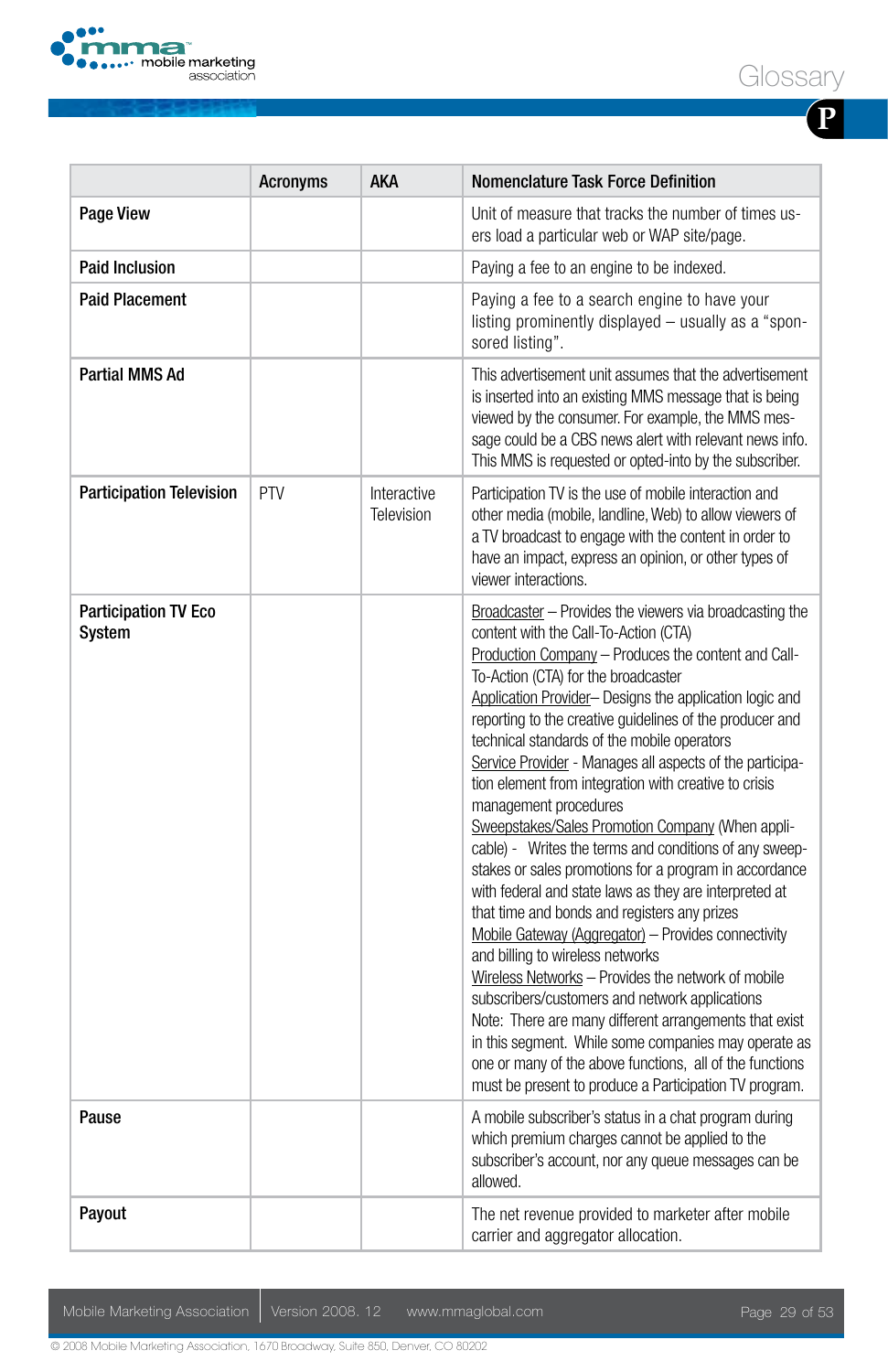

| I<br>I<br>I |  |
|-------------|--|

|                                               | <b>Acronyms</b> | <b>AKA</b>                                                                                                                                 | <b>Nomenclature Task Force Definition</b>                                                                                                                                                                                                                                                                                                                                                                                        |
|-----------------------------------------------|-----------------|--------------------------------------------------------------------------------------------------------------------------------------------|----------------------------------------------------------------------------------------------------------------------------------------------------------------------------------------------------------------------------------------------------------------------------------------------------------------------------------------------------------------------------------------------------------------------------------|
| Pay-per Download                              |                 | Polyphonic<br>Ringtone Poly 4,<br>16 & 24. (referring<br>to the number of<br>instruments used<br>to create the poly<br>ringtone); Polytone | The mobile subscriber selects the content or service<br>he/she wants, and is billed only for the product re-<br>quested. The content is often presented in print with<br>separate order codes for each download, or through<br>a browse-and-buy WAP site on the phone. There is<br>no further billing of the mobile subscriber until more<br>content is requested.                                                               |
| Peer to Peer Chat                             |                 |                                                                                                                                            | A one-to-one chat program of interactions between<br>two individuals, neither of whom is a paid "chat<br>professional."                                                                                                                                                                                                                                                                                                          |
| Penetration                                   |                 |                                                                                                                                            | The percentage of the total population that owns a<br>mobile phone.                                                                                                                                                                                                                                                                                                                                                              |
| Personally-Identifiable<br><b>Information</b> | PII             |                                                                                                                                            | Information that can be used to identify or contact a<br>person, including name, address, telephone number,<br>or email address. Pll also includes any other data,<br>such as, but not limited to, anonymous identifiers,<br>demographic or behavioral data, when such data are<br>linked to PII and identify a person to the party holding<br>such data. Data that are PII for one party may not<br>constitute PII for another. |
| Personalization<br>Content                    |                 |                                                                                                                                            | Any content that serves to "personalize" the handset or<br>service for the owner, often based on the owners per-<br>sonal style and entertainment preferences. Includes all<br>graphics (wallpapers, screensavers, phone themes, etc)<br>and certain audio (ringtones, ringbacks, alerts, greetings)<br>and video products (video tones etc.).                                                                                   |
| <b>Permission Level</b>                       |                 |                                                                                                                                            | The level of permission a mobile subscriber has granted<br>to a specific carrier or service or wireless content site to<br>receive advertising messages from them.                                                                                                                                                                                                                                                               |
| <b>Picture Message</b>                        |                 |                                                                                                                                            | An SMS that is designed with qwerty text to form a<br>picture, and is sent via SMS.                                                                                                                                                                                                                                                                                                                                              |
| PIN                                           |                 |                                                                                                                                            | A method where a user purchases a PIN through a<br>Web site or premium-rate phone number and then<br>redeems its value against a content purchase.                                                                                                                                                                                                                                                                               |
| Placement                                     |                 |                                                                                                                                            | The area where an advertisement is displayed/placed<br>within a publisher's mobile content.                                                                                                                                                                                                                                                                                                                                      |
| <b>Polyphonic Ringtone</b>                    |                 | : Poly 4, 16 &<br>24. (referring to<br>the number of<br>instruments used<br>to create the poly<br>ringtone)<br>: Polytone                  | Audio created with MIDI technology for use on mobile<br>handsets. Can be created from original compositions<br>or existing music.                                                                                                                                                                                                                                                                                                |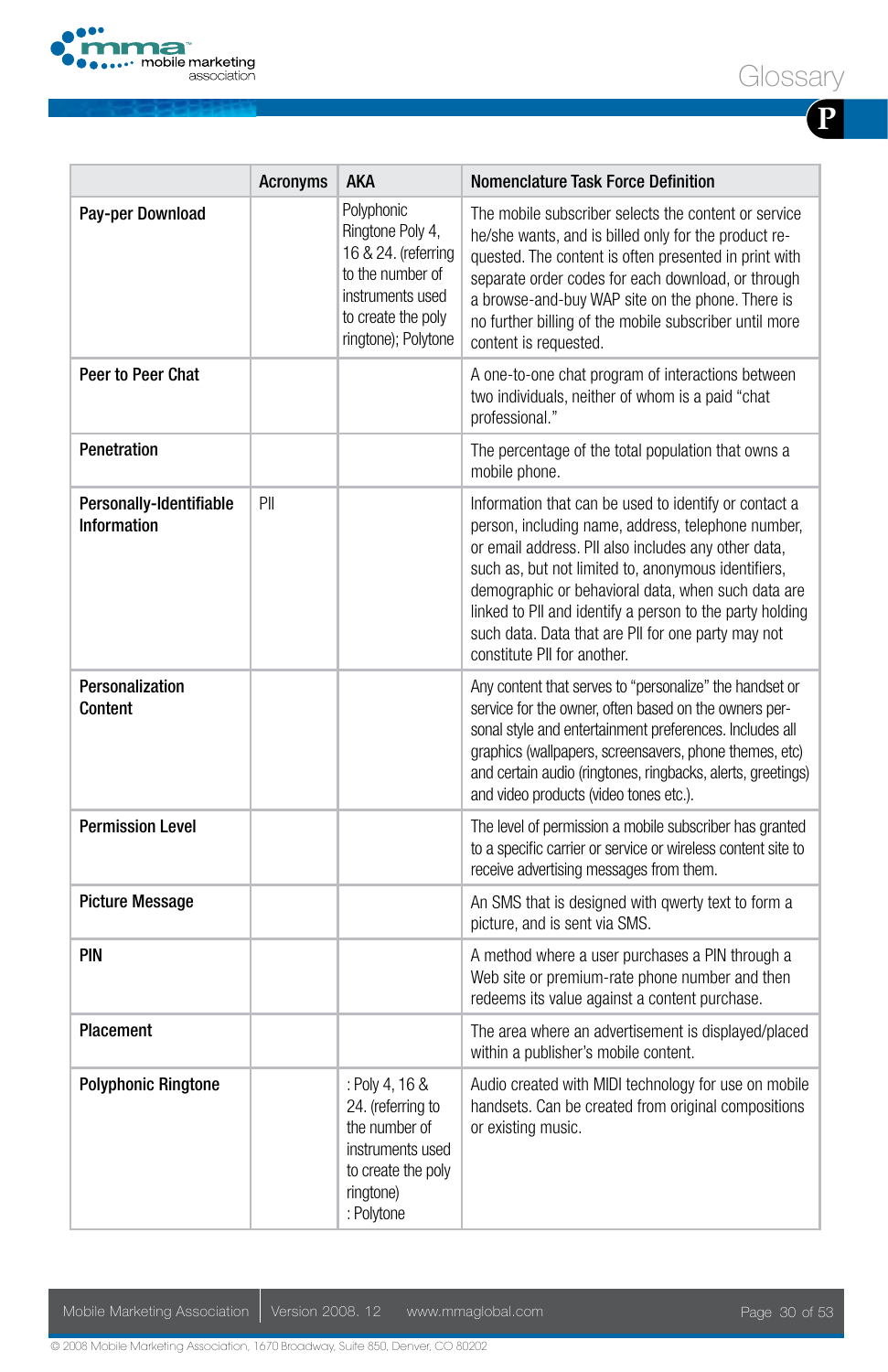



| I      |  |
|--------|--|
| I<br>I |  |

|                                         | <b>Acronyms</b> | AKA                                     | <b>Nomenclature Task Force Definition</b>                                                                                                                                                                                                                                                                                         |
|-----------------------------------------|-----------------|-----------------------------------------|-----------------------------------------------------------------------------------------------------------------------------------------------------------------------------------------------------------------------------------------------------------------------------------------------------------------------------------|
| Portal                                  |                 |                                         | See Deck                                                                                                                                                                                                                                                                                                                          |
| <b>Post Roll</b>                        |                 |                                         | The streaming of a mobile advertising clip after a mo-<br>bile TV/video clip. The mobile advertisement is usually<br>$10-15$ seconds.                                                                                                                                                                                             |
| Post-slide Full Screen<br>Image         |                 |                                         | A full screen advertising image that is inserted<br>after an MMS Message. This image will be<br>displayed as the subscriber is viewing the<br>complete MMS message.                                                                                                                                                               |
| <b>Potential Audience</b>               |                 |                                         | It is a) the total number of unique users/devices that<br>is reached by any site's content (pull advertising), or<br>b) the number of addressable devices to which the<br>service provider or marketer has the permission and<br>ability to push advertising (push advertising).                                                  |
| <b>Predictive Text</b>                  |                 | $T-9$                                   | Intelligent software that makes typing words/text mes-<br>sages easier on a mobile phone keypad. Utilizes a built-<br>in dictionary. As the mobile subscriber presses certain<br>keys, the software tries to predict the words the mobile<br>subscriber intends to compose based on the letters that<br>correspond to those keys. |
| <b>Premium Billing</b>                  |                 |                                         | The ability to bill above standard SMS/ text rates.                                                                                                                                                                                                                                                                               |
| <b>Premium Content</b>                  |                 |                                         | Content for which the provider levies a charge sepa-<br>rate and in addition to any fixed charges made by the<br>network operator to access that content.                                                                                                                                                                         |
| <b>Premium Rate</b>                     |                 |                                         | Programs or messages that result in charges above<br>and beyond standard text messaging charges nor-<br>mally applied to the subscriber's wireless bill.                                                                                                                                                                          |
| Premium Rate Program                    |                 |                                         | A program that requires double opt-in where the<br>subscriber is billed above the standard SMS rate as<br>per his/her mobile plan.                                                                                                                                                                                                |
| <b>Premium Short Message</b><br>Service | <b>PSMS</b>     | Reverse SMS<br>Billing or MT<br>Billing | Billing mechanism by which the mobile subscriber<br>is charged above standard text messaging rates for<br>mobile content and/or subscription.                                                                                                                                                                                     |
| Pre-paid                                |                 |                                         | Term used for no-contract, no rental charge service<br>where a mobile subscriber buys credit usually in pre-<br>determined denominations, in advance for the use of a<br>mobile carrier's wireless telecommunication services.                                                                                                    |
| Pre-roll                                |                 |                                         | The streaming of a mobile advertising clip prior to a<br>mobile TV/video clip. The mobile ad is usually 10-15<br>seconds in length.                                                                                                                                                                                               |
| Pre-slide Full Screen<br>Image          |                 |                                         | A full screen advertising image that is inserted before<br>an MMS Message. This image will be displayed as the<br>subscriber is viewing the complete MMS message.                                                                                                                                                                 |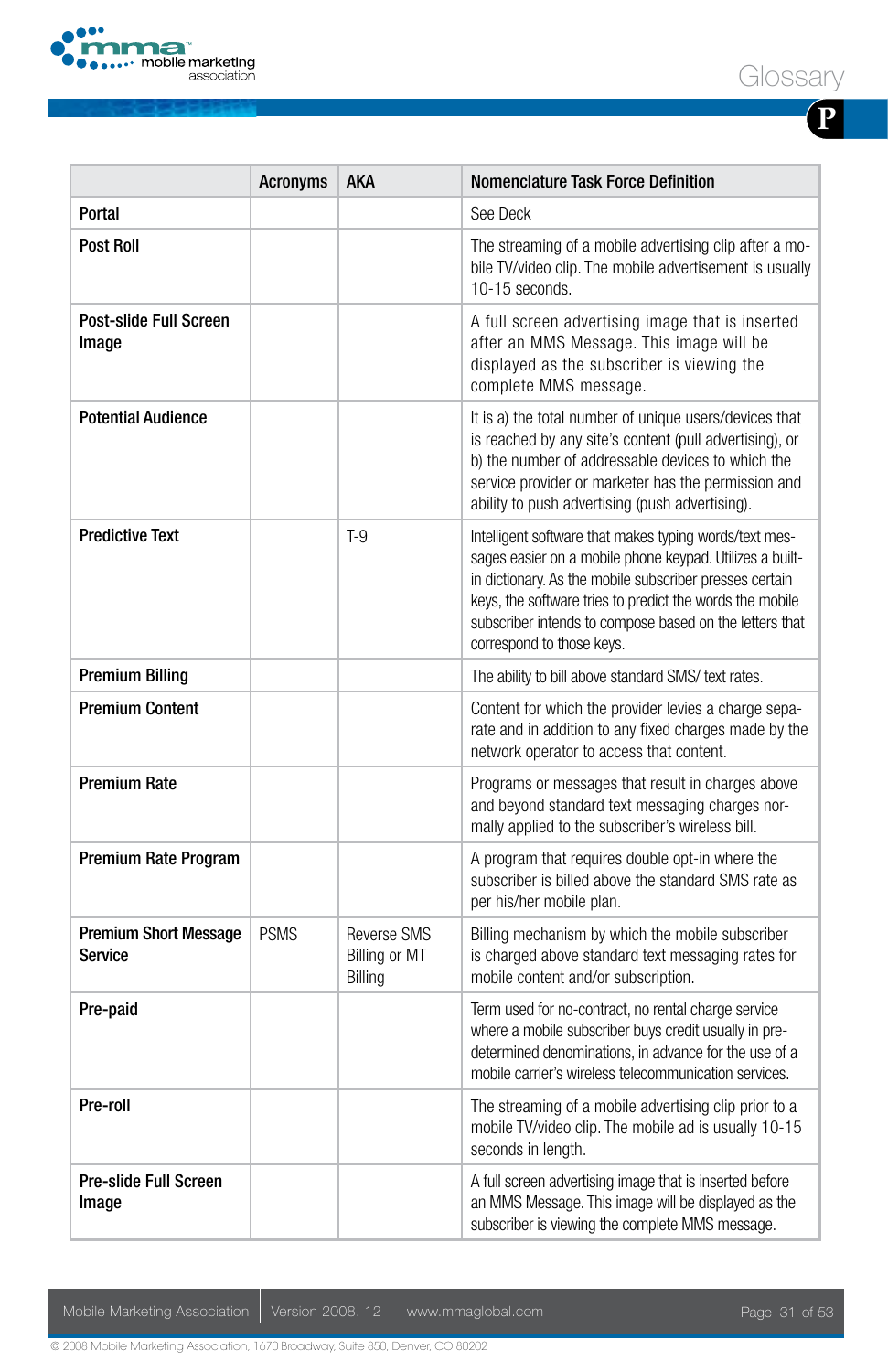

| I<br>I<br>I |  |
|-------------|--|

|                                      | <b>Acronyms</b> | <b>AKA</b> | <b>Nomenclature Task Force Definition</b>                                                                                                                                                                                                                                                                                                                                                                                                                          |
|--------------------------------------|-----------------|------------|--------------------------------------------------------------------------------------------------------------------------------------------------------------------------------------------------------------------------------------------------------------------------------------------------------------------------------------------------------------------------------------------------------------------------------------------------------------------|
| Privacy                              |                 |            | The quality of being secluded from the presence or<br>view of others.                                                                                                                                                                                                                                                                                                                                                                                              |
| <b>Private Content</b>               |                 |            | End-user data (including but not limited to text<br>entries, photos, videos, and multimedia files) located<br>in a private space.                                                                                                                                                                                                                                                                                                                                  |
| <b>Private Space</b>                 |                 |            | The parts of the Mobile Community Service that<br>are only visible and accessible by the end-user, or<br>to other individuals that the end-user has expressly<br>granted access. Examples of a Private Space include<br>but are not limited to (i) Private content locker; (ii)<br>Private blog entry; (iii) Instant messaging session; or<br>(iv) Email inbox;                                                                                                    |
| Program "television"                 |                 |            | A television program, inclusive of all content<br>broadcast in connection therewith, including, without<br>limitation, bumpers, promotional spots, commercials,<br>PSAs, chyrons, credits, disclosures, disclaimers, etc.,<br>whether broadcast during the body of the program<br>or in the commercial and promotional spots which<br>precede and follow the program.                                                                                              |
| Program Approval                     |                 |            | A specific program presented for approval to an<br>aggregator and carrier for the usage and provisioning<br>of a short code.                                                                                                                                                                                                                                                                                                                                       |
| <b>Progressive Video</b><br>Download |                 |            | Here a video file is downloaded to the handset and starts<br>playing the video when a certain percentage of the video<br>file has been received. This technology combines the<br>benefits of streaming video (quick to play the video) and<br>download video (high quality). Although most progres-<br>sive video download technologies are still proprietary,<br>standardization bodies are making efforts to include<br>progressive downloads as a new standard. |
| <b>Promotional Content</b>           |                 |            | Content offered at no charge to the user, as a<br>sampler, enabling customers to "try before they buy,"<br>increasing purchase confidence.                                                                                                                                                                                                                                                                                                                         |
| <b>PSMS Tariff</b>                   |                 |            | The dollar unit for premium billing.                                                                                                                                                                                                                                                                                                                                                                                                                               |
| <b>Public Content</b>                |                 |            | The end-user data (including but not limited to text<br>entries, photos, videos, and multimedia files) located<br>in a Public Space.                                                                                                                                                                                                                                                                                                                               |
| <b>Public Space</b>                  |                 |            | The parts of the Mobile Community Service that are<br>visible and accessible by users in general without any<br>explicit grant of access by any end-user. Examples of<br>a Public Space include but are not limited to (i) Public<br>chat rooms; (ii) Public user profiles; (iii) Public group<br>chats; or (iv) Public content lockers.                                                                                                                           |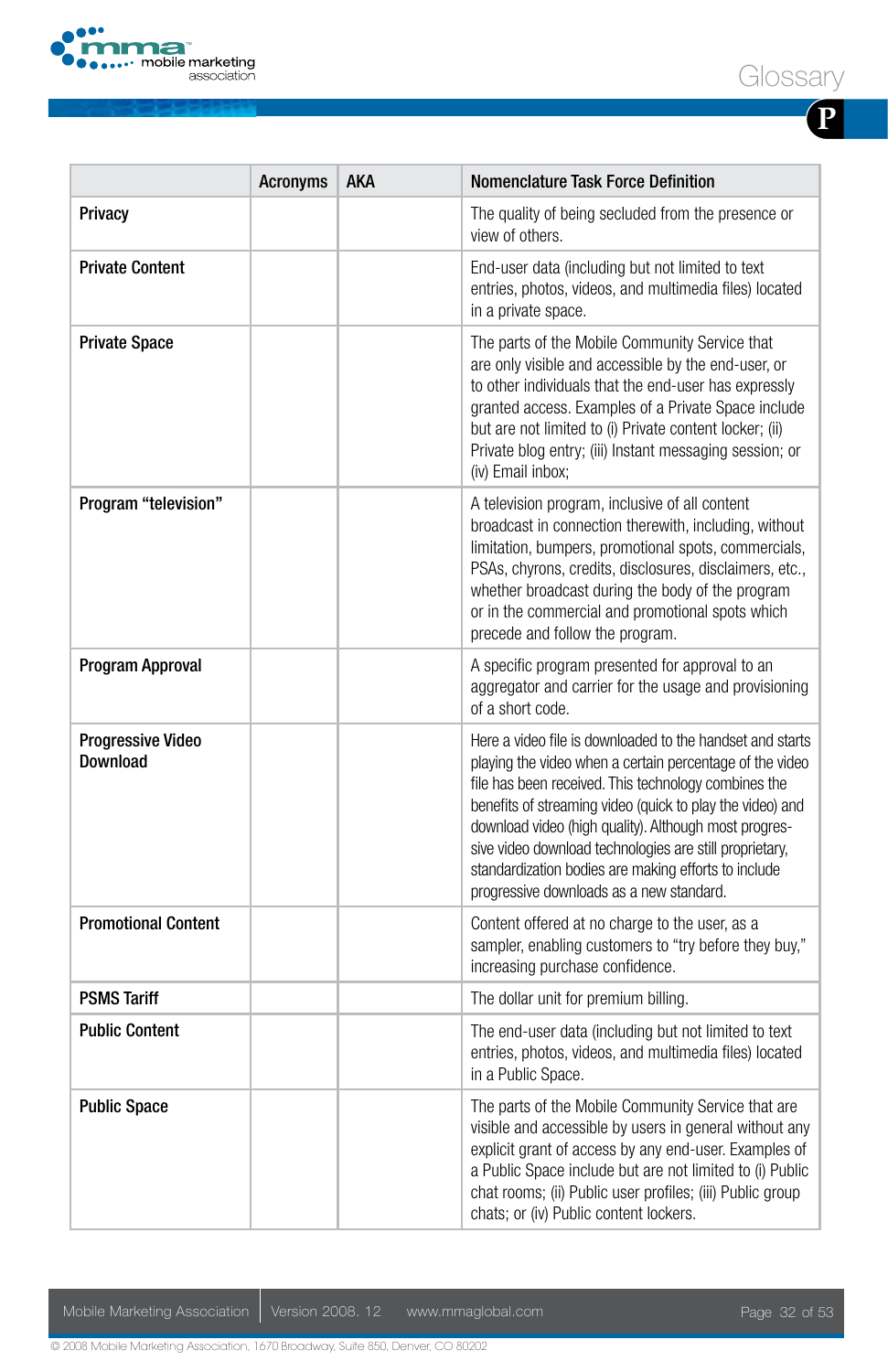

**P**

|                               | <b>Acronyms</b> | <b>AKA</b>                                                | Nomenclature Task Force Definition                                                                                                                                                                                                                                                                                                                         |
|-------------------------------|-----------------|-----------------------------------------------------------|------------------------------------------------------------------------------------------------------------------------------------------------------------------------------------------------------------------------------------------------------------------------------------------------------------------------------------------------------------|
| <b>Publisher</b>              |                 |                                                           | A company that provides WAP sites and/or facilitates<br>the delivery of advertising via one or more WAP sites.<br>Also, a publisher of mobile content, such as games<br>and personalization products.                                                                                                                                                      |
| <b>Publisher's Aggregator</b> |                 | <b>Content Aggregator</b>                                 | See Content Aggregator                                                                                                                                                                                                                                                                                                                                     |
| <b>Pull Messaging</b>         |                 | Wireless Pull<br>Advertising<br>Content Pull<br>Messaging | Any content sent to the wireless subscriber upon<br>request, shortly thereafter, on a one time basis.<br>For example, when a customer requests the local<br>weather from a WAP-capable browser, the content<br>of the response, including any related advertising, is<br>Pull Messaging.                                                                   |
| <b>Premium Rate</b>           |                 |                                                           | Programs or messages that result in charges above<br>and beyond standard text messaging charges nor-<br>mally applied to the subscriber's wireless bill.                                                                                                                                                                                                   |
| <b>Push Messaging</b>         |                 | Wireless Push<br>Advertising<br>Content Push<br>Messaging | Any content sent by or on behalf of advertisers and market-<br>ers to a wireless mobile device at a time other than when<br>the subscriber requests it. Push Messaging includes audio,<br>short message service (SMS) messages, e-mail, multimedia<br>messaging, cell broadcast, picture messages, surveys, or<br>any other pushed advertising or content. |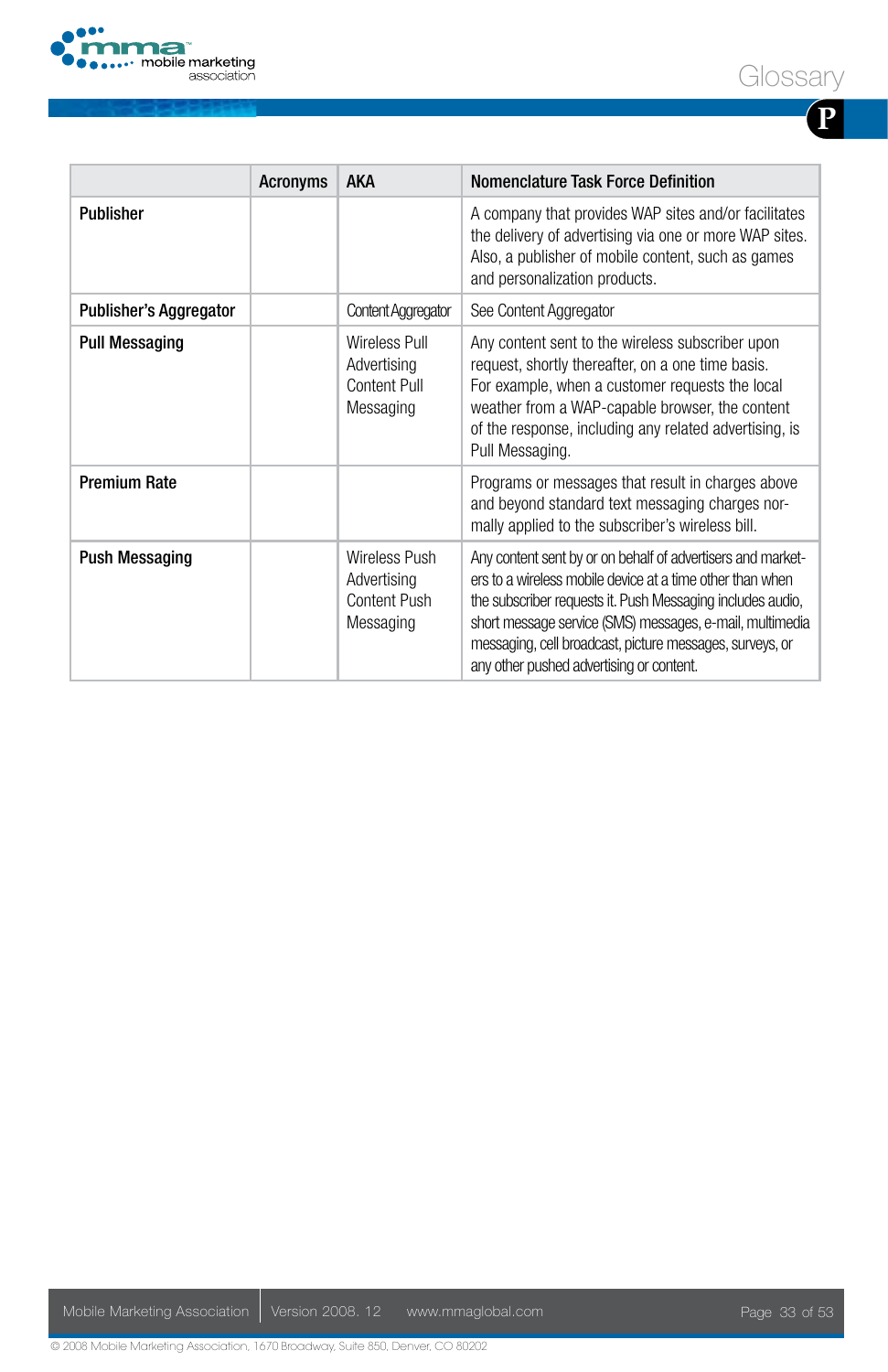





|               | Acronyms | AKA | Nomenclature Task Force Definition                                                                                            |
|---------------|----------|-----|-------------------------------------------------------------------------------------------------------------------------------|
| <b>OWERTY</b> |          |     | A text entry method for subscribers to enter informa-<br>tion or queries into a handset, similar to a keyboard<br>text entrv. |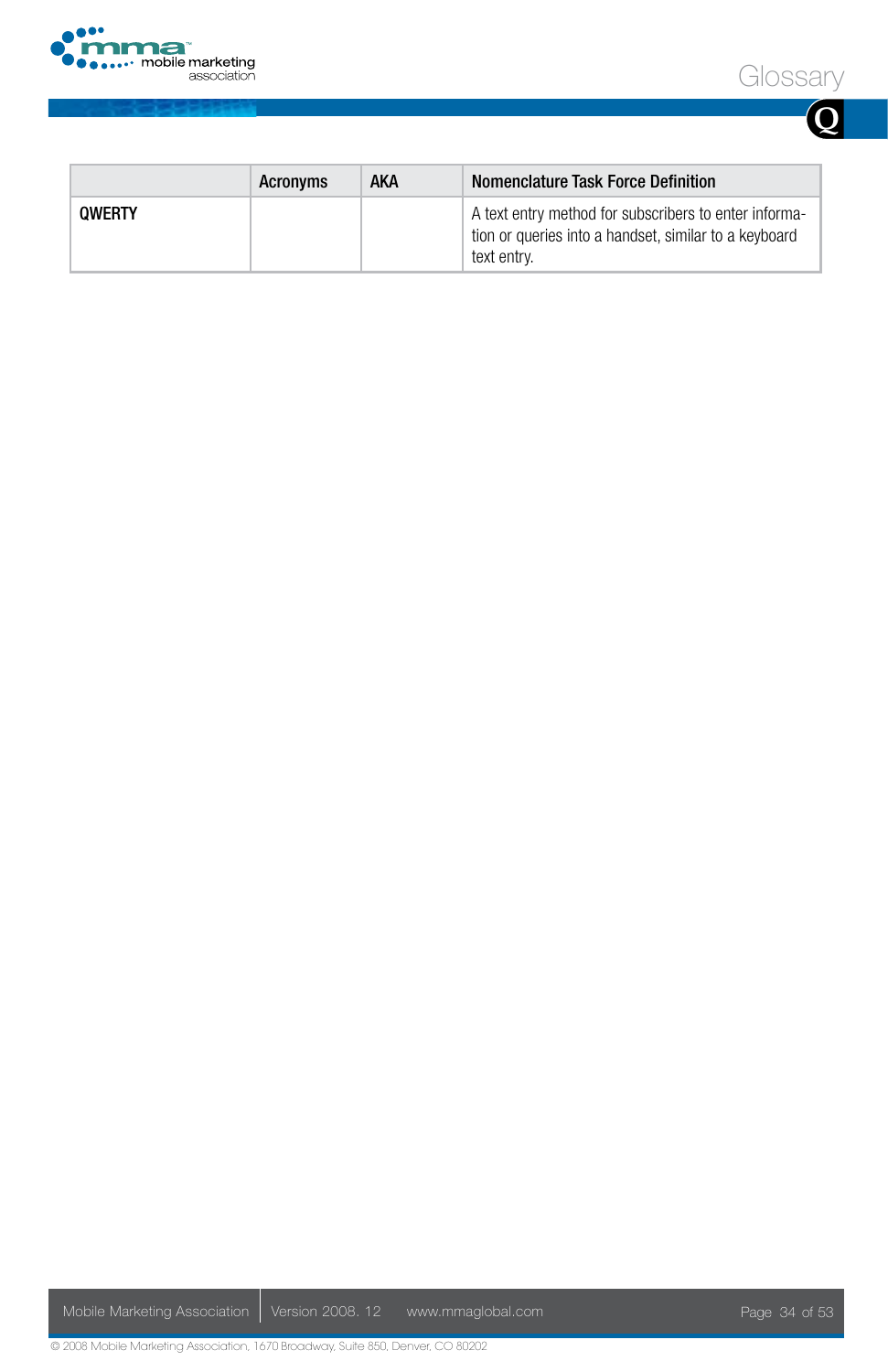

|--|--|

|                                        | <b>Acronyms</b> | AKA                             | <b>Nomenclature Task Force Definition</b>                                                                                                                                                                                                                                                   |
|----------------------------------------|-----------------|---------------------------------|---------------------------------------------------------------------------------------------------------------------------------------------------------------------------------------------------------------------------------------------------------------------------------------------|
| <b>Random Short Code</b>               |                 |                                 | A random number sequence assigned by the admin-<br>istration body to the company leasing the short code.                                                                                                                                                                                    |
| <b>Real Time Streaming</b><br>Protocol | <b>RTSP</b>     |                                 | A protocol for use in streaming media systems which<br>allows a client to remotely control a streaming media<br>server, issuing VCR-like commands such as "play"<br>and "pause", and allowing time-based access to files<br>on a server.                                                    |
| <b>Real Tones</b>                      |                 |                                 | See Mastertone                                                                                                                                                                                                                                                                              |
| <b>Really Simple Syndication</b>       | <b>RSS</b>      | <b>RSS Feed</b>                 | The model for content discovery and purchase that<br>is provided by operators on-deck. This model is<br>increasingly emerging off-deck, and replicates the PC<br>Web experience for sites designed for handsets.                                                                            |
| Redirect                               |                 |                                 | Automatically sending a user to a URL different from<br>the one they clicked on. Considered a very negative<br>tactic if used deceptively, it is approved by the<br>engines for the purpose of sending users to content<br>formatted appropriately for their device.                        |
| Redemption                             |                 | Conversion                      | The number or percentage of consumers that actu-<br>ally took advantage of a particular offer.                                                                                                                                                                                              |
| Referrer                               |                 |                                 | The Web page that delivered your visitor to your website.                                                                                                                                                                                                                                   |
| <b>Reply Actions</b>                   |                 |                                 | The mobile subscriber may respond by replying to<br>the MMS message.                                                                                                                                                                                                                        |
| <b>Response Capability</b>             |                 |                                 | The ability of the user to respond based on the<br>feature set of the user's device. (examples: SMS with<br>embedded 800 number, SMS 2 way, WAP).                                                                                                                                           |
| Relevance                              |                 |                                 | The likelihood that a given Web page will be of interest<br>or useful to a search engine user for a keyword search.                                                                                                                                                                         |
| <b>Revenue Share</b>                   |                 | <b>Rev Share</b>                | Each party behind the mobile marketing initiative<br>splits the revenue derived from the mobile marketing<br>program.                                                                                                                                                                       |
| <b>Revenue Share Per-</b><br>centage   |                 |                                 | The designated percentage share of revenue to which<br>a stakeholder/rights holder is entitled based on revenue<br>sharing agreements, etc. Applies to revenue collected<br>from the sale and distribution of content, programming,<br>services and other revenue-generating property.      |
| Ringbacks                              | <b>CBT</b>      | Caller Ringback<br><b>Tones</b> | The audio or "ring" the caller hears when calling a<br>specific mobile number. Can be a Mastertone, Polytone<br>or Voicetone and is either a device default or set by the<br>handset owner when personalizing his/her mobile de-<br>vice. Ringback length is based on Carrier requirements. |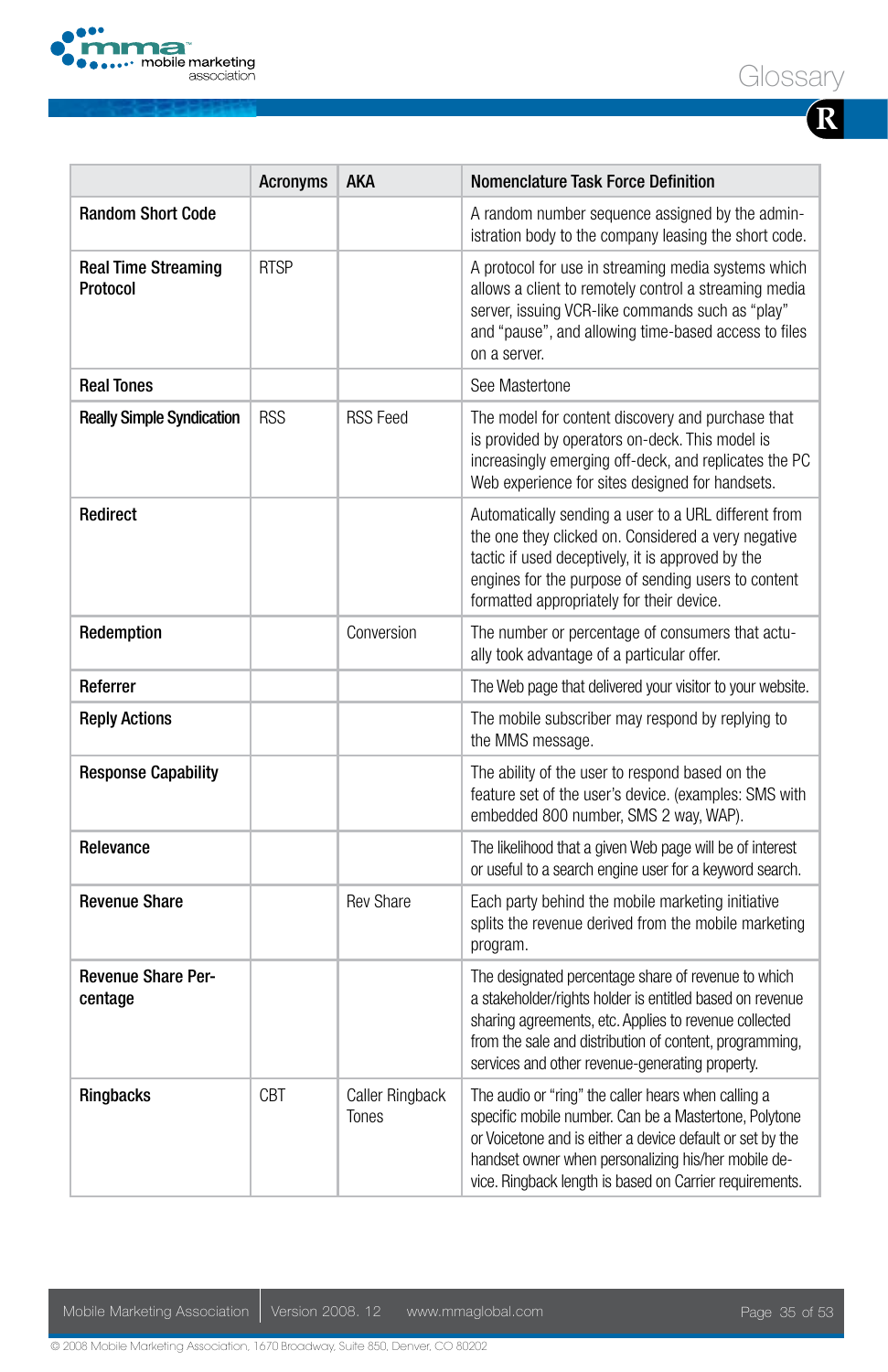

|--|--|

|                  | <b>Acronyms</b> | <b>AKA</b>                                      | Nomenclature Task Force Definition                                                                                                                                                                                                                                                |
|------------------|-----------------|-------------------------------------------------|-----------------------------------------------------------------------------------------------------------------------------------------------------------------------------------------------------------------------------------------------------------------------------------|
| <b>Ringtones</b> |                 | Callertones.<br>Ringers, Ringer<br><b>Tones</b> | The audio, or "ring" a handset owner hears when a<br>call is received. Can be a Mastertone, Polytone or<br>Voicetone and is either a device default or set by the<br>handset owner when personalizing his/her mobile de-<br>vice. Ringer length is based on Carrier requirements. |
| Roaming          |                 |                                                 | A service allowing mobile subscribers to use their<br>handsets on the networks of other mobile carriers.                                                                                                                                                                          |
| <b>Rovalties</b> |                 | License, Rights                                 | A fee paid by a content aggregator/service provider/<br>mobile carrier to the content owner, e.g., music<br>publisher, movie distributor, for the right to use or<br>repurpose the content for mobile consumption.                                                                |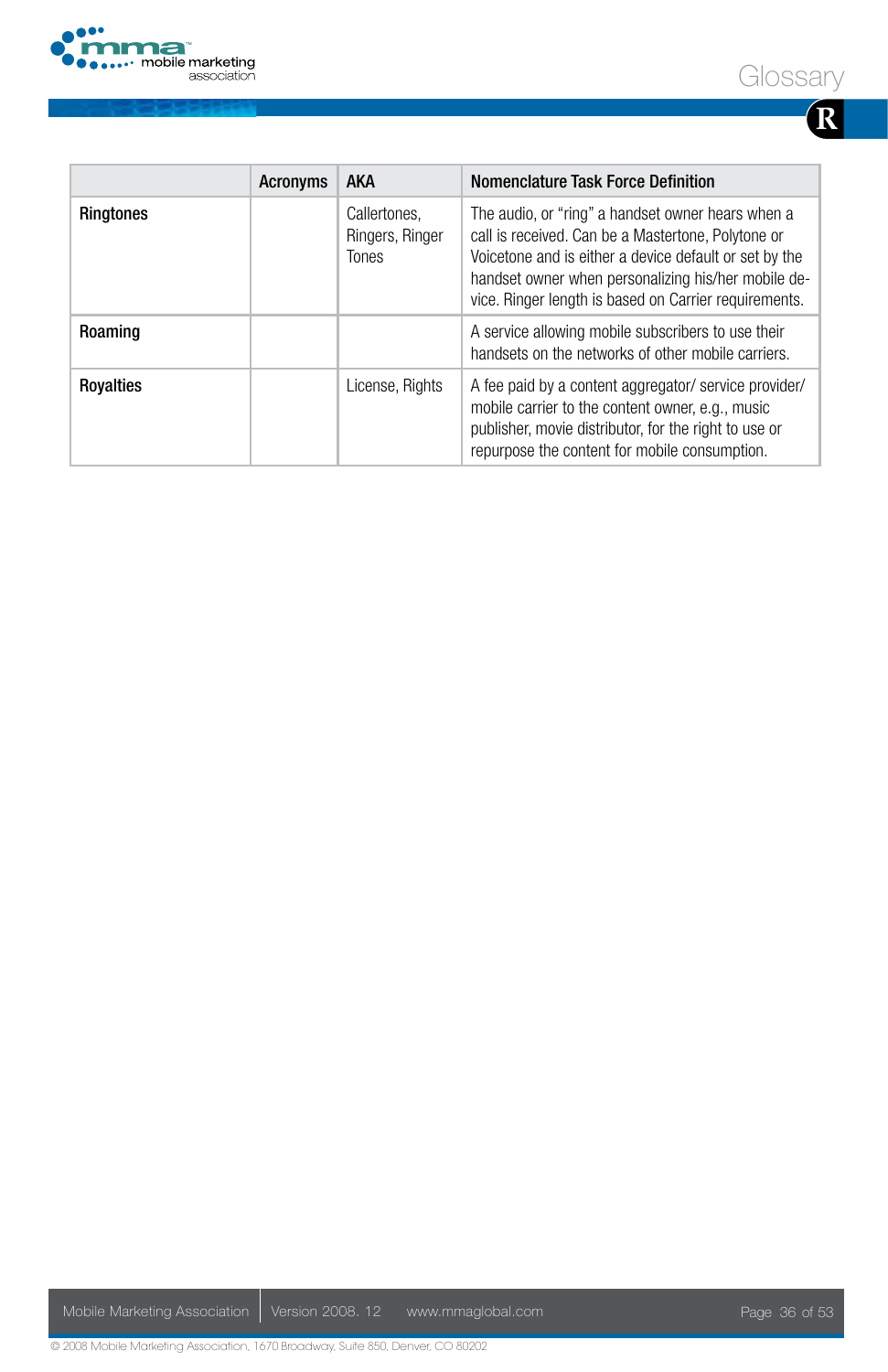

**S**

|                                      | <b>Acronyms</b> | AKA                | Nomenclature Task Force Definition                                                                                                                                                                                                                                                                                                                                                                                                                                    |
|--------------------------------------|-----------------|--------------------|-----------------------------------------------------------------------------------------------------------------------------------------------------------------------------------------------------------------------------------------------------------------------------------------------------------------------------------------------------------------------------------------------------------------------------------------------------------------------|
| <b>Screen Characteristic</b>         |                 |                    | The pixel size and color of the device screen that can<br>display advertising. This would include text limit for<br>SMS messaging.                                                                                                                                                                                                                                                                                                                                    |
| <b>Screen Real Estate</b>            |                 |                    | Pertaining to the quality and size of the handset<br>screen, i.e., the area of which advertisers can utilize<br>for banner placements.                                                                                                                                                                                                                                                                                                                                |
| <b>Screen Saver</b>                  |                 |                    | A screen saver is an animated image that is activated on<br>a display when no user activity has been detected for a<br>certain period of time. The original purpose of a screen<br>saver was to prevent burn-in (the burning of an image<br>into the phosphor inside the cathode ray tube after hours<br>of the same image being rescanned). It is also used to<br>preserve battery life of the handset.                                                              |
| <b>Screen Size</b>                   |                 |                    | Amount of display space a particular handset offers. Size<br>usually is measured in pixels, inches or millimeters.                                                                                                                                                                                                                                                                                                                                                    |
| Search Engine Mar-<br>keting         | <b>SEM</b>      |                    | A form of marketing that seeks to promote websites<br>by increasing their visibility in search engine results<br>pages (SERPs).                                                                                                                                                                                                                                                                                                                                       |
| Search Engine Optimi-<br>zation      | SE <sub>0</sub> |                    | The process of improving the volume and quality of traf-<br>fic to a Mobile Web site from search engines via natural<br>search results for targeted keywords.                                                                                                                                                                                                                                                                                                         |
| <b>Search Engine Results</b><br>Page | <b>SERP</b>     |                    | A page of search results delivered by a search engine.                                                                                                                                                                                                                                                                                                                                                                                                                |
| <b>Second Generation</b>             | 2G              |                    | See 2G                                                                                                                                                                                                                                                                                                                                                                                                                                                                |
| <b>Secondary Keyword</b>             |                 | Sub Prefix/ Suffix | Similar to a keyword but its usage is for gather-<br>ing metrics, repurposing existing keywords or as a<br>geographic locator.                                                                                                                                                                                                                                                                                                                                        |
| Series 60 (phones)                   | S60             |                    | A user interface developed by Nokia. It runs over<br>Symbian OS. Phone that use Series 60 are: N-gage,<br>the Fashion Series etc                                                                                                                                                                                                                                                                                                                                      |
| <b>Service Activation</b>            |                 |                    | The status of which a mobile program/service can be<br>activated post the mobile carriers' program approval<br>and the necessary UATs.                                                                                                                                                                                                                                                                                                                                |
| <b>Service Discovery</b>             |                 |                    | The method by which a consumer finds content<br>of interest. Service discovery falls into on-handset<br>(on-line) or off-handset (off-line) methods. On-line<br>includes browsing menus, direct URL entry, person-<br>to-person recommendation, ad banners or search.<br>Off-line includes printed access methods such as<br>sending a text keyword to an SMS short code. Off-<br>line discovery is assumed to be valid for users across<br>multiple mobile networks. |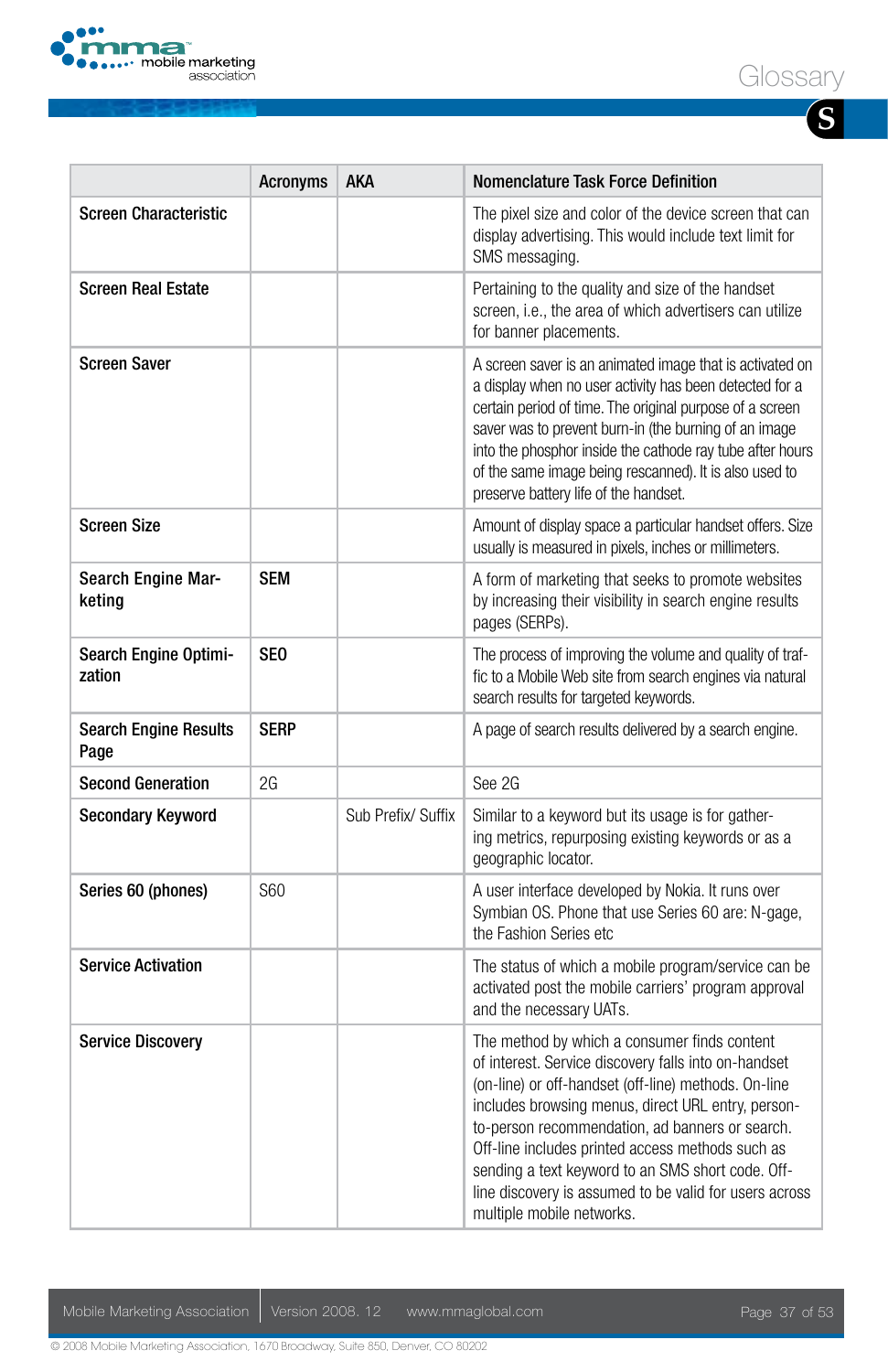

| ハヒコ<br>$\cdot$ $\cap$ r $\cdot$<br>JC.<br>╮<br>いロー |  |
|----------------------------------------------------|--|
|----------------------------------------------------|--|

| I<br>I<br>I |  |
|-------------|--|

|                                                | <b>Acronyms</b> | <b>AKA</b>           | <b>Nomenclature Task Force Definition</b>                                                                                                                                                                                                                                       |
|------------------------------------------------|-----------------|----------------------|---------------------------------------------------------------------------------------------------------------------------------------------------------------------------------------------------------------------------------------------------------------------------------|
| <b>Service Provider</b>                        |                 |                      | A third party that performs or assists in the performance<br>of a function or activity involving the use or disclosure<br>of Personally Identifiable Information or Non-Personally<br>Identifiable Information on behalf of a Mobile Marketer.                                  |
| <b>Shared Short code</b>                       |                 |                      | A short code that is utilized to run multiple mobile<br>services and/or marketing campaigns simultaneously.                                                                                                                                                                     |
| <b>Service Provider</b>                        |                 |                      | A third party that performs or assists in the perfor-<br>mance of a function or activity involving the use or<br>disclosure of Personally Identifiable Information or<br>Non-Personally Identifiable Information on behalf of a<br>Mobile Marketer.                             |
| <b>Shared Short code</b>                       |                 |                      | A short code that is utilized to run multiple mobile<br>services and/or marketing campaigns simultaneously.                                                                                                                                                                     |
| <b>Short Code</b>                              |                 | Common Short<br>Code | Short for Common Short Code, See Common Short<br>Code.                                                                                                                                                                                                                          |
| <b>Short Code Program</b>                      |                 |                      | A marketing campaign that utilizes a Short code as<br>the primary means of opt-in.                                                                                                                                                                                              |
| <b>Short Message Peer-</b><br>to-Peer Protocol | <b>SMPP</b>     |                      | A telecommunications industry protocol for exchang-<br>ing SMS messages between SMS peer entities such<br>as short message service centers (SMSC). It is used<br>primarily for connecting third-party services with SMSCs<br>to enable various types of automated SMS services. |
| <b>Short Message Service</b>                   | <b>SMS</b>      |                      | A standard for telephony messaging systems that allow<br>sending messages between mobile devices that consist<br>of short messages, normally with text only content.                                                                                                            |
| <b>SIM Toolkit</b>                             | <b>STK</b>      |                      | A "kit" that allows mobile carriers to add additional<br>functions to the phone menu in order to provide new<br>services. It is also specified within the GSM standard.                                                                                                         |
| Single Opt-in                                  |                 |                      | When a mobile subscriber opts in to a program via<br>a subscriber-initiated message to a service provider<br>as prompted by the terms of the program. E.g., when<br>a subscriber texts JOIN HEALTH ALERTS to a short<br>code, that subscriber is opting in to the service.      |
| <b>Single Player Games</b>                     |                 |                      | A mobile game that is played by one player only. E.g.,<br>Tetris, Bubbles, Sudoku etc                                                                                                                                                                                           |
| <b>Site Tagging</b>                            |                 |                      | The process of inserting advertisement tags into a Mobile<br>Web (WAP) site that allows a mobile campaign manage-<br>ment platform to deliver advertisements to the site.                                                                                                       |
| Smartphone                                     |                 |                      | A handheld device that integrates mobile phone<br>capabilities with the more common features of a<br>handheld computer or PDA. Smartphones allow users<br>to store information, e-mail, install programs, along<br>with using a mobile phone in one device.                     |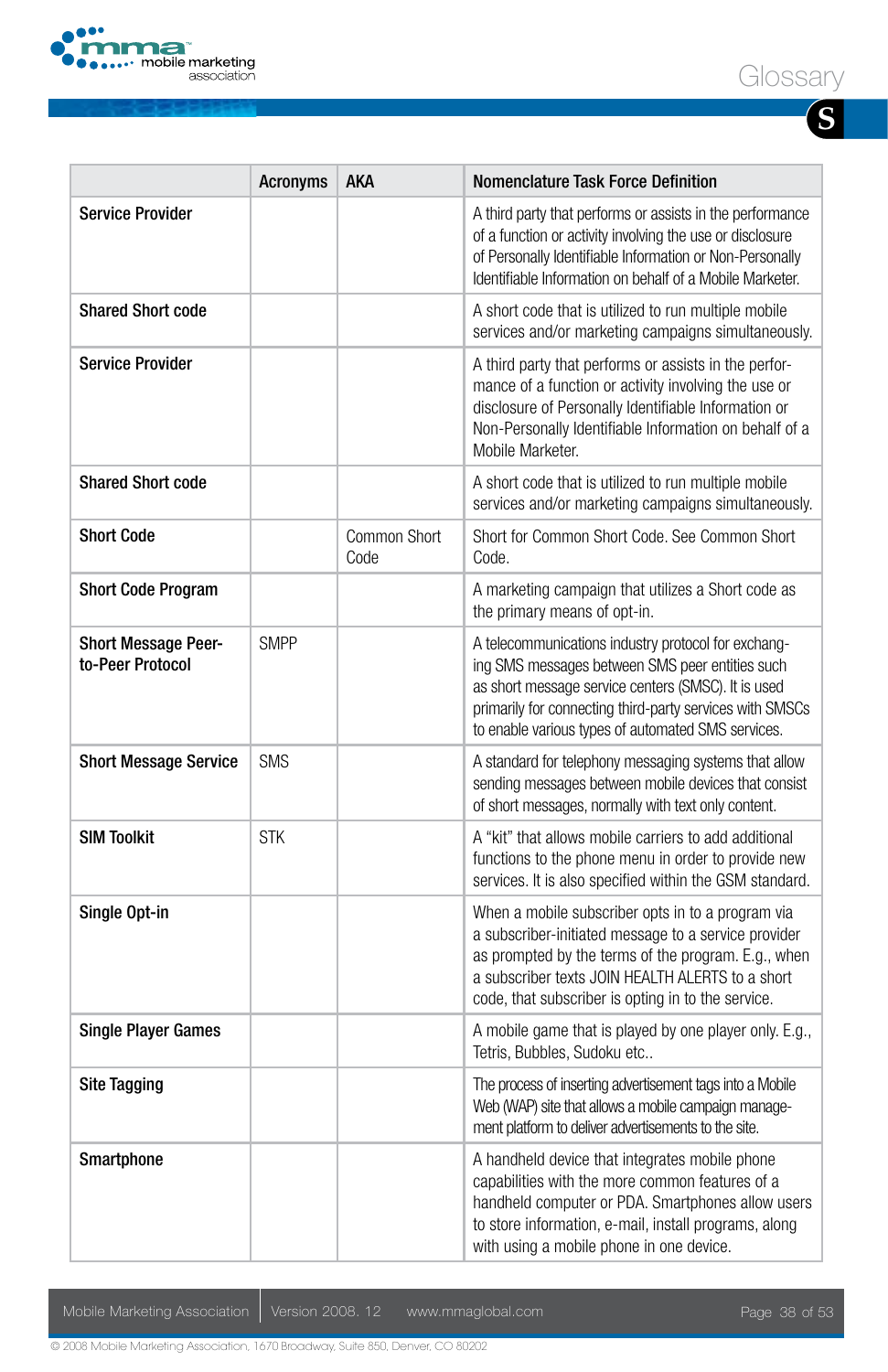

|--|--|

| I<br>I<br>I |  |
|-------------|--|

|                            | <b>Acronyms</b> | aka                                                                                                                                                                                                                                                                                                                                                                    | <b>Nomenclature Task Force Definition</b>                                                                                                                                                                                      |
|----------------------------|-----------------|------------------------------------------------------------------------------------------------------------------------------------------------------------------------------------------------------------------------------------------------------------------------------------------------------------------------------------------------------------------------|--------------------------------------------------------------------------------------------------------------------------------------------------------------------------------------------------------------------------------|
| Smishing                   |                 | <b>SMS Phishing</b>                                                                                                                                                                                                                                                                                                                                                    | A security attack in which the mobile subscriber is<br>tricked into downloading a Trojan horse, virus or other<br>malware onto his/her handset. SMiShing is short for<br>"SMS phishing".                                       |
| <b>SMS Center</b>          | <b>SMSC</b>     |                                                                                                                                                                                                                                                                                                                                                                        | The network entity in the mobile carrier's telecommu-<br>nications network which switches, stores and routes<br>SMS traffic.                                                                                                   |
| <b>SMS Chat</b>            |                 |                                                                                                                                                                                                                                                                                                                                                                        | A feature, mostly embedded in newer handsets, that<br>allows the mobile subscriber to "chat" via the SMS<br>protocol.                                                                                                          |
| <b>SMS Message</b>         |                 |                                                                                                                                                                                                                                                                                                                                                                        | A message sent via a Short Message Service. 160<br>characters in length and most commonly referred to as a<br>text (or txt).                                                                                                   |
| SMS to TV                  | SMS2TV          | SMS-based<br>Interactive TV, SMS<br>Text Messaging,<br>Mobile Interactive<br>TV. Mobile-<br>Phone-Based<br>iTV. WAP-based<br>Voting Application,<br><b>iTV Services for</b><br>Wireless Devices.<br>Synchronizing Mo-<br>bile-Phone Based<br>Applications with<br>TV Programming,<br>Wireless 2-Screen<br>iTV, Call TV, SMS-<br>2-TV, SMSTV Text<br>Messaging, Text TV | An interaction between the TV Broadcaster and mo-<br>bile subscriber where the mobile subscriber texts in a<br>message/vote which is either displayed on TV screen<br>or affects outcome of the program being aired.           |
| <b>SMS Tone</b>            |                 |                                                                                                                                                                                                                                                                                                                                                                        | An audio product that alerts the mobile subscriber when<br>a text message is received.                                                                                                                                         |
| <b>Spending Cap Limits</b> |                 |                                                                                                                                                                                                                                                                                                                                                                        | A ceiling limit placed on a particular subscription pro-<br>gram which the content provider can bill the subscriber.<br>Often imposed on chat programs by carriers.                                                            |
| Spider                     |                 |                                                                                                                                                                                                                                                                                                                                                                        | Also known as a bot, robot, or crawler. Programs used<br>by a search engine to discover, download and index<br>Mobile Web content.                                                                                             |
| <b>Standard Rate</b>       |                 |                                                                                                                                                                                                                                                                                                                                                                        | Programs or messages that result in only normal text<br>messaging charges being applied to the mobile subscriber's<br>wireless bill or that result in messages being deducted from<br>a subscriber's messaging plan allowance. |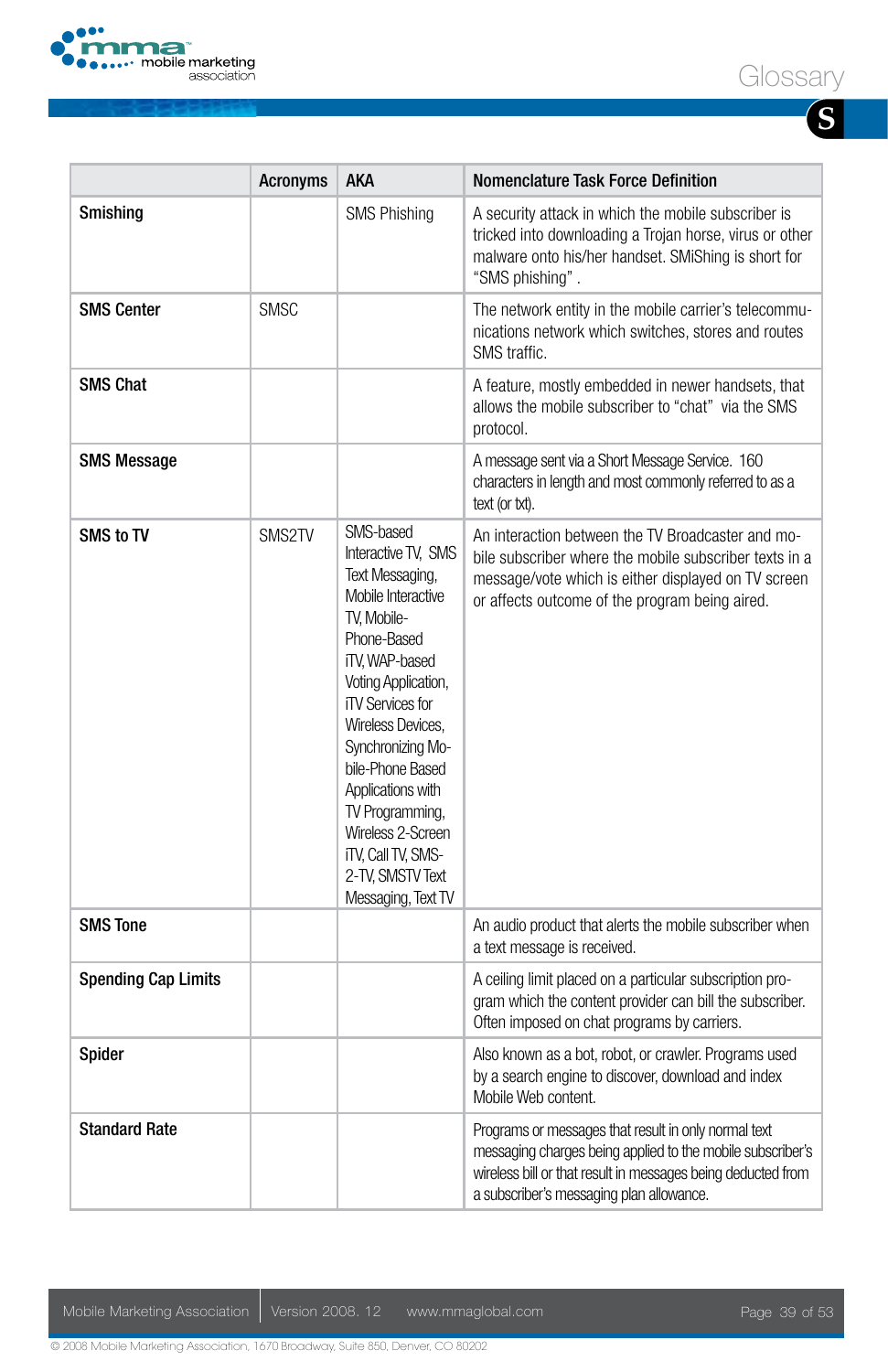

|                                                       | <b>Acronyms</b> | <b>AKA</b>             | <b>Nomenclature Task Force Definition</b>                                                                                                                                                                                                                                                                                                                                                                                                                                                                                                                                                                                                                                                                                                                                                                                                                          |
|-------------------------------------------------------|-----------------|------------------------|--------------------------------------------------------------------------------------------------------------------------------------------------------------------------------------------------------------------------------------------------------------------------------------------------------------------------------------------------------------------------------------------------------------------------------------------------------------------------------------------------------------------------------------------------------------------------------------------------------------------------------------------------------------------------------------------------------------------------------------------------------------------------------------------------------------------------------------------------------------------|
| <b>Standard Rate Program</b>                          |                 |                        | A program that requires single opt-in where the<br>mobile subscriber is billed standard SMS rates as per<br>the subscriber's mobile plan.                                                                                                                                                                                                                                                                                                                                                                                                                                                                                                                                                                                                                                                                                                                          |
| Streaming                                             |                 |                        | An internet derived expression for the one-way<br>transmission of video and audio content.                                                                                                                                                                                                                                                                                                                                                                                                                                                                                                                                                                                                                                                                                                                                                                         |
| <b>Streaming Video</b>                                |                 |                        | When a mobile video is "streamed" to a handset it<br>starts playing when the first bits of the video stream<br>are received. The technologies used allow ad servers<br>to track the viewing of a video ad placed at the be-<br>ginning, middle or end of a mobile video. Commonly<br>used video streaming ad servers would be able to<br>provide advertisers with detailed statistics on how<br>many sections or what percentage of a particular<br>video ad has been viewed by a unique individual.<br>The most popular underlying technology is RTSP.<br>Due to the nature of the underlying technologies<br>used, the quality of the received video differs<br>based on varying network conditions. It should also<br>be noted that since the video file is usually not stored<br>on the receiving handset, this methodology raises<br>less copyright concerns. |
| <b>Subscriber</b>                                     |                 | Mobile Sub-<br>scriber | See Mobile Subscriber                                                                                                                                                                                                                                                                                                                                                                                                                                                                                                                                                                                                                                                                                                                                                                                                                                              |
| <b>Subscriber Identity</b><br>Module                  | <b>SIM</b>      | SIM CARD               | A smart card inserted into a GSM-based handset<br>containing the mobile subscriber's details such as the<br>telephone number, encoded network identification<br>details, the PIN and other mobile subscriber data such<br>as the phone book. A mobile subscriber's SIM card can<br>be moved from handset to handset as it contains all the<br>key information required to activate the handset.                                                                                                                                                                                                                                                                                                                                                                                                                                                                    |
| <b>Subscriber Information</b>                         |                 |                        | Information that pertains to a mobile subscriber,<br>including Personally Identifiable Information and<br>Non-Personally Identifiable Information. Subscriber<br>Information includes demographic information (e.g.,<br>age, income range, education level), or preference<br>information (e.g., visits travel WAP sites.)                                                                                                                                                                                                                                                                                                                                                                                                                                                                                                                                         |
| Subscription                                          |                 |                        | Product or services initiated by a mobile subscriber<br>to receive content on an ongoing basis, typically with<br>periodic premium billing events. It is not a one-time<br>usage service.                                                                                                                                                                                                                                                                                                                                                                                                                                                                                                                                                                                                                                                                          |
| <b>Subscription Billing</b><br><b>Renewal Message</b> |                 |                        | A message sent to a participating subscriber before the<br>program/subscription is renewed which contains the<br>following: 1) the name of the program, 2) the renewal<br>details, 3) billing period and advice of charge for the<br>program and 4) opt-out details.                                                                                                                                                                                                                                                                                                                                                                                                                                                                                                                                                                                               |

Mobile Marketing Association | Version 2008. 12 www.mmaglobal.com Page 40 of 53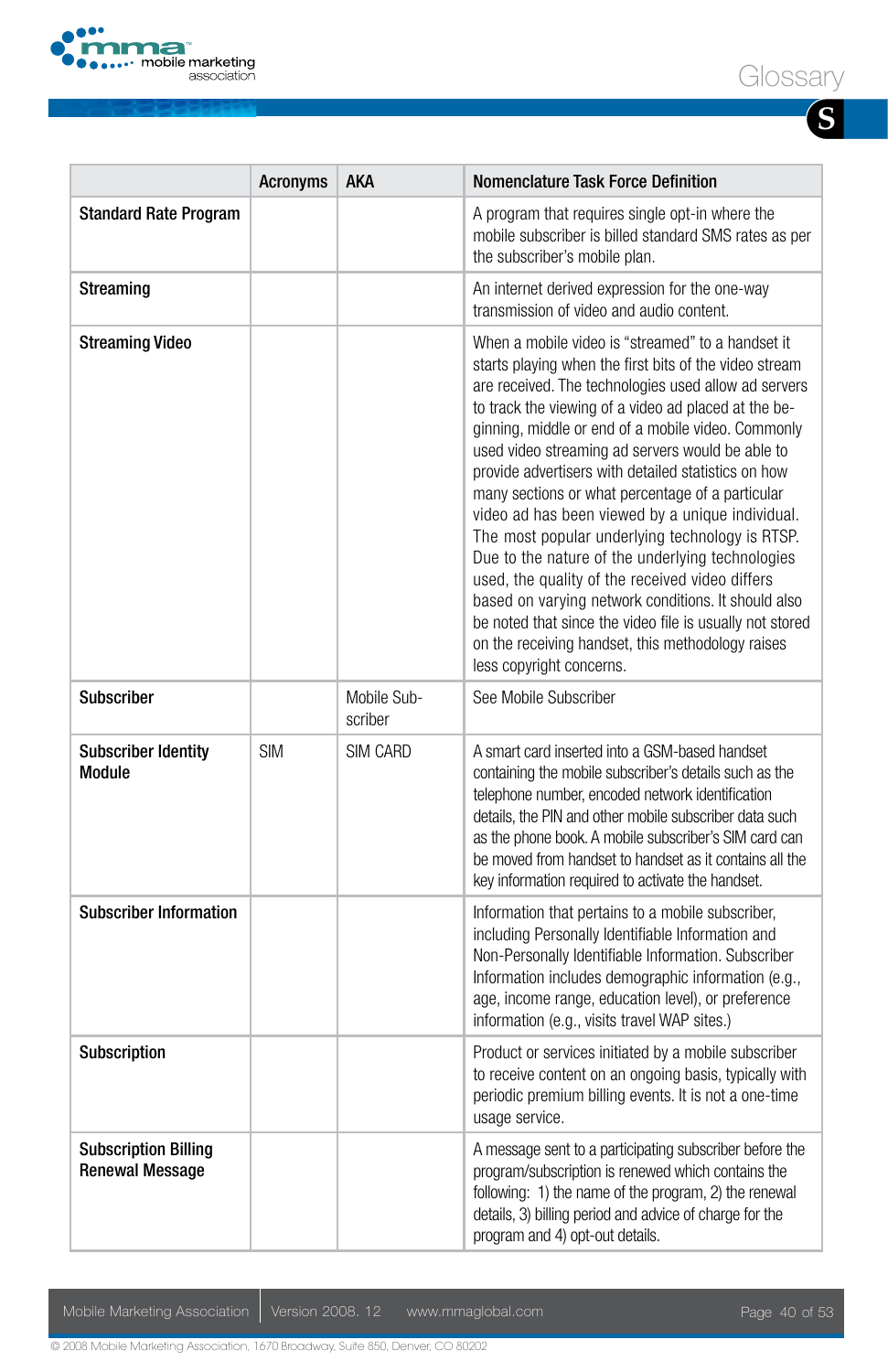

|--|--|

**S**

|                                                             | <b>Acronyms</b> | <b>AKA</b> | Nomenclature Task Force Definition                                                                                                                                                                            |
|-------------------------------------------------------------|-----------------|------------|---------------------------------------------------------------------------------------------------------------------------------------------------------------------------------------------------------------|
| <b>Subscription Period</b>                                  |                 |            | A period of time set for a subscription program, usually<br>no longer than one month.                                                                                                                         |
| <b>Subscription Program</b>                                 |                 |            | Any program which the mobile subscriber opts-in<br>to a program which results in the mobile subscriber<br>passively incurs premium or standard charges over<br>time for content delivery.                     |
| <b>Subscription Service</b>                                 |                 |            | A service that provides mobile content (could include<br>any type of content from news, graphics, music,<br>video, audio, etc) for a fee charged at regular, defined<br>intervals, such as monthly or weekly. |
| Sweepstakes                                                 |                 |            | A sweepstakes is a legal game that includes a prize,<br>and a game of chance. No consideration is allowed.                                                                                                    |
| <b>Synchronized Mul-</b><br>timedia Integration<br>Language | <b>SMIL</b>     |            | A protocol developed to allow the authoring of MMS<br>messages. The protocol describes the sequence,<br>timing and source of the message elements. These<br>elements could be images, audio, video or text.   |
| Synchronous                                                 |                 |            | A type of two-way communication with virtually no time<br>delay, allowing participants to respond in real time.                                                                                               |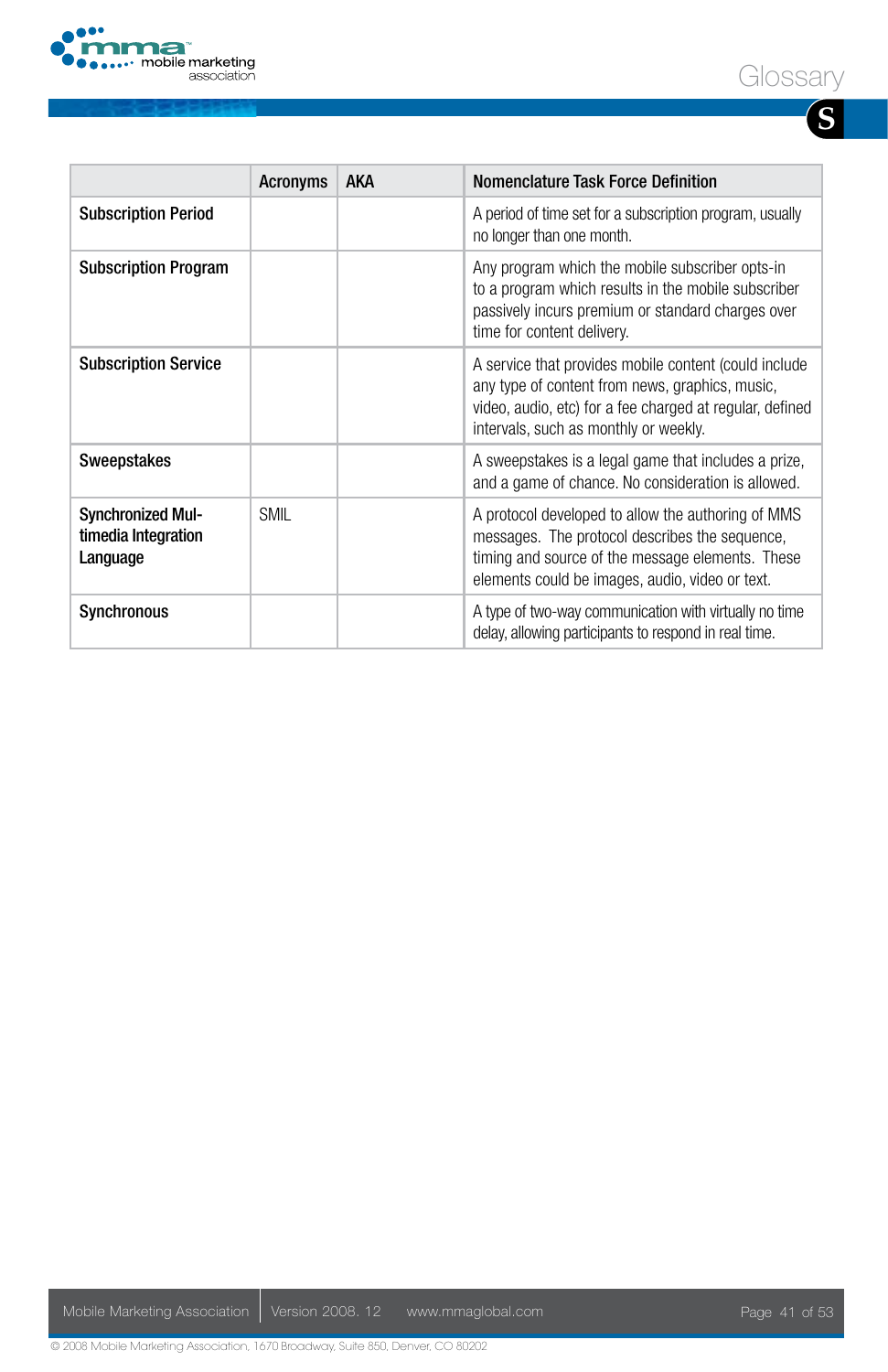



**T**

|                                                | <b>Acronyms</b> | <b>AKA</b>             | Nomenclature Task Force Definition                                                                                                                                                                                                                                      |
|------------------------------------------------|-----------------|------------------------|-------------------------------------------------------------------------------------------------------------------------------------------------------------------------------------------------------------------------------------------------------------------------|
| <b>Tardisodes</b>                              |                 |                        | Similar to a mobisode, except a tardisode was made<br>for a UK program, Dr. Who, thus, is also a made-for-<br>mobile program.                                                                                                                                           |
| <b>Targeting</b>                               |                 |                        | Various criteria to make the delivery of a mobile ad-<br>vertisement more precise (age, gender, geographical,<br>day parting, household income, etc.).                                                                                                                  |
| Text Ad                                        |                 |                        | A static prepended or appended text attached to an<br>advertisement.                                                                                                                                                                                                    |
| Text Link                                      |                 |                        | Creative use for mobile advertisements - repre-<br>sented by highlighted and clickable text(s) with a link<br>embedded within the highlighted text. Usually limited<br>to 16-24 characters.                                                                             |
| <b>Text Message</b>                            |                 |                        | See SMS Message                                                                                                                                                                                                                                                         |
| Text to TV                                     |                 |                        | See SMS to TV                                                                                                                                                                                                                                                           |
| Themes                                         |                 | Packs or<br>Phone skin | The general look and feel of a mobile phone's user<br>interface (UI). It includes color schemes for menus<br>and highlights, background images, folder icons etc.<br>A theme package contains graphics for one or many<br>changeable components of a mobile phone's UI. |
| <b>Third Generation</b>                        | 3G              |                        | See 3G                                                                                                                                                                                                                                                                  |
| <b>Third Generation</b><br>Partnership Project | 3GPP            |                        | See 3GPP                                                                                                                                                                                                                                                                |
| <b>Throughput</b>                              |                 |                        | The number of messages an application can process<br>within a specified period of time, typically in seconds<br>(e.g., 30 messages/sec.).                                                                                                                               |
| <b>Time Division Multiple</b><br>Access        | <b>TDMA</b>     |                        | A technique for multiplexing multiple users onto a<br>single channel on a single carrier. This digital cellular<br>technology divides calls into time slots, each lasting<br>only a fraction of a second, and allocating them on an<br>as-needed basis.                 |
| <b>Tracking</b>                                |                 |                        | The ability to assess the performance of a mobile<br>campaign.                                                                                                                                                                                                          |
| Transcoding                                    |                 |                        | The process of making the multimedia ads appear<br>and sound best on the various handsets based on<br>which formats are supported are by the handset.                                                                                                                   |
| Transmission/Transport<br>Cost                 |                 |                        | Cost of the SMS used to deliver the billing charges<br>incurred by the mobile marketer/billing aggregator.                                                                                                                                                              |
| Triple Opt-in                                  |                 |                        | An additional opt-in that is required from the program<br>participant once they have exceeded a defined<br>premium fee threshold.                                                                                                                                       |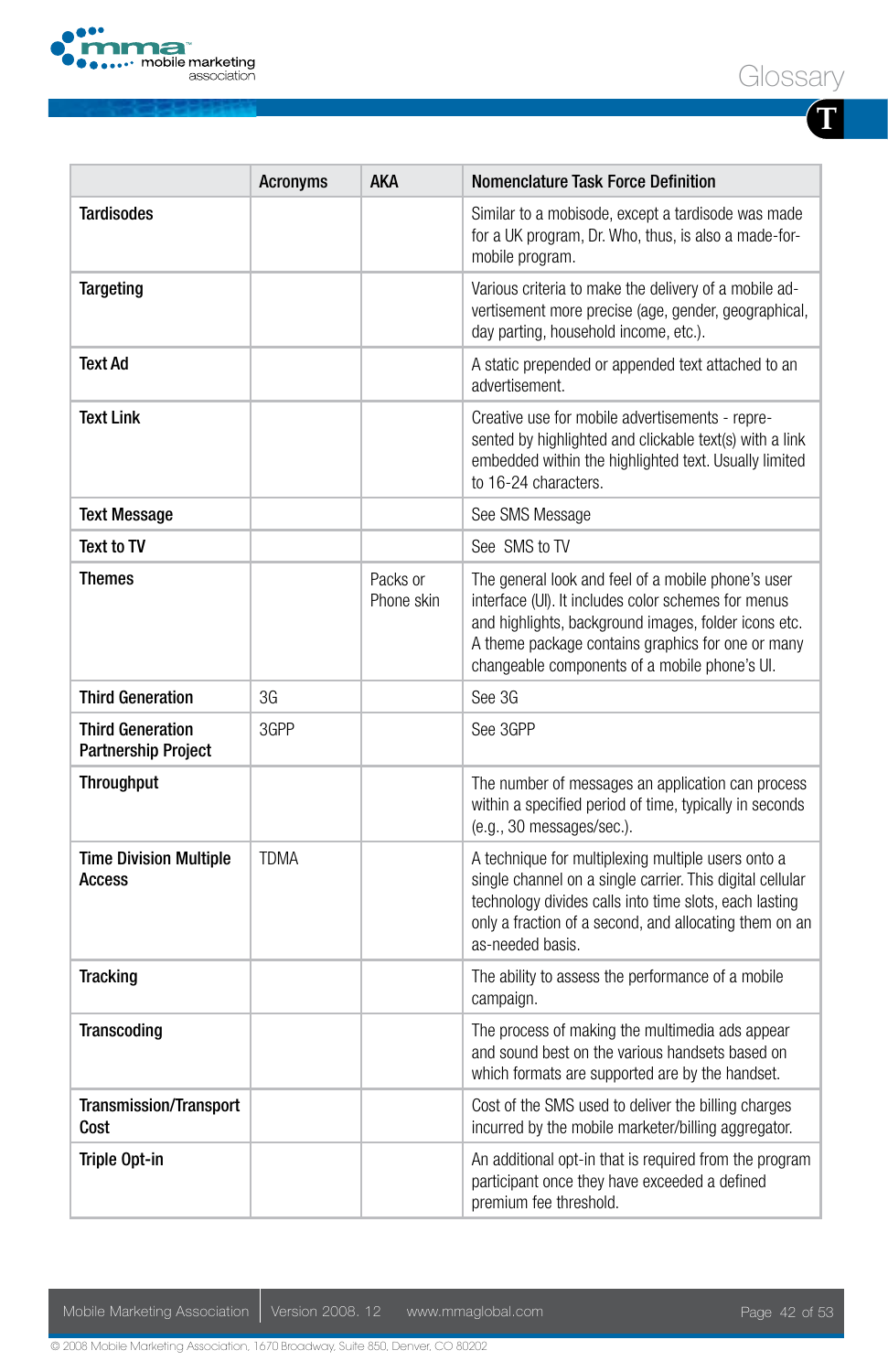



**T**

|            | Acronyms | AKA                     | Nomenclature Task Force Definition                                                              |
|------------|----------|-------------------------|-------------------------------------------------------------------------------------------------|
| Triple Tap |          |                         | A common text entry method for subscribers to enter<br>information or query via a mobile phone. |
| True Tone  |          | Realtone,<br>Mastertone | See Mastertone                                                                                  |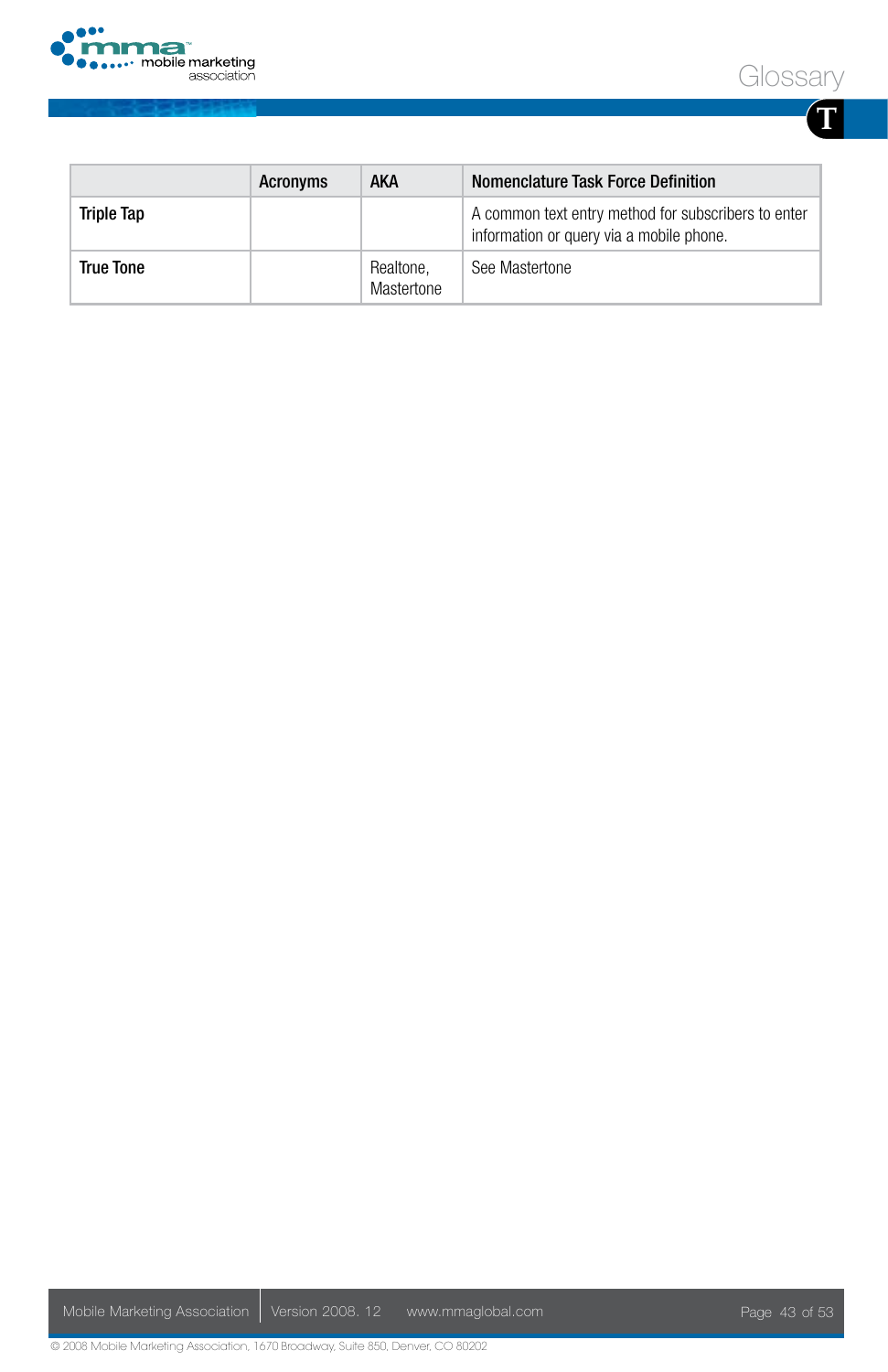

|--|--|

| I<br>I<br>I |  |
|-------------|--|

|                                                                | <b>Acronyms</b> | <b>AKA</b> | Nomenclature Task Force Definition                                                                                                                                                                                                                                                                          |
|----------------------------------------------------------------|-----------------|------------|-------------------------------------------------------------------------------------------------------------------------------------------------------------------------------------------------------------------------------------------------------------------------------------------------------------|
| <b>Unique User</b>                                             |                 |            | A specific mobile subscriber. Every mobile subscriber<br>has some sort of alpha and/or numeric code (not<br>personal subscriber data like name or phone number)<br>that is sent with each advertisement request. These<br>unique identifiers are used to determine how many<br>"unique users" view each ad. |
| <b>Universal Mobile</b><br><b>Telecommunications</b><br>System | <b>UMTS</b>     | 3G, 3GSM   | The European term for one of the third generation<br>wireless services.                                                                                                                                                                                                                                     |
| <b>Unsolicited Messages</b>                                    |                 |            | Commercial SMS or MMS messages sent to sub-<br>scribers without seeking prior approval.                                                                                                                                                                                                                     |
| Unsubscribe                                                    |                 |            | Process of opting out of a mobile subscription<br>service/application.                                                                                                                                                                                                                                      |
| USShortcodes.com                                               |                 |            | The CSCA Web site, where companies apply for and<br>acquire short codes for mobile content services and<br>marketing campaigns.                                                                                                                                                                             |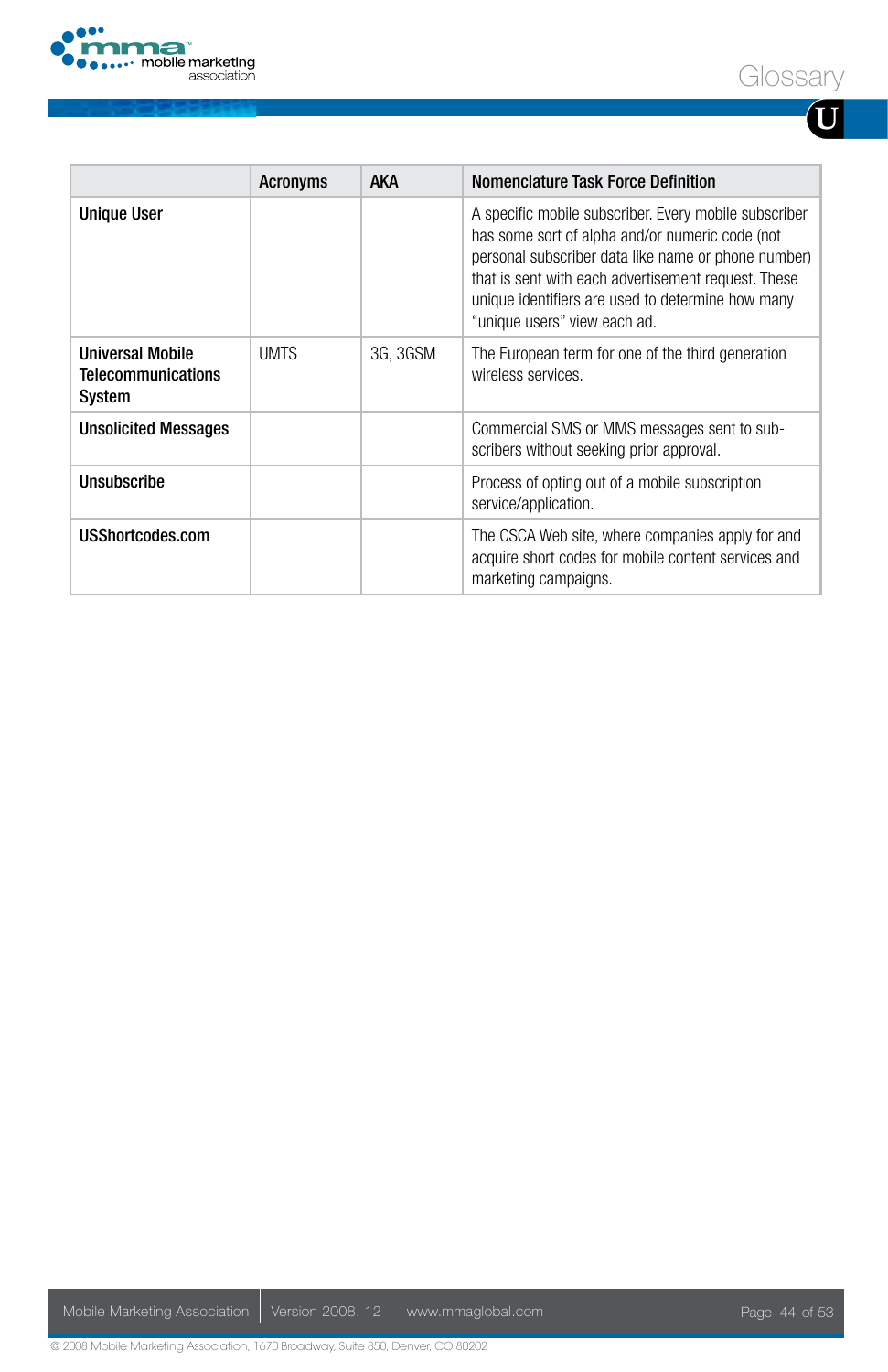



**V**

|                            | <b>Acronyms</b> | <b>AKA</b> | Nomenclature Task Force Definition                                                                                                                                                                                                                                                                                                                                                         |
|----------------------------|-----------------|------------|--------------------------------------------------------------------------------------------------------------------------------------------------------------------------------------------------------------------------------------------------------------------------------------------------------------------------------------------------------------------------------------------|
| <b>Value Added Service</b> | VAS.            |            | Additional service which add value to those already<br>available on the network.                                                                                                                                                                                                                                                                                                           |
| <b>Vanity Short Code</b>   |                 |            | Specifically requested short code number. It spells<br>out a content provider's name, brand, and an associ-<br>ated word or is an easy to recall number sequence,<br>e.g. DISNEY=347639, or 88888.                                                                                                                                                                                         |
| Visibility                 |                 |            | How well-placed your Web site is in the search<br>engines for relevant keyword searches.                                                                                                                                                                                                                                                                                                   |
| <b>Video Tone</b>          |                 |            | A ringtone with audio and video that alerts the mobile<br>subscriber when a call comes in.                                                                                                                                                                                                                                                                                                 |
| <b>Viral Marketing</b>     |                 |            | The communication via text message or other mobile<br>content including ringtones, games and wallpaper by<br>process in which consumer A receives the original<br>message, identifies consumer B who he/she believes<br>will be interested in the message and initiates a<br>process - such as inputing a phone number, by<br>which consumer B automatically receives the same<br>message. |
| Voicetone                  |                 |            | Any audio product created from a human voice re-<br>cording. Can be sourced from "voice lifts" from a film,<br>TV or broadcast audio track, or may be a Custom<br>Voicetone, and custom recording from a script with<br>voice talent.                                                                                                                                                      |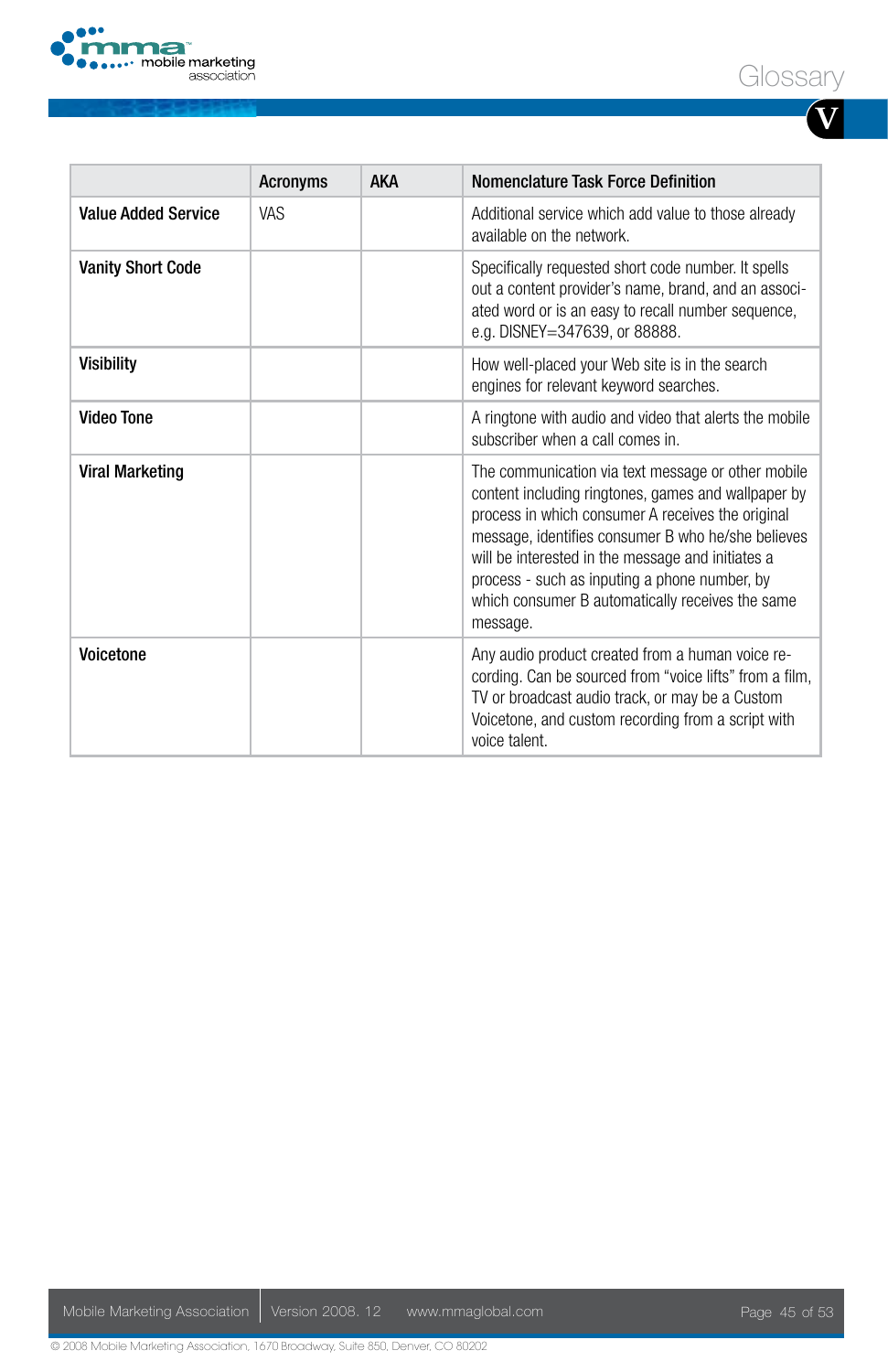

| ົ ໂ |  |
|-----|--|
|-----|--|

|                         | <b>Acronyms</b> | AKA | <b>Nomenclature Task Force Definition</b>                                                                                                                                                                                                                                                                                                                                                    |
|-------------------------|-----------------|-----|----------------------------------------------------------------------------------------------------------------------------------------------------------------------------------------------------------------------------------------------------------------------------------------------------------------------------------------------------------------------------------------------|
| <b>Walled Garden</b>    |                 |     | The service provider $-$ for example, the mobile<br>carrier - provides a restricted list of services to the<br>consumer (deck/portal), but disables the ability of the<br>consumer to access services outside of that list.                                                                                                                                                                  |
| Wallpaper               |                 |     | A piece of graphic content that is formatted to fit the<br>screen of handsets.                                                                                                                                                                                                                                                                                                               |
| <b>WAP 1.0</b>          |                 |     | A format of mobile web. Relied on WML markup<br>language and special protocols designed for ultra-ef-<br>ficient transmission of content to limited devices over<br>limited connections.                                                                                                                                                                                                     |
| <b>WAP 2.0</b>          |                 |     | An increasingly popular format of choice for mobile<br>web. Relies on a new set of standards that are more<br>in line with Internet standards. Using xHTML, mobile<br>carriers, content providers and media companies<br>can present content and functionality in more robust<br>formats via faster wireless technologies.                                                                   |
| <b>WAP Billing</b>      |                 |     | A billing interface that enables third-party content to<br>be charged directly to the subscriber account (i.e.,<br>not via an intermediate system such as PSMS). WAP<br>billing is usually delivered by the carrier as a whole-<br>sale offering of the billing scheme used for on-deck<br>content purchase. The carrier retains a percentage of<br>all transactions as its cost of billing. |
| <b>WAP Landing Page</b> |                 |     | A secondary WAP page a consumer is taken to once<br>they click on an MMS link in order to give or receive<br>additional information.                                                                                                                                                                                                                                                         |
| <b>WAP PullI</b>        |                 |     | Where the user directly requests a mobile WAP site<br>by entering a URL, or by entering the phone number<br>on a content provider Web page.                                                                                                                                                                                                                                                  |
| <b>WAP Push</b>         |                 |     | A specially encoded message which includes a link to<br>a WAP address that allows WAP content to be pushed<br>to the handset with minimum user intervention.                                                                                                                                                                                                                                 |
| <b>WAP Site</b>         |                 |     | A website that is specifically designed and formatted<br>for display on a mobile device.                                                                                                                                                                                                                                                                                                     |
| <b>WAP Storefront</b>   |                 |     | A mobile Internet site, provided by a third-party<br>content provider, which contains some percentage of<br>premium content.                                                                                                                                                                                                                                                                 |
| <b>Web Storefront</b>   |                 |     | A Web site for mobile content, especially one contain-<br>ing premium content. Enables the user to browse<br>content and make multiple purchases per visit. The<br>user may order from the Web site so that the content<br>is pushed to their phone.                                                                                                                                         |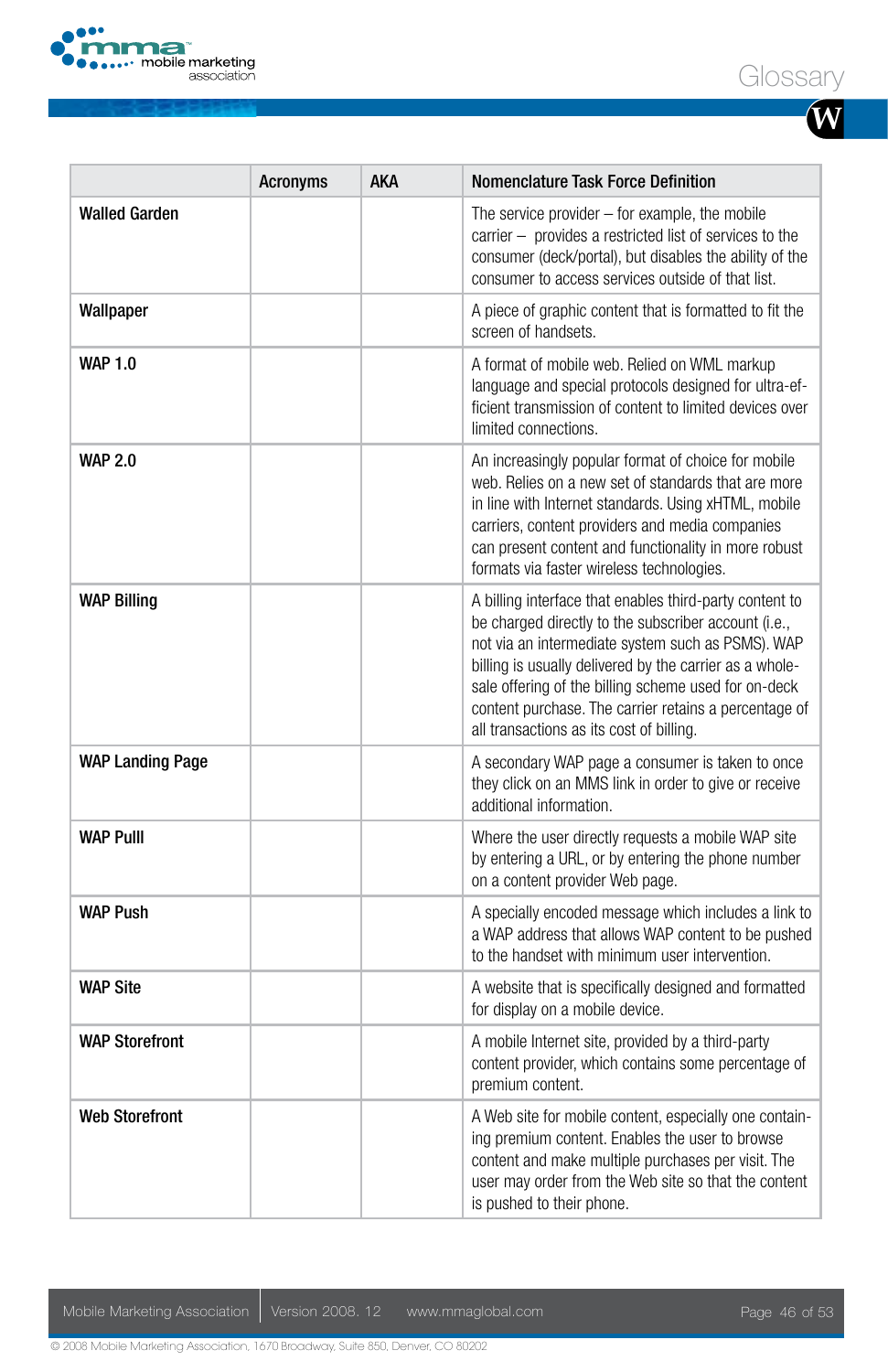



**W**

|                                                     | <b>Acronyms</b> | <b>AKA</b>       | Nomenclature Task Force Definition                                                                                                                                                                                                     |
|-----------------------------------------------------|-----------------|------------------|----------------------------------------------------------------------------------------------------------------------------------------------------------------------------------------------------------------------------------------|
| <b>Wideband Code Divi-</b><br>sion Multiple Access, | <b>WCDMA</b>    | Wideband<br>CDMA | A high-speed 3G mobile wireless technology with the<br>capacity to offer higher data speeds than CDMA and<br>therefore can transmit and receive information faster and<br>more efficiently.                                            |
| Widget (mobile)                                     |                 |                  | Third party lightweight web application that can be<br>embedded in a 3G mobile phone.                                                                                                                                                  |
| <b>Wireless Advertising</b>                         |                 |                  | See Mobile Advertising                                                                                                                                                                                                                 |
| <b>Wireless Application</b><br>Protocol             | <b>WAP</b>      |                  | An open international standard for applications that use<br>wireless communication. Its principal application is to en-<br>able access to the internet from a mobile phone or PDA.<br>Can be used to deliver content to mobile devices |
| <b>Wireless Carrier</b>                             |                 |                  | See Carrier                                                                                                                                                                                                                            |
| Wireless Markup<br>Language                         | WML             |                  | A markup language developed specifically for wireless<br>applications to enable optimum usage of the limited<br>display capabilities of a handset. Based on XML, it is<br>used for tailoring WAP content.                              |
| Wireless Spam                                       |                 |                  | Push messaging that is sent without confirmed opt-in.                                                                                                                                                                                  |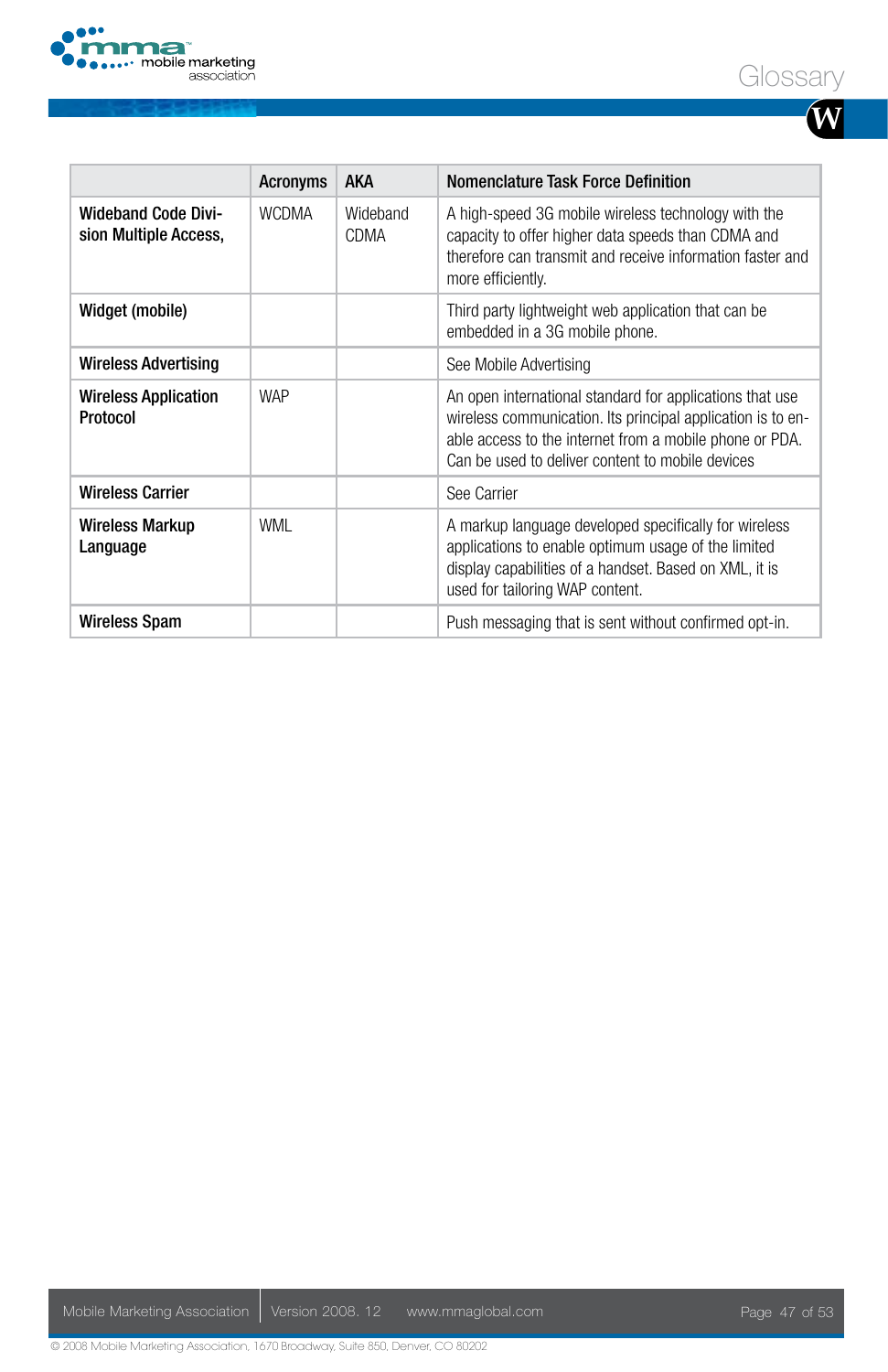



| I |  |
|---|--|

|       | Acronyms | AKA | Nomenclature Task Force Definition       |
|-------|----------|-----|------------------------------------------|
| XML   |          |     | See Extensible Markup Language           |
| XHTML |          |     | See Extensible HyperText Markup Language |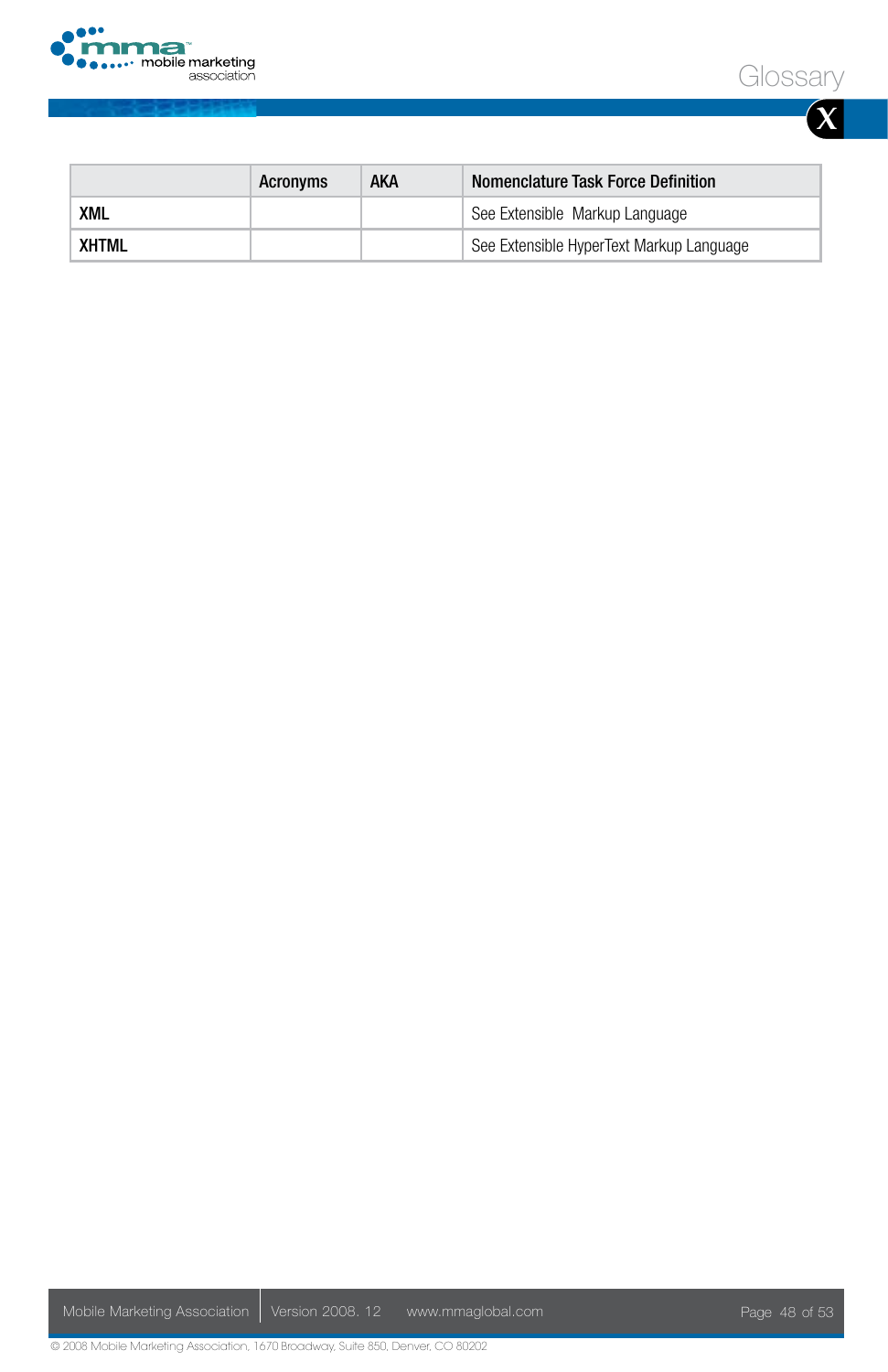





|                             | Acronyms | AKA | Nomenclature Task Force Definition                                                                         |
|-----------------------------|----------|-----|------------------------------------------------------------------------------------------------------------|
| <b>Zero Rated Messaging</b> |          |     | Brand or marketer assumes payment for the standard<br>rate message fee on behalf of the mobile subscribers |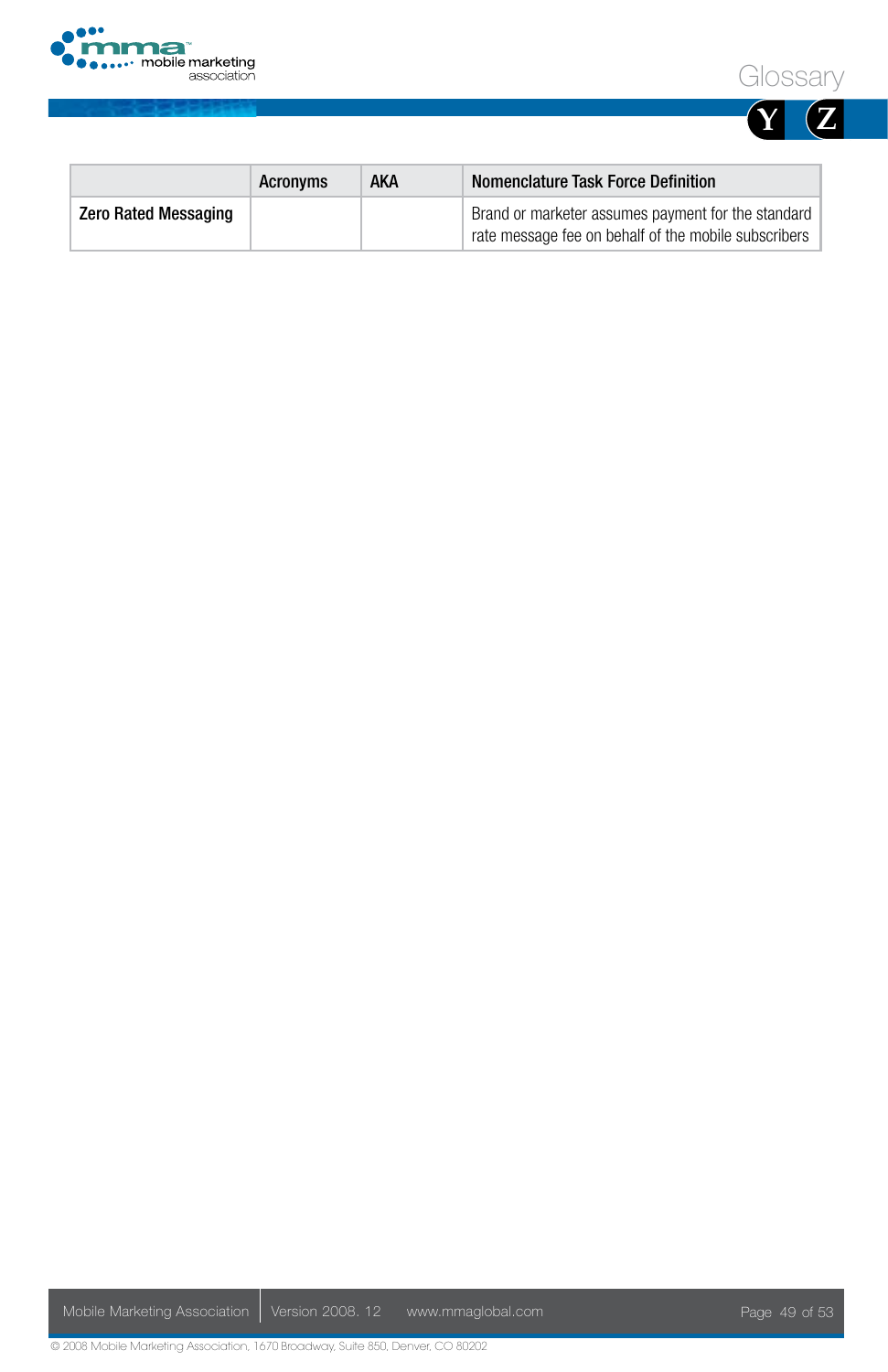

## **MMA Terms**

| <b>MMA Terms</b>                                  | <b>Acronyms</b> | <b>AKA</b> | <b>MMA Definitions</b>                                                                                                                                                                                                                                                                                                                                                                                                                                 |
|---------------------------------------------------|-----------------|------------|--------------------------------------------------------------------------------------------------------------------------------------------------------------------------------------------------------------------------------------------------------------------------------------------------------------------------------------------------------------------------------------------------------------------------------------------------------|
| Core Team                                         |                 |            | The MMA Committee Core Team is a small group<br>of associations, and their members, responsible for<br>drafting the first revision of all quidelines, definitions<br>and documentation for review and circulation to the<br>Stakeholder group. The core team will remain static<br>across all mobile media channels and is comprised of<br>those associations with significant domain expertise<br>or whom can represent a broad geographic footprint. |
| <b>Stakeholders</b>                               |                 |            | MMA Committee Stakeholders include a list of<br>associations, and their members, whose feedback<br>and participation on a mobile media channel is<br>considered invaluable to the initial drafting process.<br>The stakeholders tend to be organizations focused<br>on particular region and/or media channel. It is an-<br>ticipated that the stakeholder group for each mobile<br>media channel will evolve.                                         |
| <b>Endorsers/ Supporters</b>                      |                 |            | MMA Endorsers/Supporters are associations and/<br>or partners who will participate in the review of<br>the documentation/quidelines each time they are<br>submitted for public review. If appropriate, it is at the<br>discretion of each partner/association to determine<br>whether or not they seek to endorse/support the<br>quidelines/documentation.                                                                                             |
| <b>Committee Special</b><br><b>Interest Group</b> |                 |            | MMA Committee Special Interest Groups consist of<br>leaders and senior industry executives with expertise<br>in a specific area. Group members work on initiatives<br>related to their departments' needs and objectives.<br>Special interest group participants regularly advise<br>MMA management on key industry issues.                                                                                                                            |
| <b>Committee Task Force</b>                       |                 |            | MMA task forces are member groups formed to<br>address specific initiatives and develop an industry<br>solution. Once the solution is implemented, and/or<br>released, the group may be disbanded.                                                                                                                                                                                                                                                     |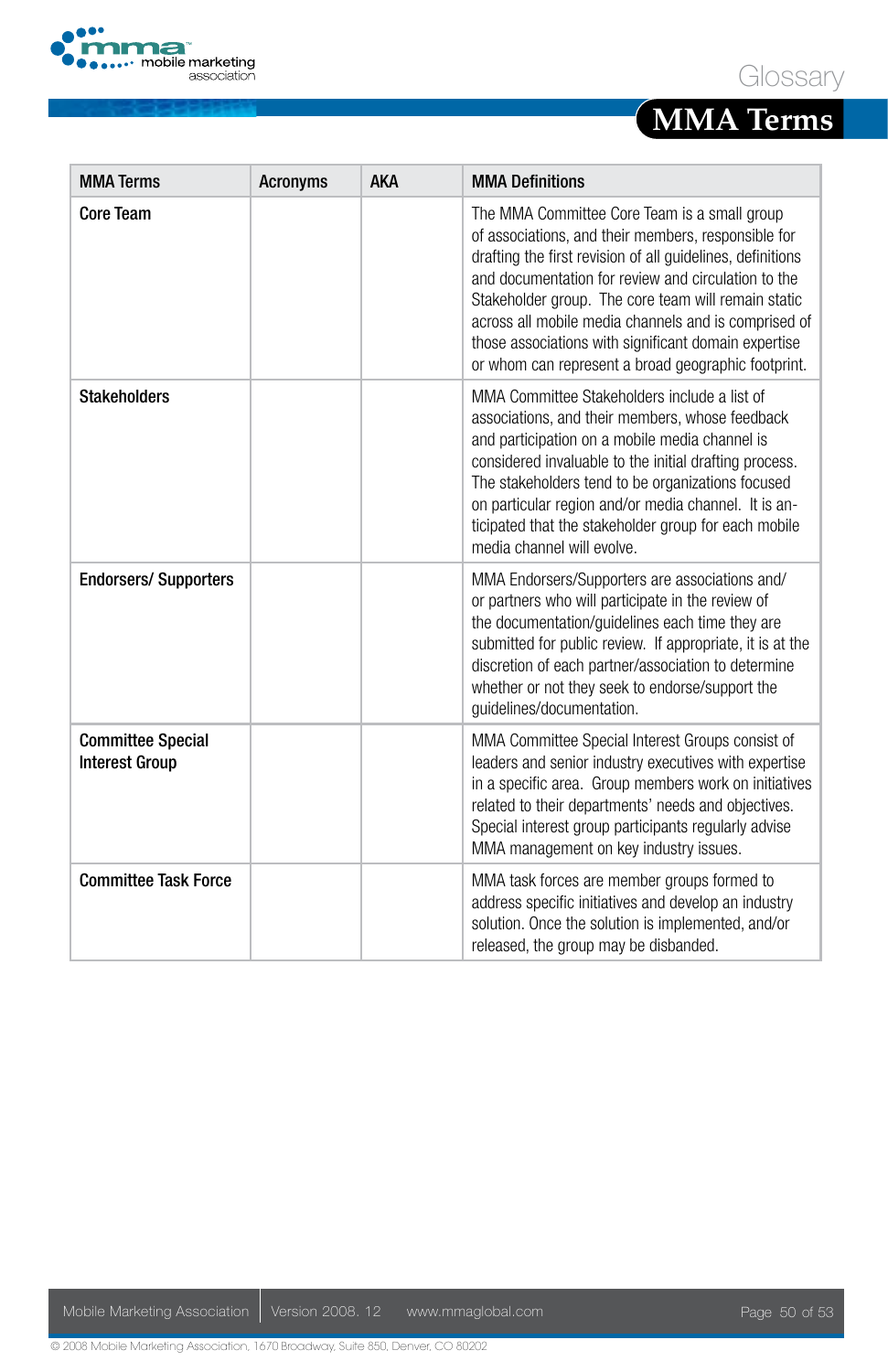

#### **Who We Are**

#### **About the Mobile Marketing Association (MMA)**

The Mobile Marketing Association (MMA) is the premier global non-profit trade association established to lead the growth of mobile marketing and its associated technologies. The MMA is an action-oriented organization designed to clear obstacles to market development, establish guidelines and best practices for sustainable growth, and evangelize the use of the mobile channel. With more than 700 global member companies, representing over forty countries, MMA members represent the entire mobile ecosystem including agencies, advertisers, handheld device manufacturers, wireless operators, aggregators, technology enablers, market research firms and so on.

 The MMA is a global organization with regional chapters located in Europe (EUR), North America (NA), Middle East & Africa (MEA), Asia Pacific (APAC) and Latin America (LATAM). The MMA also has Local Councils in the United Kingdom, Spain, Ireland, Germany and Austria, all of whom collaborate with the regional and global chapters on establishing a sustainable industry for mobile marketing. One of the best means for member companies to participate in the MMA is through our committees, task forces and special interest groups. Industry contributions from MMA committees include guidelines and best practices (e.g. Consumer Best Practices), educational documents (e.g. Introduction to Mobile Search) as well as Research (e.g. the MMA Annual Attitude & Usage Study).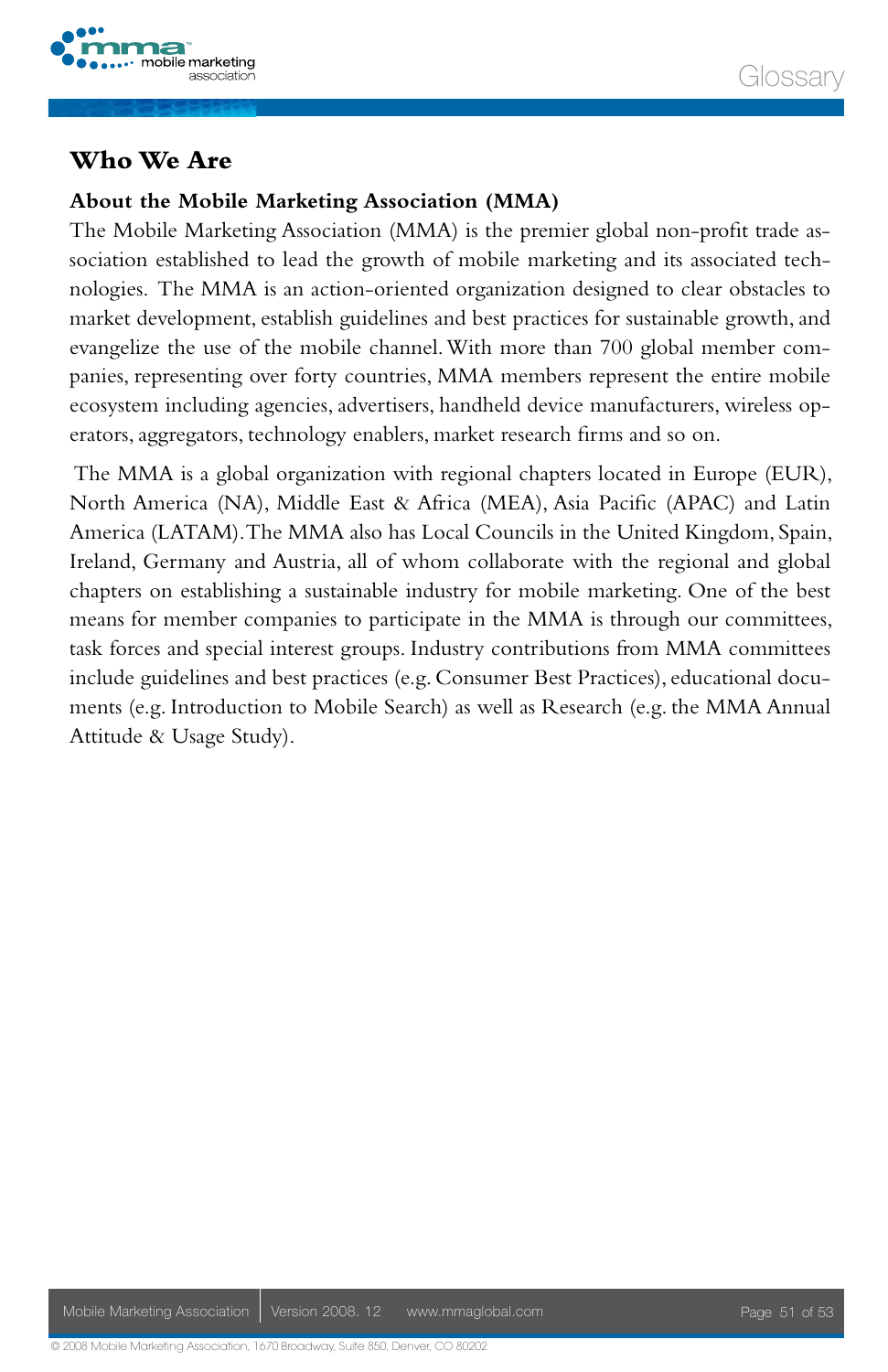



#### **References**

The following links provide additional sources of information and reference:

- MMA Code of Conduct (http://www.mmaglobal.com/codeofconduct.pdf)
- MMA Consumer Best Practices Guidelines (http://www.mmaglobal.com/bestpractices.pdf)
- • Mobile Marketing Association Website (http://www.mmaglobal.com)
- • Global Mobile Advertising Guidelines (http://www.mmaglobal.com/mobileadvertising.pdf)
- Mobile Advertising Overview (http://www.mmaglobal.com/mobileadoverview.pdf)
- • Understanding Mobile Marketing: Technology & Reach (http://www.mmaglobal.com/uploads/MMAMobileMarketing102.pdf)
- Off Portal An Introduction to the Market Opportunity (http://www.mmaglobal.com/offportal.pdf)
- • Mobile Marketing Sweepstakes & Promotions Guide (http://www.mmaglobal.com/mobilepromotions.pdf)
- Mobile Search Use Cases (http://www.mmaglobal.com/mobilesearchusecases.pdf)
- Introduction to Mobile Coupons (http://www.mmaglobal.com/mobilecoupons.pdf)
- Introduction to Mobile Search (http://www.mmaglobal.com/uploads/MMAMobileSearchIntro.pdf)
- • Short Code Primer (http://www.mmaglobal.com/shortcodeprimer.pdf)
- • Glossary Mobile Phone Specifications, Reviews, News and Forum (http://www.phonearena.com/htmls/glossary.php)
- • GSM Mobile Terms & Acronyms (http://www.gsmworld.com/technology/glossary.shtml)
- Interactive TV using Mobile Devices (http://www.itvdictionary.com/sms\_itv.html)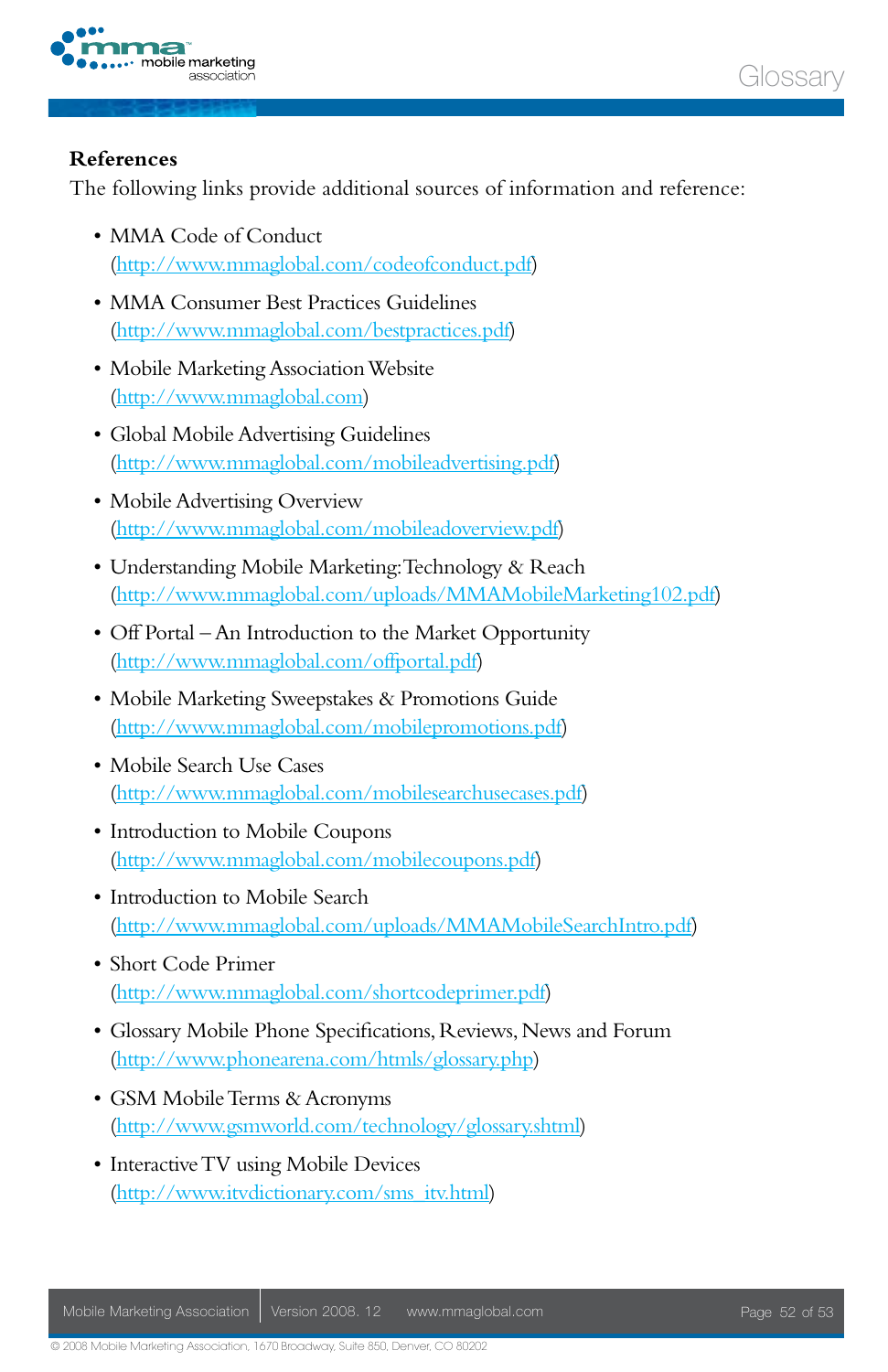



- Introduction to Mobile Devices (http://webopedia.com/quick\_ref/mobile\_OS.asp)
- • ITU Glossary of Mobile Cellular Terms (http://www.itu.int/osg/spu/ni/fmi/glossary/index.html)
- • Morita, N. (June 2007). Case Study: A "First Principles" Look at Location-aware Mobile Marketing: A Mobile Treasure Hunt Case Study
- • Whatsit.com (http://whatis.techtarget.com/)
- • Wikipedia, The Free Encyclopedia (http://en.wikipedia.org/wiki/Main\_Page)
- • Wireless Glossary of Terms (http://www.ctia.org/media/industry\_info/index.cfm/AID/10320)

#### **Contact Us**

For more information, please contact:

Mobile Marketing Association Email: mma@mmaglobal.com www.mmaglobal.com